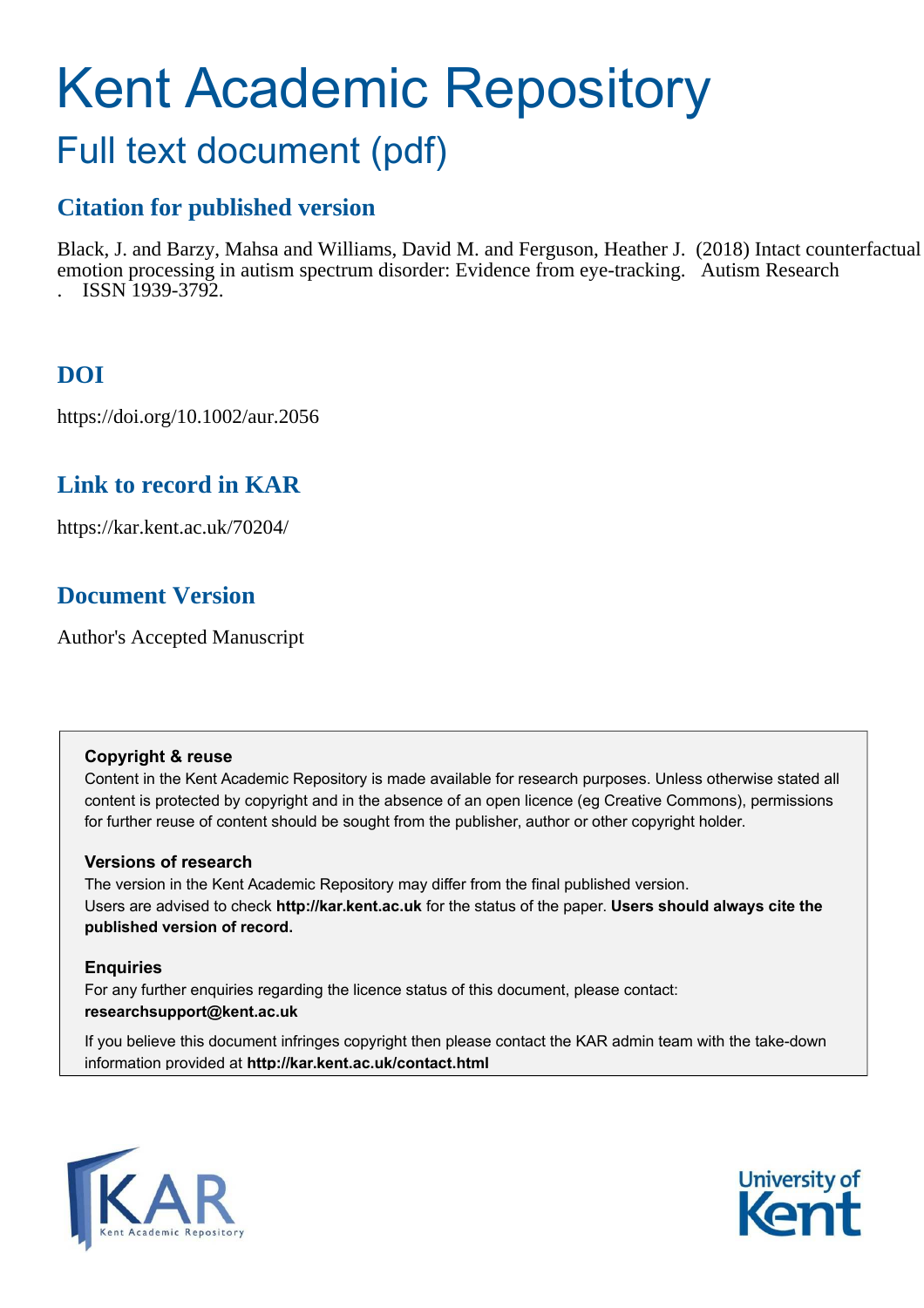# Intact counterfactual emotion processing in autism spectrum disorder: Evidence from eye-

tracking

Jo Black

Mahsa Barzy

David Williams

Heather Ferguson

University of Kent, UK

Correspondence to:

Heather Ferguson School of Psychology Keynes College University of Kent Canterbury Kent CT2 7NP England, UK

Email: h.ferguson@kent.ac.uk Tel: +44 (0) 1227 827266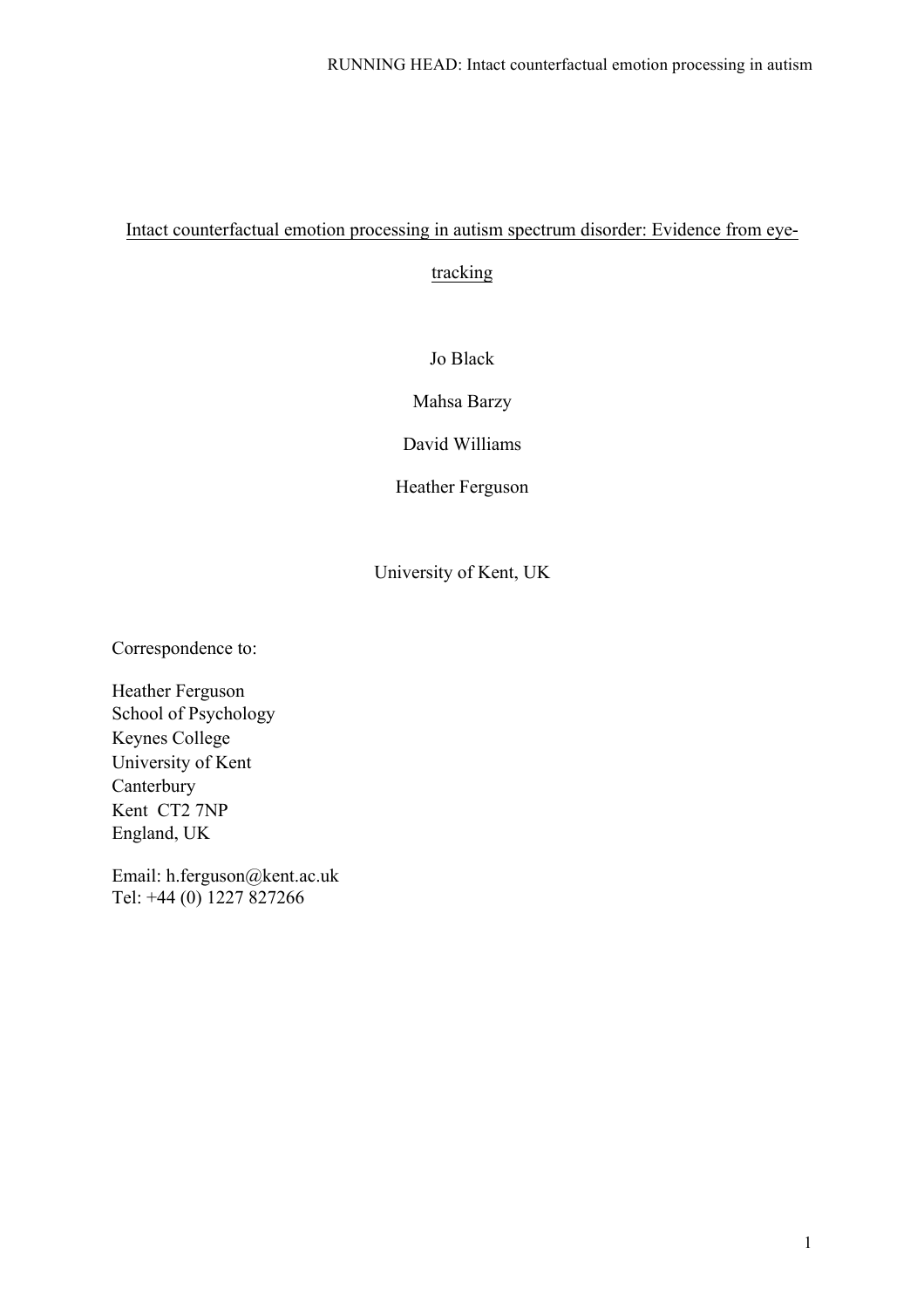#### Abstract

Counterfactual emotions, such as regret and relief, require an awareness of how things could have been different. We report a pre-registered experiment that examines how adults with and without ASD process counterfactual emotions in real-time, based on research showing that the developmental trajectory of counterfactual thinking may be disrupted in people with ASD. Participants were eye-tracked as they read narratives in which a character made an explicit decision then subsequently experienced either a mildly negative or positive outcome. The final sentence in each story included an explicit remark about the character's mood that was either consistent or inconsistent with the character's expected feelings of regret or relief (e.g. "… she feels happy/annoyed about her decision."). Results showed that adults with ASD are unimpaired in processing emotions based on counterfactual reasoning, and in fact showed *earlier* sensitivity to inconsistencies within relief contexts compared to TD participants. This finding highlights a previously unknown strength in empathy and emotion processing in adults with ASD, which may have been masked in previous research that has typically relied on explicit, response-based measures to record emotional inferences, which are likely to be susceptible to demand characteristics and response biases. This study therefore highlights the value of employing implicit measures that provide insights on peoples' immediate responses to emotional content without disrupting ongoing processing.

Lay Summary: Despite known difficulties with empathy and perspective-taking, we found that adults with autism are unimpaired at inferring complex emotions (regret and relief) in others. This finding extends existing evidence showing dysfunctional counterfactual thinking in children with autism. We highlight the value of using implicit measures to identify strengths and abilities in ASD that may be masked by explicit tasks that require participants to interact socially or report their own thoughts.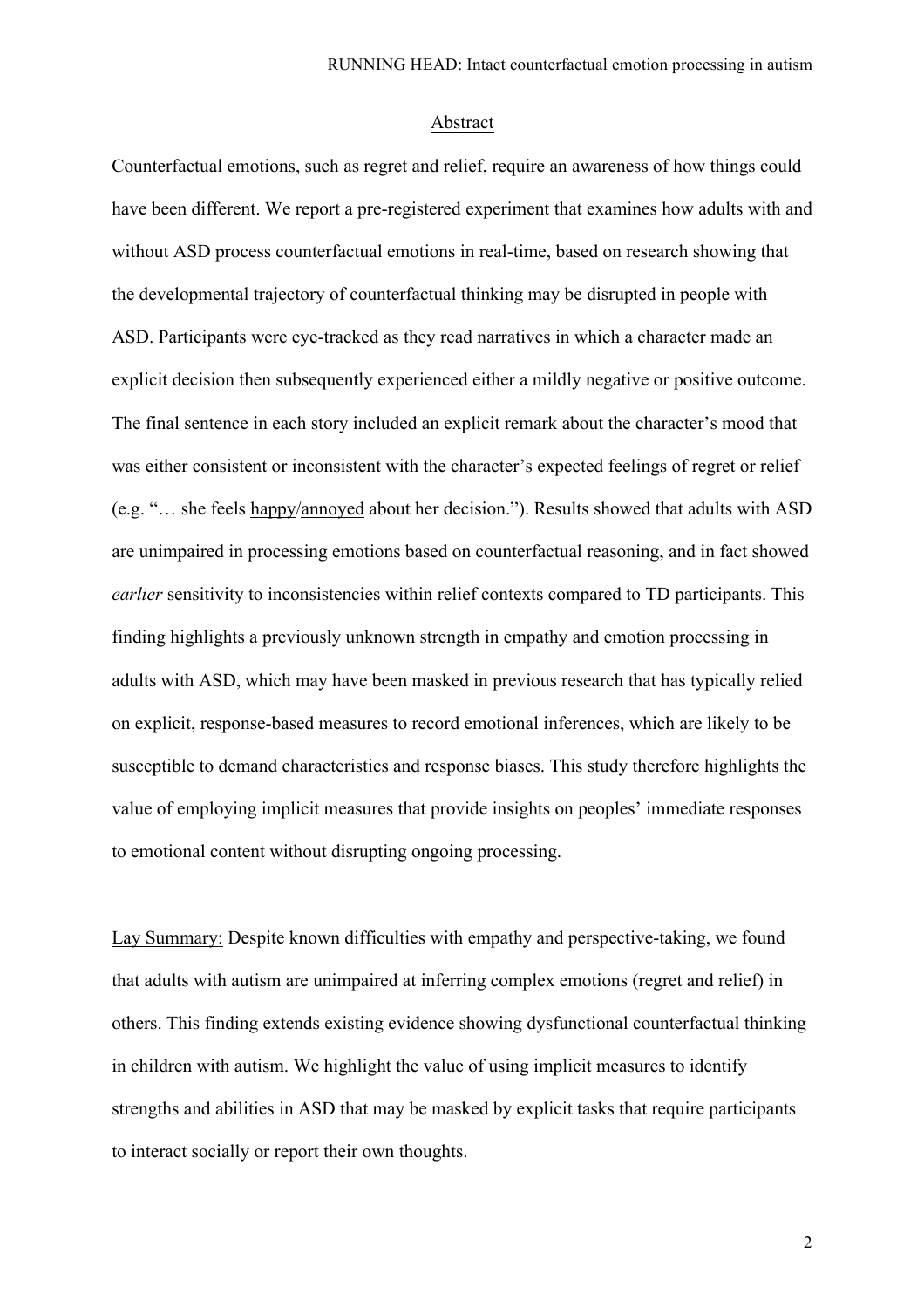Keywords: Autism spectrum disorder, counterfactual emotions, regret, relief, eye-tracking, reading, anomaly detection.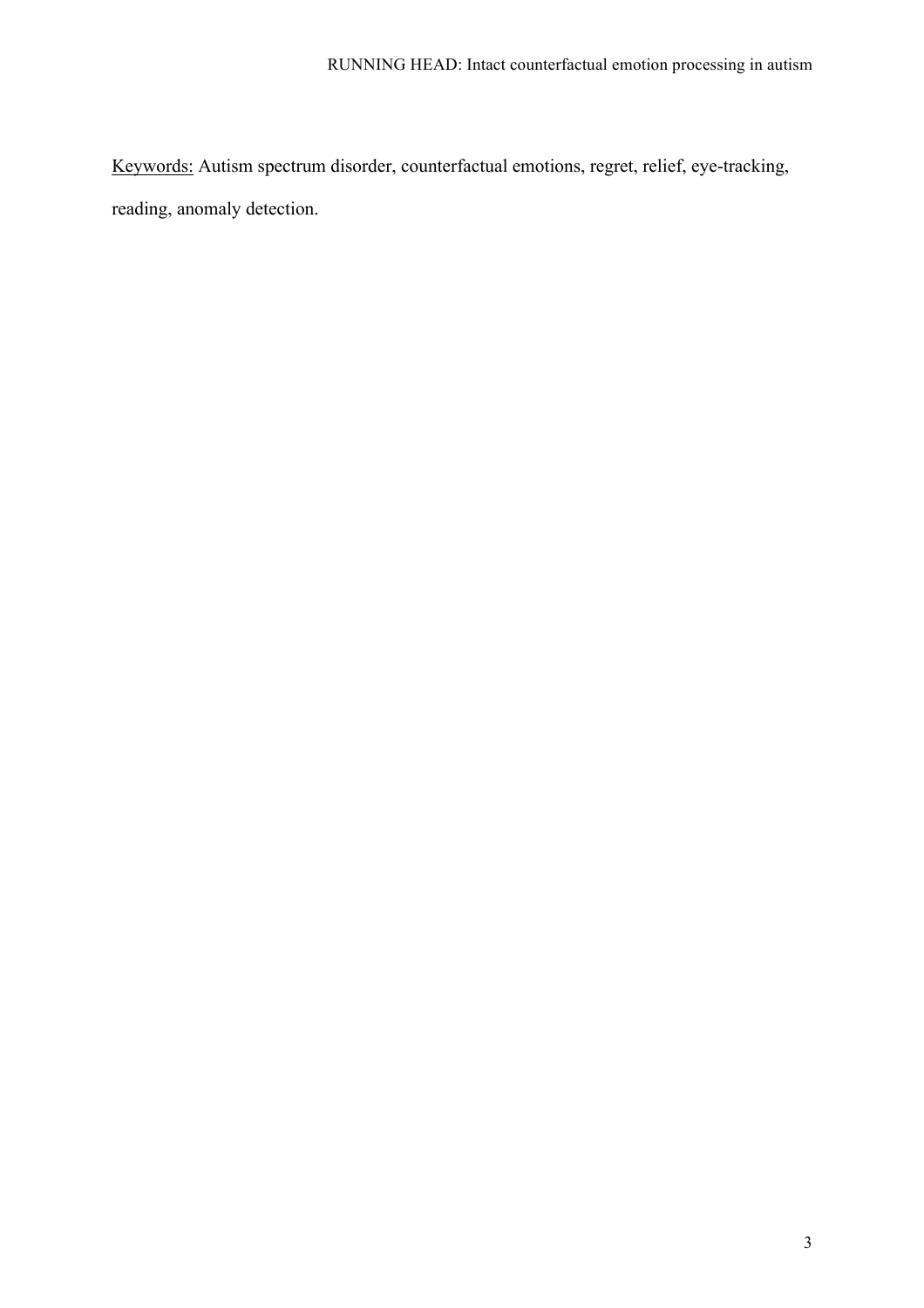#### Introduction

Considering how things could be different *if only* we had made a different choice is a normal part of human cognition, referred to as counterfactual thinking. Counterfactual thoughts play an important role in managing our emotions in response to decisions we have made, allowing us to imagine ourselves and others at a previous point in time, and therefore helping us learn from our mistakes and plan for future events (Coricelli & Rustichini, 2010; Kahneman & Tversky, 1982). Let's consider a scenario where we miss the bus to work because we stopped to chat to a neighbour. If the hypothetical alternative outcome in this situation is better than reality (an upwards counterfactual, e.g. *you would have arrived at work early if you'd caught that bus, now you will be late*), we tend to feel regret about our actions. Conversely, if the hypothetical alternative outcome is worse than the actual outcome (a downwards counterfactual, e.g. *that bus was involved in a bad accident*), we tend to feel relief about our actions. Thus, regret and relief are two opposing emotions resulting from a comparison of the *actual* outcome of a decision with a hypothetical model of *what could have been*, and are therefore known as counterfactual emotions (Zeelenberg et al., 1998). Research has shown that neurotypical adults regularly consider potential feelings of regret when making decisions (Zeelenberg & Pieters, 2007), which helps them avoid negative outcomes based on poor choices they have made in the past. In this paper we report a pre-registered experiment that examines the real-time processing of counterfactual emotions, regret and relief, in adults with and without ASD.

A great deal of research on counterfactual emotions has focused on identifying the typical developmental trajectory of understanding and use (e.g. Beck & Crilly, 2009; Rafetseder & Perner, 2012; Rafetseder, Schwitalla, & Perner, 2013). This research has shown that counterfactual emotions, such as regret and relief, emerge later than basic counterfactual thinking, from around 5-6 years old (McCormack, O'Connor, Beck, & Feeney, 2016;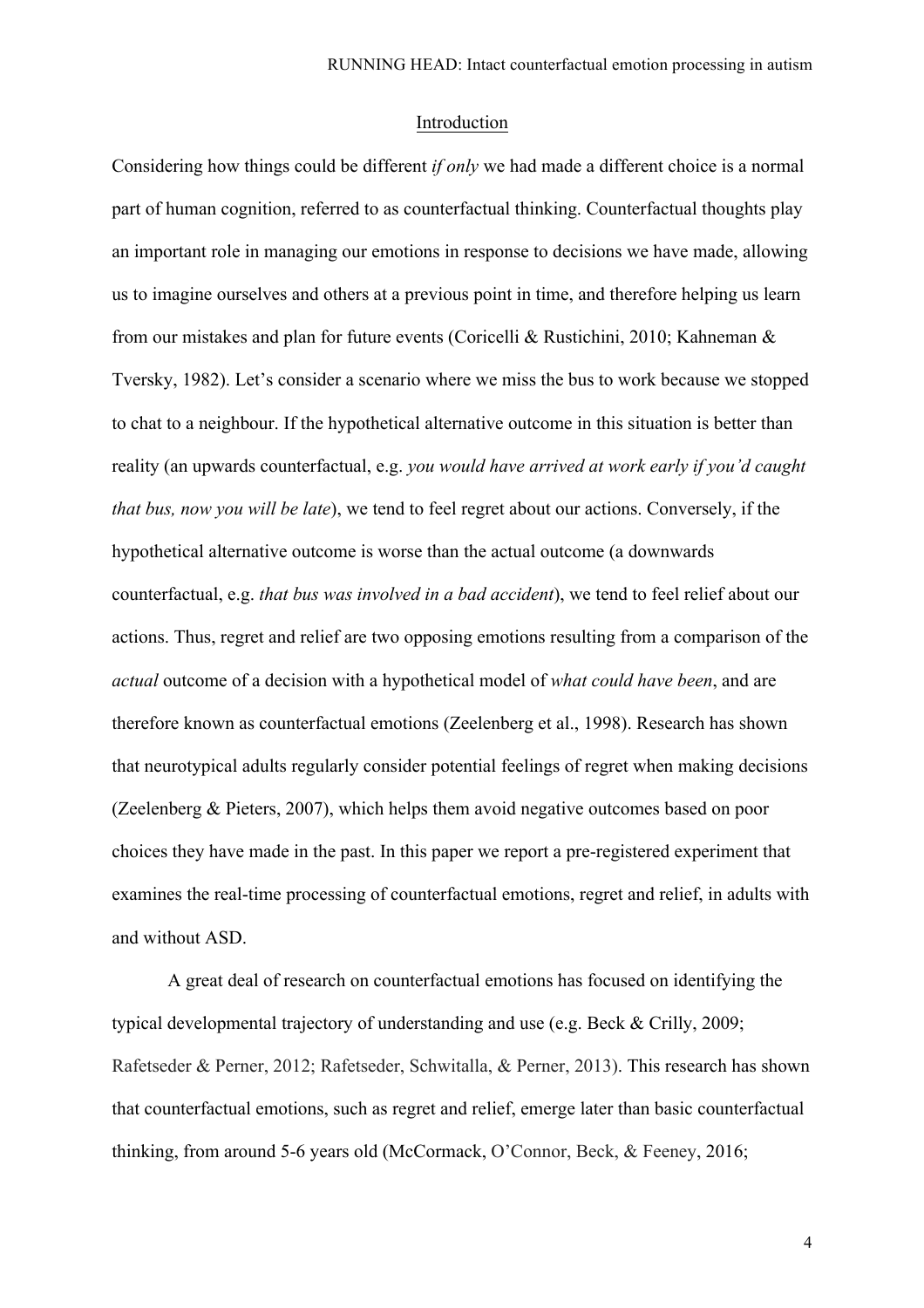O'Connor, McCormack, & Feeney, 2012; Weisberg & Beck, 2012). There is also some evidence that the understanding and experience of regret develops earlier than relief, with 5 year-old children also showing a bias to think counterfactually after a negative event (German, 1999), and 7-year-old children able to identify regret but not relief in a story's protagonist (Guttentag & Ferrell, 2004). It has been suggested that the later development of relief relative to regret is because people are more likely to engage in counterfactual thinking after a negative outcome than a positive outcome, and therefore regret is experienced more often than relief (Roese, 1997). Additionally, identifying regret in others develops later than experiencing regret oneself (Burns, Riggs, & Beck, 2012; Ferrell, Guttentag, & Gredlein, 2009).

The current study is based on research showing that the developmental trajectory of counterfactual thinking may be disrupted in people with ASD. ASD is a pervasive developmental disorder characterised by social difficulties, and restricted and repetitive behaviours and interests (American Psychiatric Association, 2013). Children with ASD show impairments in counterfactual reasoning relative to TD children (Grant, Riggs, & Boucher, 2004), and show different biases when producing counterfactual alternatives (Begeer, Terwogt, Lunenburg, & Stegge, 2009; Levers & Harris, 2000). Moreover, it has been suggested that counterfactuals engage the same network of specialized cognitive processes that underpin understanding of others' mental states (termed Theory of Mind, ToM; Leslie, 1987; Riggs, Peterson, Robinson, & Mitchell, 1998). People with ASD experience broad difficulties with social interactions, including the ability to consider other peoples' mental states (Baron-Cohen, Jolliffe, Mortimore, & Robertson, 1997), and to identify and interpret emotions in the self and others (Baron-Cohen, Wheelwright, Hill, Raste, & Plumb, 2001; Uljarevic & Hamilton, 2013). In particular, the processing of complex emotions, which requires a contrastive psychological appraisal for another person, is relatively poor in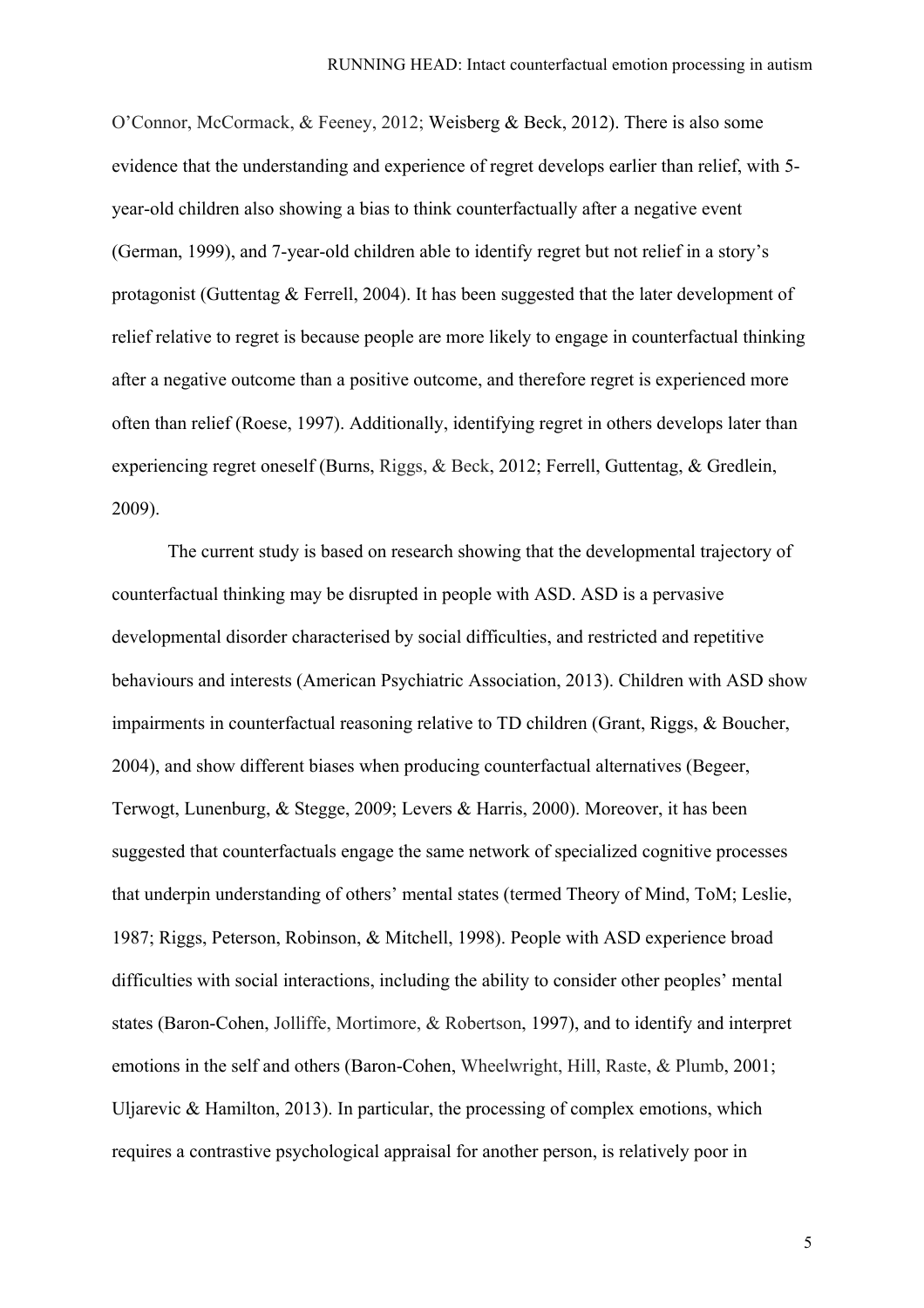children with ASD (Begeer, Koot, Rieffe, Terwogt, & Stegge, 2008). These general emotional impairments have been shown to impact the experience and understanding of counterfactual emotions in people with ASD.

For example, Begeer, De Rosnay, Lunenburg, Stegge, and Terwogt (2014) presented children aged 6-12 with and without ASD with short stories containing two protagonists, one of whom made a decision that resulted in a better (relief and contentment conditions) or worse (regret and disappointment conditions) outcome. The other protagonist would have faced the same outcome regardless of their decision. Children were asked which character would feel better or worse, or whether they would feel the same, and to give a reason for their answer. The children with ASD showed a specific deficit in identifying and explaining downward counterfactual emotions in the story characters (contentment and relief), but were not impaired in identifying and explaining upward counterfactual emotions (disappointment and regret). This finding is consistent with the later development of relief and higher frequency of experiencing regret described above for typically developing children. Moreover, it suggests that children with ASD experience a particular difficulty considering counterfactual alternatives to a positive outcome (where comparisons with a more negative situation must be made), but benefit equally from the more obvious utility of upwards comparisons after something bad happens (e.g. learning from mistakes and avoiding future negative outcomes). Further evidence of atypical understanding of emotions based on counterfactual thinking has been shown by Zalla et al. (2014), who tested the relationship between participants' own emotional responses (regret, disappointment, joy and relief) and choice behaviour in a gambling task. Adults with ASD reported experiencing less regret than matched TD controls, and were less able to distinguish feelings of regret and disappointment. This suggests that people with ASD experience a diminished sense of responsibility for the outcome as dependent on their choice, and are less susceptible to the subtle nuances of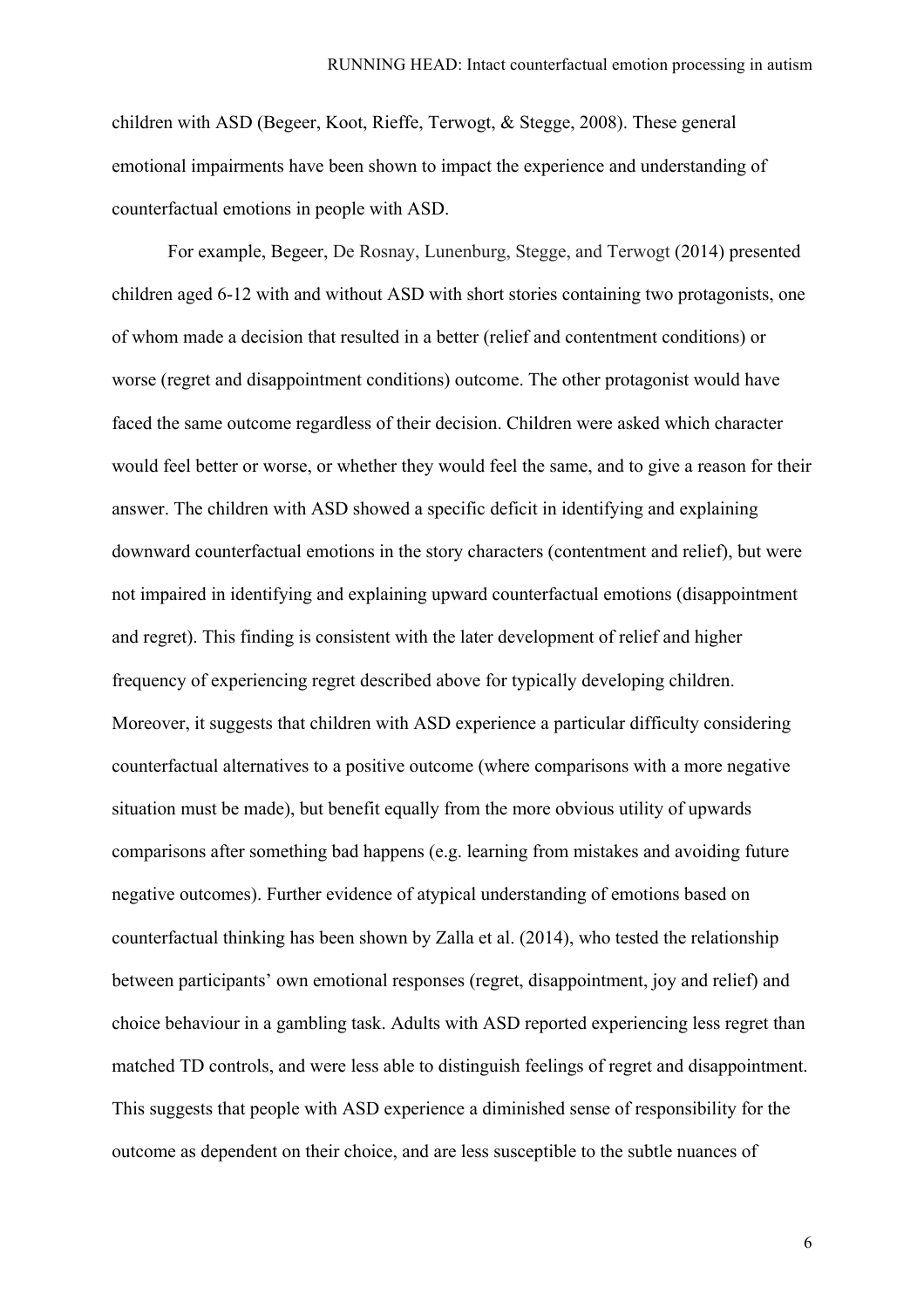counterfactual emotions. Nevertheless, choice behaviour (i.e. avoiding and anticipating regret) was comparable between ASD and TD groups, suggesting that participants with ASD experienced feelings of regret on an internal neurocognitive level, even though they were impaired at labelling and expressing this emotional experience explicitly (i.e. via self-report). This finding is consistent with research that has shown impoverished second-order representations of one's own cognitive activity in adults with ASD, despite intact first-order representations (e.g. Williams, Nicholson, & Grainger, 2018). Moreover, it has been suggested that difficulty identifying emotions in oneself is a characteristic feature of ASD, termed alexithymia (Hill, Berthoz, & Frith, 2004), and that this might explain the impaired ability to reflect and report on one's emotional experience of regret in Zalla et al.'s self-report study (Nicolle, Ropar, & Beck, 2014).

The present study employs an eye-tracked reading task to examine real-time inferences about story characters' counterfactual emotions (regret and relief) in adults with and without ASD. This online approach makes an important contribution to existing research by measuring the impact of counterfactual inferences about others' emotions as they unfold, without interruption from a secondary task. As such, we remove the need for participants to explicitly identify and label emotions for the self or others, or to attribute blame internally. Eye-tracked reading tasks are a well-established way of measuring processing in real-time; difficulty integrating text is reflected in longer reading times and higher incidence of regressive eye movements (Rayner, 1998). This online measure will therefore provide novel insights about the speed with which people with and without ASD are able to infer counterfactual emotions in others. Moreover, this methodology has been successfully applied to test the comprehension of (non-emotional) counterfactual statements (e.g. Ferguson, 2012; Ferguson & Jayes, 2018; Ferguson & Sanford, 2008; Ferguson, Sanford, & Leuthold, 2010),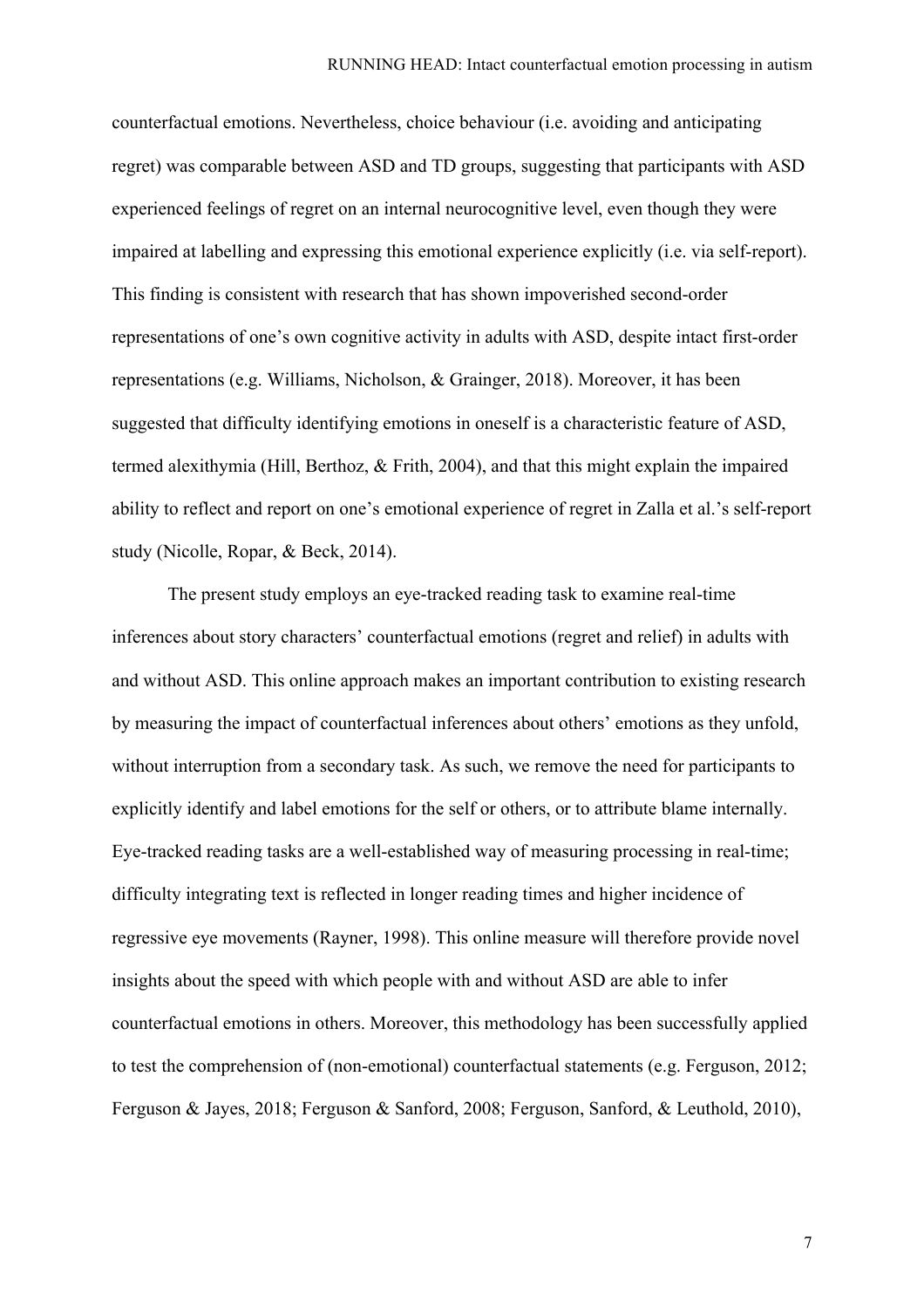including in adults with ASD (Black, Williams & Ferguson, in press; Ferguson, Black, & Williams, submitted).

In contrast to research showing that counterfactual reasoning is impaired among children with ASD, Black et al.'s in press and submitted eye-tracking papers suggest that basic counterfactual processing may be intact in adults with ASD. Across four experiments in those studies, eye movements were recorded as participants read short narratives that depicted counterfactual versions of reality (e.g. "If the Titanic had not hit an iceberg…") or fiction (e.g. "If Harry Potter lost all his magic powers…"), and ranged in the demands they placed on readers' executive capacities and imagination. Results showed that adults with ASD were sensitive to anomalies within counterfactual narratives, and elicited anomaly detection responses (longer reading times and increased regressions) in a comparable or even faster timecourse than a matched TD group. This suggests that adults with ASD do not struggle with counterfactual thinking per se, but that difficulty might emerge when narratives depict an emotionally charged situation where understanding requires an inference about other peoples' emotions.

We address this question directly by eye-tracking participants while they read narratives that describe mildly negative or positive outcomes of a character's explicit decision (e.g. *Jenny was able to buy the last pair of boots in the sale because she chose to visit the store first thing in the morning*). This context should prompt readers to consider how things 'could have been different' (i.e. whether a better or worse outcome than reality could have occurred if the character had made a different choice), which therefore elicits feelings of regret or relief for this character. For example, being able to buy the last pair of boots in the sale because she went to the store in the morning should make Jenny feel relieved (i.e. the counterfactual alternative is a worse outcome- if she'd gone later they would have sold out). In contrast, missing out on the boots because she waited till lunchtime to visit the store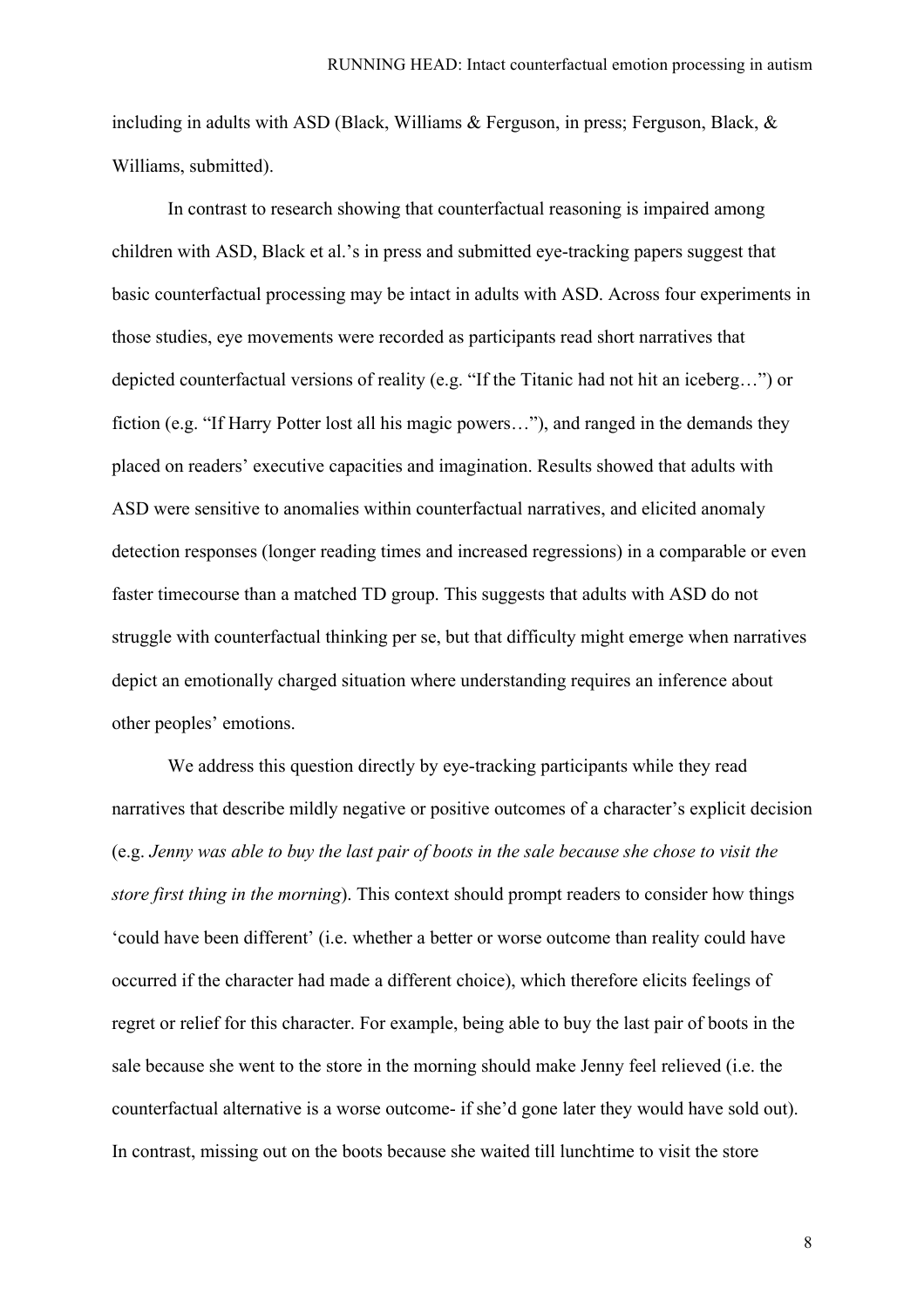should make Jenny feel regretful (i.e. the counterfactual alternative is a better outcome- if she'd gone earlier they would have had some left). The final sentence in each story included an explicit remark about the character's mood following the earlier decision (e.g. "Because Jenny chose to go to the shoe store first thing in the morning, instead of on her lunch break, she feels happy/annoyed about her decision."). The polarity of this emotion word was either consistent with feelings of relief (e.g. happy, good, happy) or regret (e.g. annoyed, bad, frustrated). Thus, we compared conditions where the emotion word (underlined in example above) was consistent or inconsistent with the expected mood of the character (following an inference about the experience of regret or relief), with the aim of establishing how quickly readers detect the incongruency, and how they recover from such difficulty.

We predicted that inconsistent words would elicit longer reading times and more regressions compared to consistent words, reflecting inferences about the character's mood, based on their experience of regret or relief. Importantly, we tested whether these inconsistency effects on an *implicit* reading task would be reduced in adults with ASD compared to TD adults, in line with results previous research that has employed *explicit*  measures and revealed atypical understanding of counterfactual emotions in ASD (e.g. Begeer et al., 2014; Zalla et al., 2014), and more general impairments in ToM and emotional experience. In addition, given the earlier development and more frequent occurance of regret in everyday life, we expected the inconsistency effect within regret contexts to emerge earlier than that for relief contexts. Thus, we expected inconsistent words to disrupt reading immediately within regret contexts (i.e. first-pass reading times on the critical word), but to emerge on later processing measures at the critical word (i.e. total reading time), or on early measures at subsequent text regions, within relief contexts.

# Methods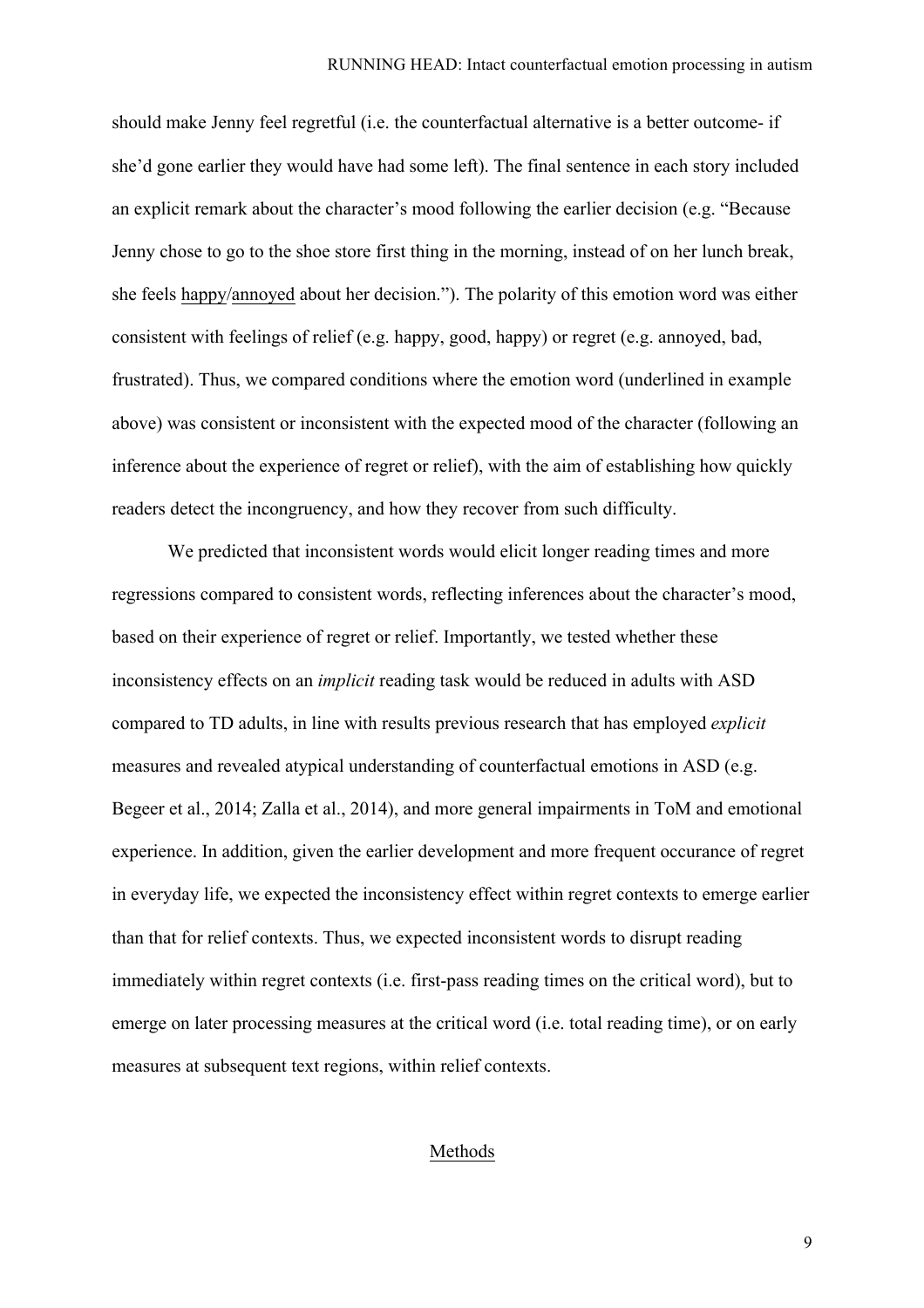All methodological procedures were pre-registered on the Open Science Framework (OSF) web pages (see www.osf.io/vcunf).

#### *Participants*

Twenty four adults with ASD and 24 TD adults completed the experiment. Participants were matched at group level for sex, age, and IQ (see Table 1 for demographic information). Sample size was chosen *a priori* to match previous research of this kind (e.g. Black et al., in press; Howard et al., 2017). All participants had full scale IQs greater than 70 (as measured by the Wechsler Abbreviated Scale of Intelligence; WASI; Wechsler, 1999), were native English speakers, and did not have a diagnosis of dyslexia or reading comprehension impairment. Participants in the TD group did not report any current psychiatric diagnoses. All participants completed the Autism Spectrum Quotient (AQ; Baron-Cohen, Wheelwright, Skinner, Martin, & Clubley, 2001) to measure self-reported autistic traits.

# [INSERT TABLE 1 HERE]

Diagnostic reports for participants with ASD were checked by the researcher. Current ASD symptomology was assessed by a research-reliable trained researcher using module 4 of the Autism Diagnostic Observation Schedule (ADOS; Lord et al., 2000). Within the ASD group, 13 participants had received a diagnosis of Asperger's Syndrome, 1 of Pervasive Developmental Disorder Not Otherwise Specified, 5 of Autistic Disorder (as per DSM IV criteria), and 3 with Autism Spectrum Disorder (as per DSM 5 criteria, American Psychiatric Association, 2013).

# *Materials*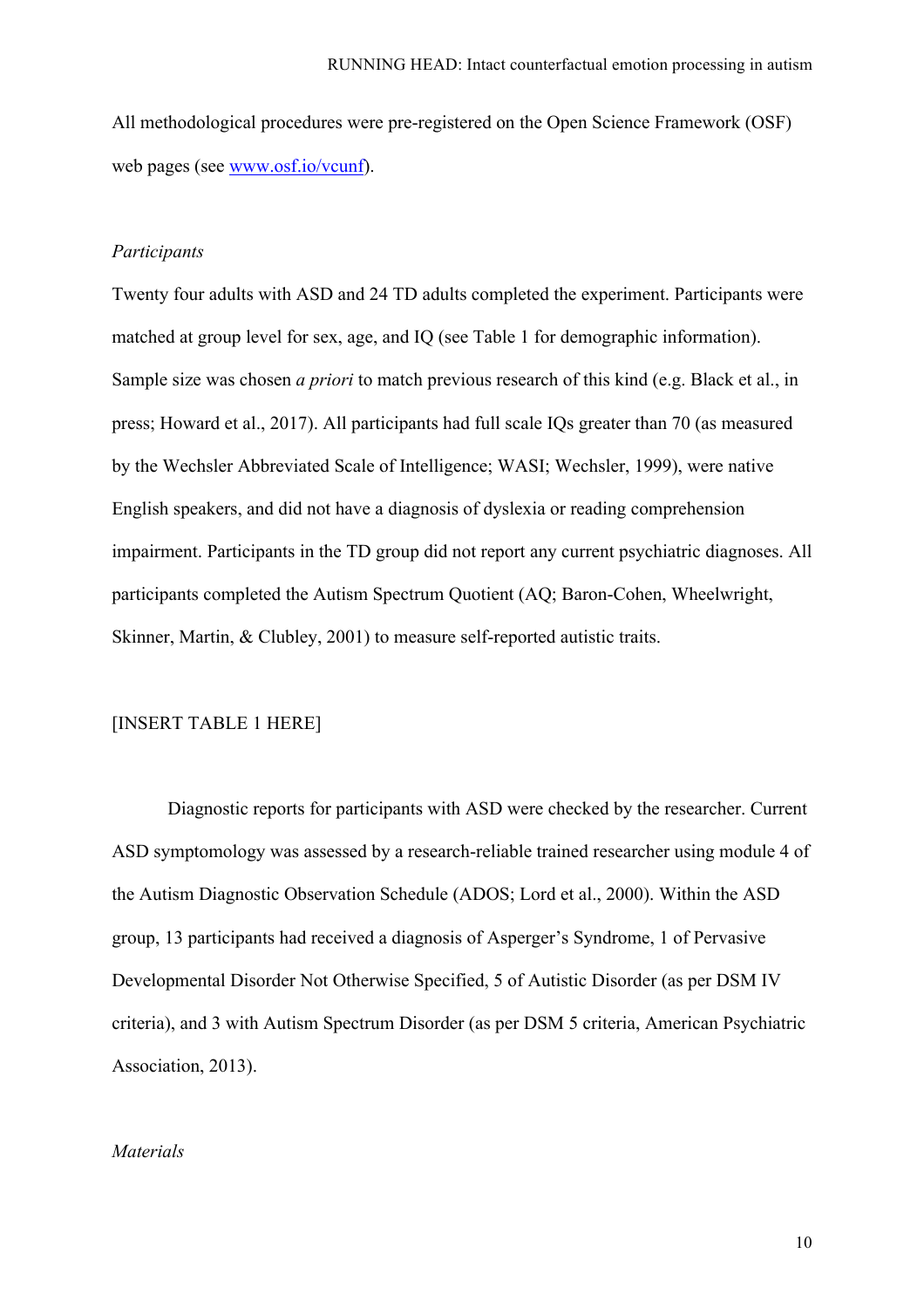Experimental items were modified from Guttentag and Ferrell (2004). Each item described either a mildly positive or negative outcome following a decision made by the story character, where one would expect the character to feel either regret or relief. Passages were between 6 and 8 sentences in length, and began by introducing the context and character, then the character's two choices were specified. The stories were set up so that in each case, the outcome was a 'near miss', e.g. the character was doing something different to what they usually do, or they 'only just' missed out on or gained something, in order to make the counterfactual alternative salient. The penultimate sentence of each passage always reiterated the character's choice and the consequence, but the counterfactual alternative consequent was not explicitly stated. The final sentence followed the general structure, "Because [character] did X, instead of Y, they felt…", followed by the critical word which was either a positive or negative emotion word. In consistent conditions, the valence of the emotion word matched the polarity of the decision outcome, and in inconsistent conditions, this was mismatched. Each scenario, therefore, crossed emotion with consistency to depict four conditions: Relief Consistent, Relief Inconsistent, Regret Consistent, and Regret Inconsistent. An example item is shown in Table 2, and the full stimulus list can be found in the Appendix.

#### [INSERT TABLE 2 HERE]

Critical words were matched across conditions for length,  $F(1, 92) = 2.70$ ,  $p = .104$ ,  $\eta_p^2$  = .028. A significant interaction between emotion and consistency on written frequency (Burgess & Livesay, 1998),  $F(1, 92) = 20.13$ ,  $p < .001$ ,  $\eta_p^2 = .179$ , revealed that consistent critical words were more frequent than inconsistent words within the relief condition, but the pattern reversed in the regret condition. Word frequency was therefore included in statistical models for the critical word region.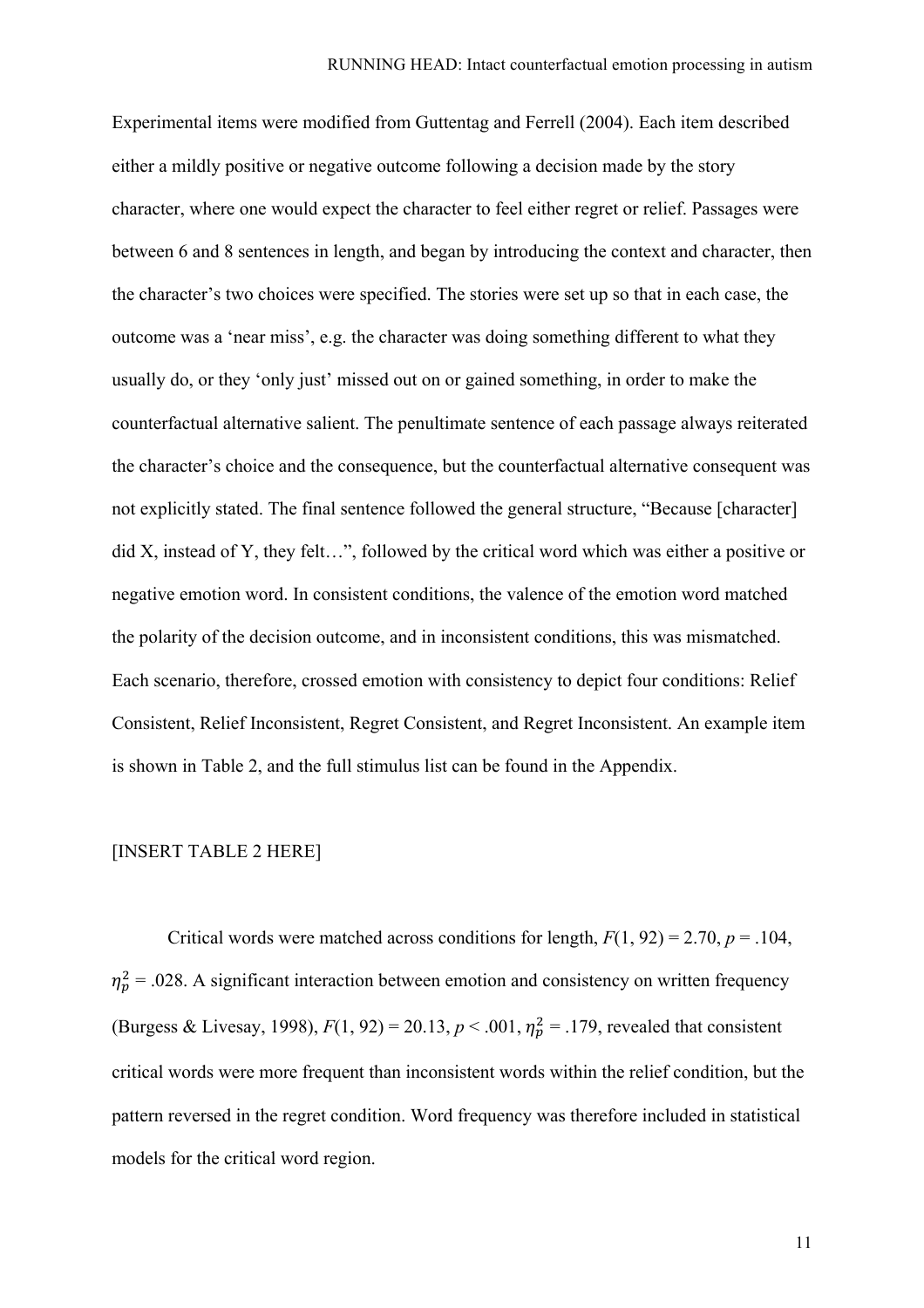Experimental items were further pre-tested for the critical word plausibility (i.e. a rating of how plausible the word is in the sentence context) and cloze probability (i.e. the likelihood that that word is provided as a sentence continuation). 38 undergraduate students from the University of Kent rated the plausibility of each sentence using an online questionnaire platform (Qualtrics), on a five-point sliding scale from -2 (highly implausible) to +2 (highly plausible). Consistent critical words were rated significantly more plausible than inconsistent critical words,  $F(1, 92) = 822.36$ ,  $p < .001$ ,  $\eta_p^2 = .899$ . Plausibility did not differ between regret and relief conditions,  $F(1, 92) = 2.26$ ,  $p = .136$ ,  $\eta_p^2 = .024$ . However, there was a significant interaction between emotion and consistency,  $F(1, 92) = 5.16$ ,  $p =$ .025,  $\eta_p^2$  = .053, which reflected a larger consistency effect for relief contexts, *t*(46) = 30.87, *p*  $< .001$ , compared to regret contexts,  $t(46) = 15.26$ ,  $p < .001$ . A different set of 41 undergraduate students from the University of Kent completed sentences, truncated before the critical word, with the first sensible word coming to mind using Qualtrics. Cloze probability was significantly higher for consistent critical words  $(M = .13)$  than inconsistent critical words ( $M = .01$ ),  $F(1, 92) = 35.31$ ,  $p < .001$ ,  $\eta_p^2 = .277$ . Neither emotion,  $F(1, 92) =$ 0.15,  $p = .704$ ,  $\eta_p^2 = .002$ , or the interaction between emotion and consistency,  $F(1, 92) =$ 0.77,  $p = 0.384$ ,  $\eta_p^2 = 0.008$ , influenced cloze probability.

Finally, we compared valence and arousal ratings for the critical words using Warriner, Kuperman and Brysbaert's (2013) database of affective ratings. As expected, negative words had significantly lower valence ratings ( $M = 2.56$ ) than positive words ( $M =$ 7.52),  $t(14) = -17.43$ ,  $p < .001$ , but arousal ratings did not differ,  $t(14) = 0.66$ ,  $p = .518$ .

#### *Procedure*

The present study received ethical approval from the University of Kent School of Psychology Ethics Committee. Testing took place in a quiet lab at the University of Kent.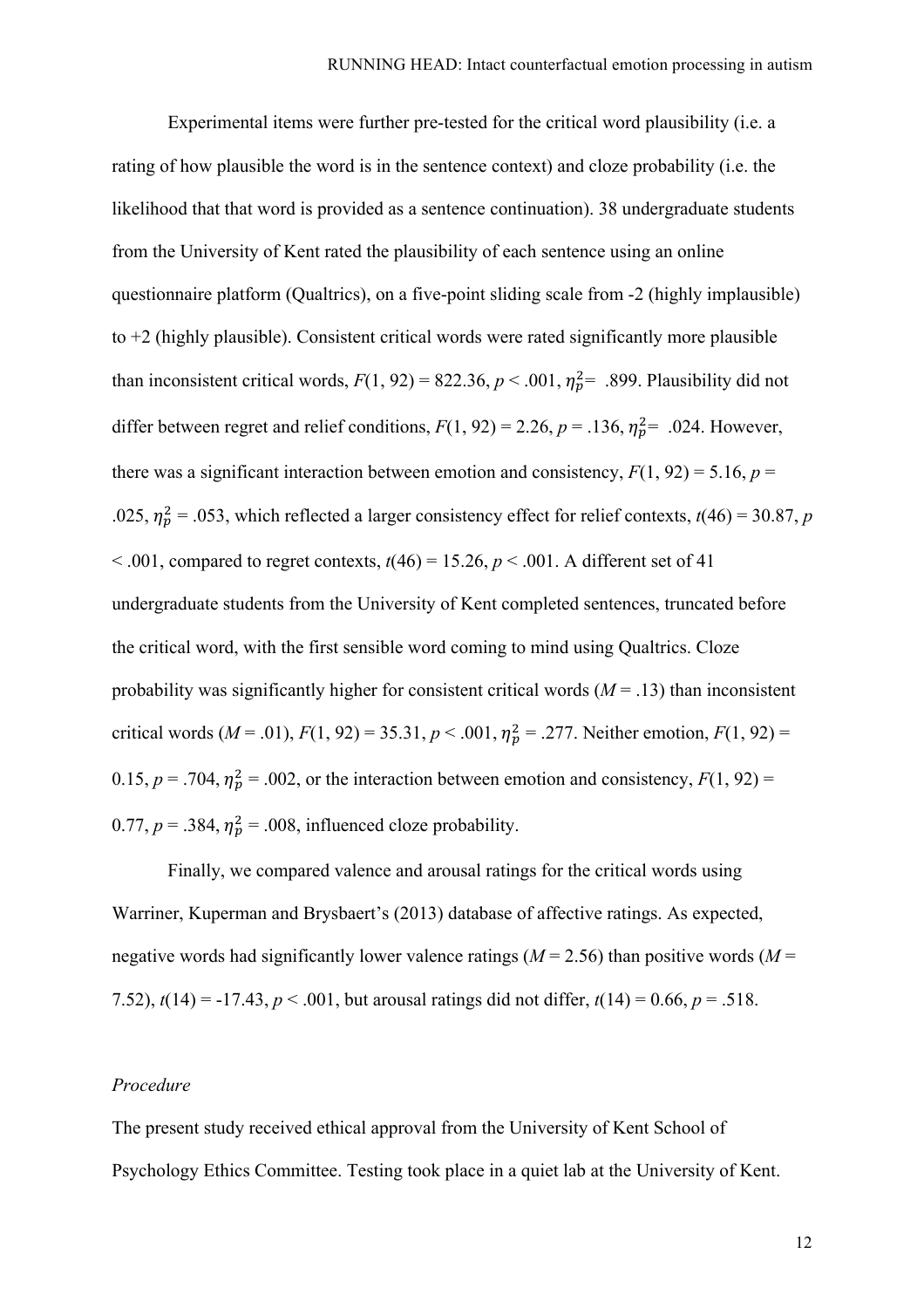Participants' dominant eye was tracked during the reading of passages with an EyeLink 1000 Plus eye-tracker. Head movement was minimised with the use of a fixed chin rest. Passages were presented in size 18 Arial font on a VDU approximately 70cm in front of the participants' eyes. Participants were instructed to read the passages as naturally as possible so that they understood them. Calibration was performed using a 9-point procedure. Passages were displayed onscreen until the participant clicked the mouse to move on, or 60 seconds had elapsed. Following a 500ms blank screen, a comprehension question with two possible answers was displayed on screen and participants were required to click the mouse on the answer they thought was correct (e.g. When else could Jenny have gone to the shoe store today? Lunch < > Morning). Following another 500ms blank screen, the subsequent item was displayed. The first four items were practice trials to ensure participants understood the task. Following presentation of these, the 24 experimental items were randomly interleaved with 12 filler items (depicting a character making a decision resulting in a neutral outcome). Participants saw each item once, in one of the four conditions. Item order and condition was randomised across four lists, and the presentation of each list was randomised among participants.

#### Results

#### *Data Preparation*

All analysis procedures were pre-registered in line with previous research of this kind (e.g. Black et al., in press; Howard et al., 2017), and the full datasets and analysis scripts are available on the Open Science Framework web pages (see www.osf.io/eyztp). An automatic procedure pooled fixations shorter than 80ms with larger adjacent fixations, excluded fixations shorter than 40ms that were not within three characters of another fixation and truncated fixations longer than 1200ms.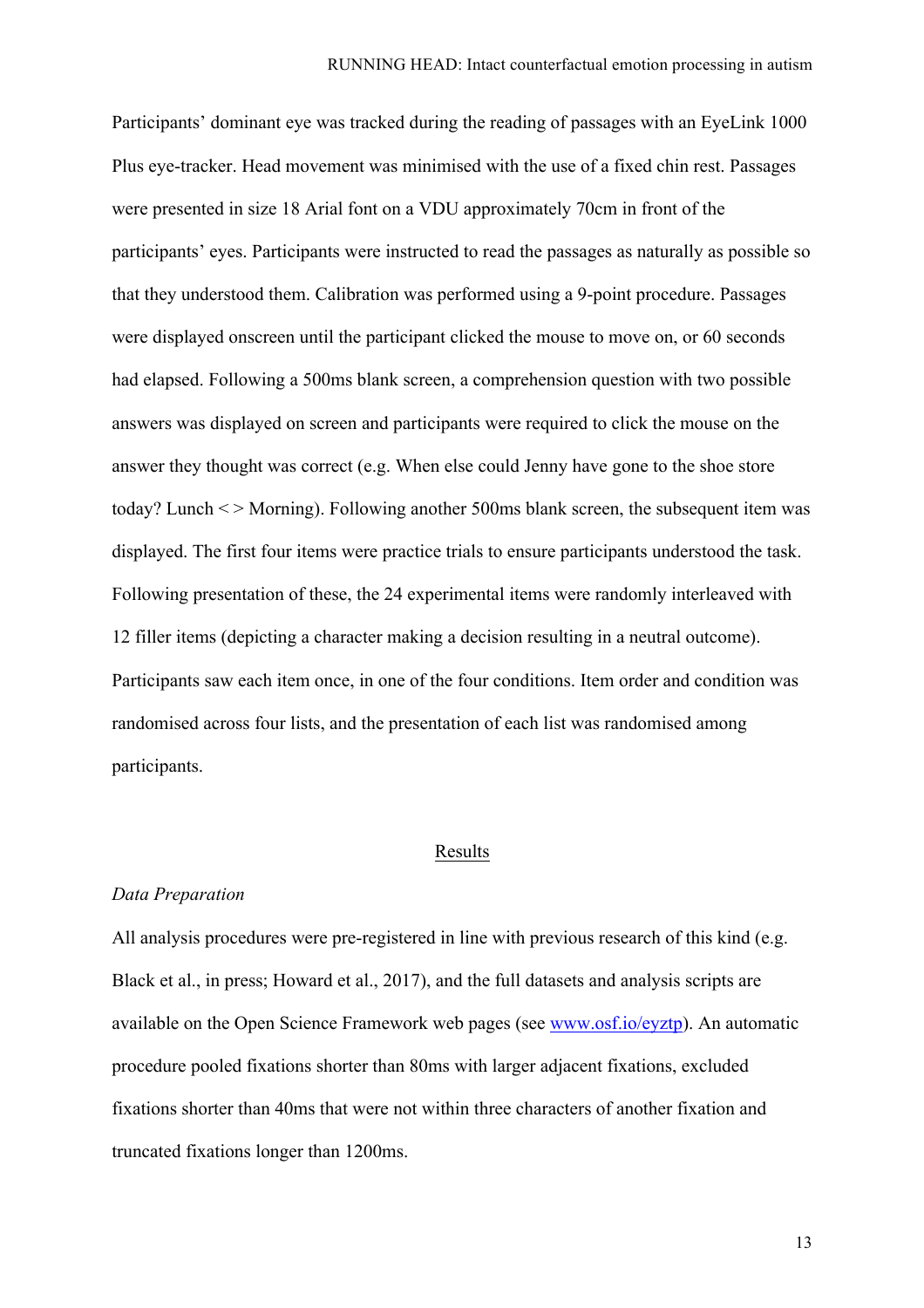First, we conducted exploratory (not pre-registered) analyses of global reading times across the full passage to characterise group differences in reading style. These showed that participants with ASD spent longer overall reading the passages (*M* 23,549ms *vs* 19,830ms,  $t(46) = 2.27$ ,  $p = .028$ ), and made more fixations (*M* 111 *vs* 94,  $t(46) = 2.21$ ,  $p = .032$ ), compared to TD participants. We also verified reading comprehension by checking participants' accuracy on the comprehension questions. Accuracy was very high, with all participants scoring at or above 90%, and did not differ between groups (*t* < 1).

The main pre-registered analyses examined effects during the final critical sentence in four regions: the sentence context region (the opening of the final sentence, e.g. "Because [character] did X, instead of Y"), pre-critical region (two words preceding the critical word, "s/he feels"), critical region (the consistent or inconsistent word, e.g. "happy/annoyed"), and post-critical region (sentence wrap up, e.g. "about her decision."). Three early reading measures are reported. First-pass reading time indicates the amount of time spent fixating within a region from first entering it to first leaving it. Regression path reading time measures the amount of time from first entering a region on the left, to first leaving it on the right, and therefore includes re-reading time of all previous text (including the longer narrative context). Regressions out measures the proportion of trials for which participants left the region on the left before exiting on the right, and therefore measures the proportion of trials in which participants re-read the preceding text. Finally, total reading time provides an overall measure of total amount of time fixating within each region across a whole trial. Mean reading times were computed for each measure in each of the four regions for all four conditions in each group (see Table 3).

#### [INSERT TABLE 3 HERE]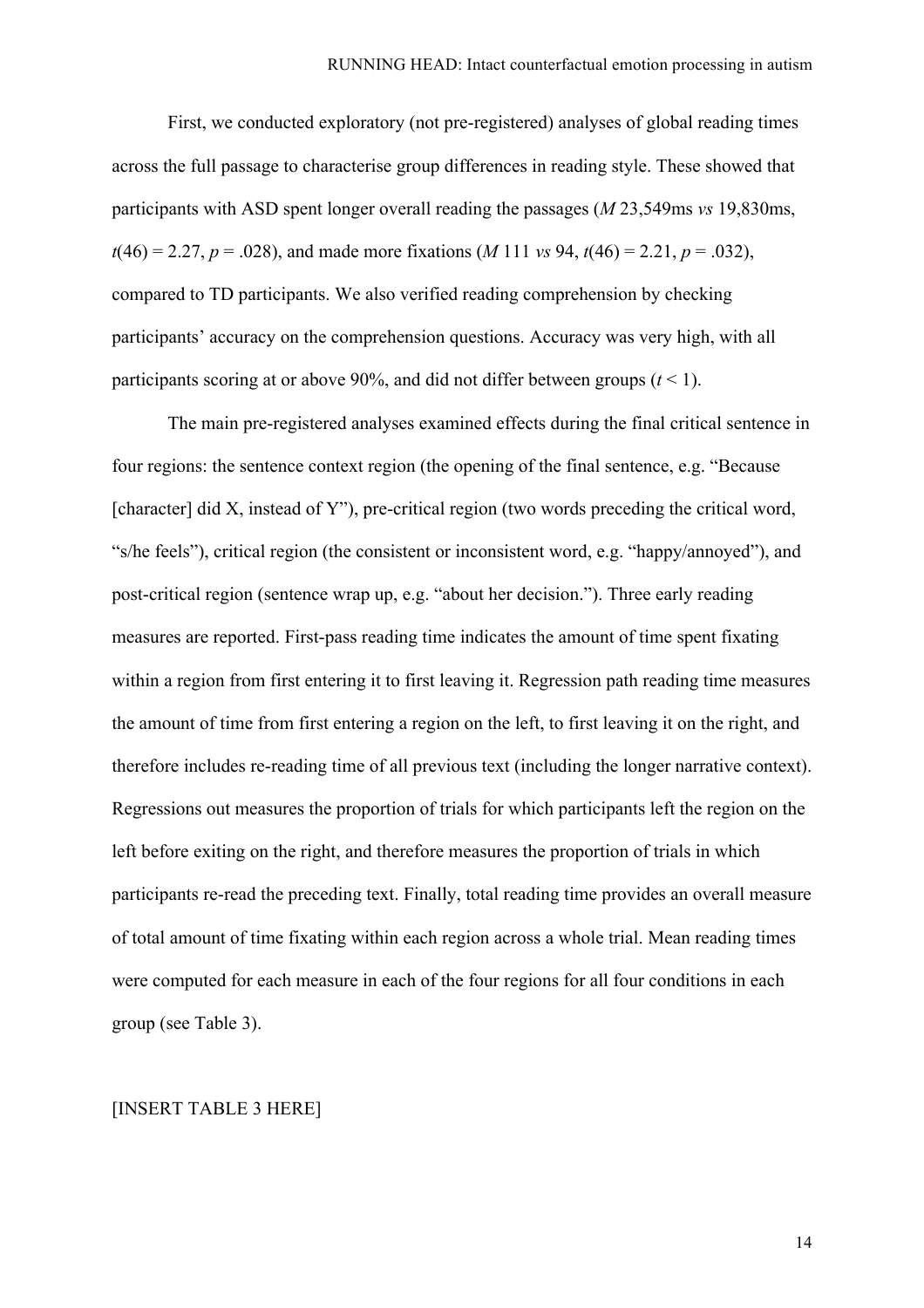The eye movement data was log-transformed and analysed separately for each region and measure using the lmer function in the lme4 package, and the glmer function for the binomial Regressions Out variable (Bates, Mächler, Bolker, & Walker, 2015) using R (version 3.4.2, R Core Team, 2017). Each model included fixed effects of Group, Emotion, and Consistency. The two levels of each fixed effect were deviation coded (-.5 *vs* .5) to ensure they could be directly compared. Models included the maximal random effects structure, including random effects for participants and items, and crossed random slopes for Group, Emotion and Consistency within Items, and Emotion and Consistency within participants (as suggested by Barr, Levy, Scheepers, & Tily, 2013). In addition, analyses on the critical word included the continuous predictor of word frequency (centred). Random effects were only removed where they lead to non-convergence due to overparameterization. Statistical effects from these models are shown in Table 4.

#### [INSERT TABLE 4 HERE]

#### *Sentence context region*

Participants spent longer in total reading the sentence context when the critical word was inconsistent ( $M = 3,010$ ms) compared to consistent ( $M = 2,407$ ms) with the emotion implied by the preceding narrative. Total reading times were also significantly longer in the ASD group ( $M = 2.970$ ms) compared to the TD group ( $M = 2.457$ ms).

#### *Pre-critical region*

A significant effect of Emotion on regressions out revealed that participants were more likely to regress back to re-read the preceding narrative when it depicted a relief context  $(M = .04)$ compared to when it described a regret context  $(M = .03)$ . In addition, a significant effect of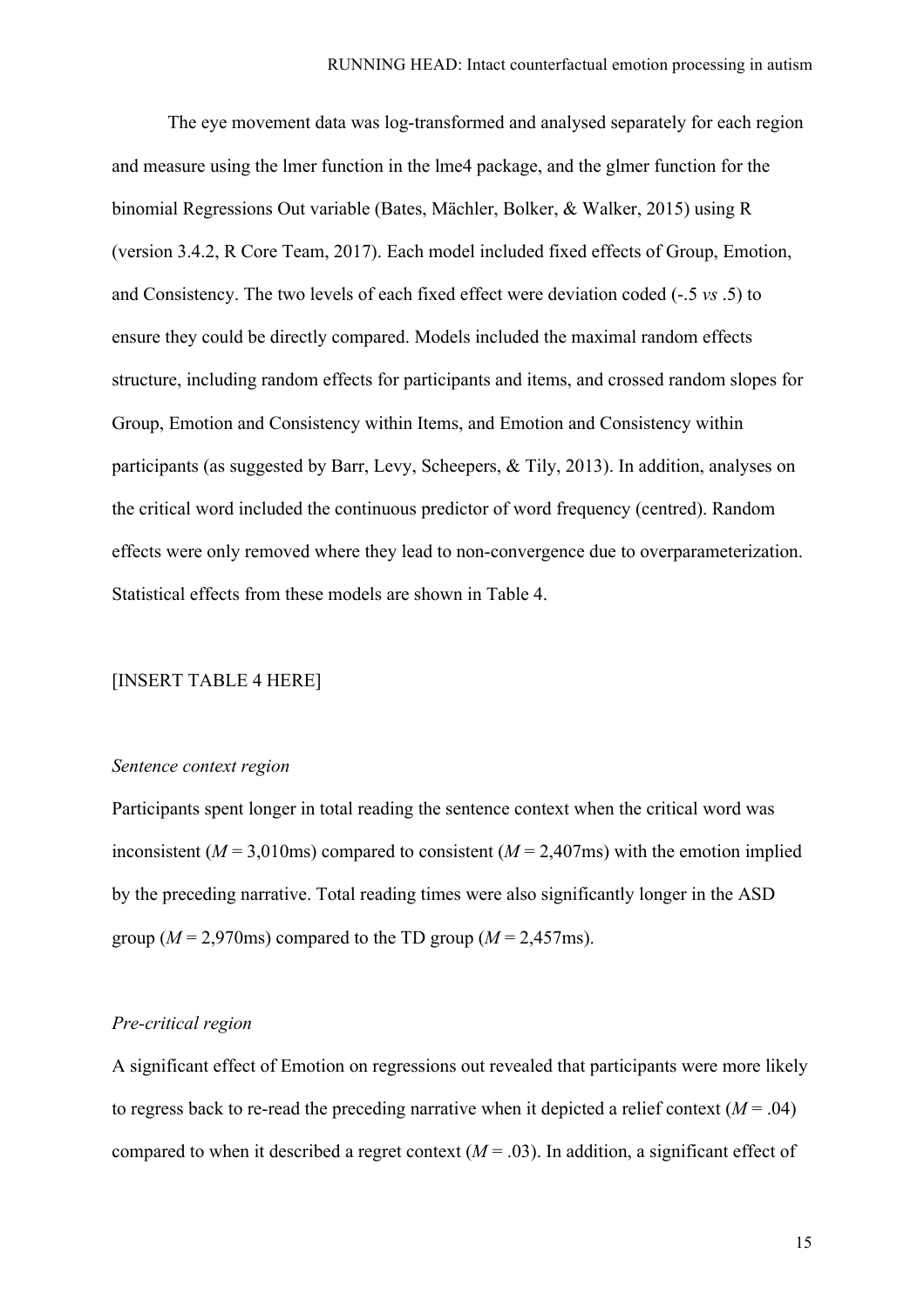Consistency emerged on total reading times, with participants spending longer overall reading the pre-critical region when the passage contained an inconsistent critical word (*M* = 406ms) compared to a consistent critical word (*M* = 283ms).

#### *Critical region*

First-pass reading times showed that, overall, participants spent longer fixating an inconsistent ( $M = 253$ ms) compared to a consistent ( $M = 232$ ms) critical word. However, this effect was qualified by a significant interaction between Emotion and Consistency, which was subsumed under a significant three-way interaction between Emotion, Consistency and Group (see Figure 1). Follow-up analyses examined effects for ASD and TD groups separately. The ASD group showed no effect of Emotion, *Est.*  $\leq$  .01,  $t = .35$ ,  $p = .73$ , but a significant effect of Consistency (consistent < inconsistent),  $Est. = -0.05$ ,  $t = -2.67$ ,  $p = 0.012$ , and a significant Emotion x Consistency interaction,  $Est. = -12$ ,  $t = -2.79$ ,  $p = .011$ . Posthoc tests further explored this interaction and revealed a significant consistency effect in the relief condition,  $Est. = -10$ ,  $t = -3.77$ ,  $p = .001$  (*Ms* 278ms *vs* 211ms), but no difference between consistent and inconsistent conditions in the regret condition,  $Est = 0.02$ ,  $t = 0.85$ ,  $p = .40$  (*Ms*) 241ms *vs* 244ms). This shows that, on average, autistic participants detected the inconsistency with the character's expected feelings of relief immediately, but were delayed in detecting regret. In the TD group, none of the effects reached significance (all *Est.* < .02, *ts*  $\leq 1$ ,  $ps > .34$ ), suggesting that they were not immediately sensitive to inconsistency with the character's emotions.

Total reading times showed that all participants spent longer overall reading consistent ( $M = 289$ ms) *versus* inconsistent ( $M = 399$ ms) critical words. Thus, all participants were sensitive to the critical word's fit with the character's counterfactual emotion on later measures.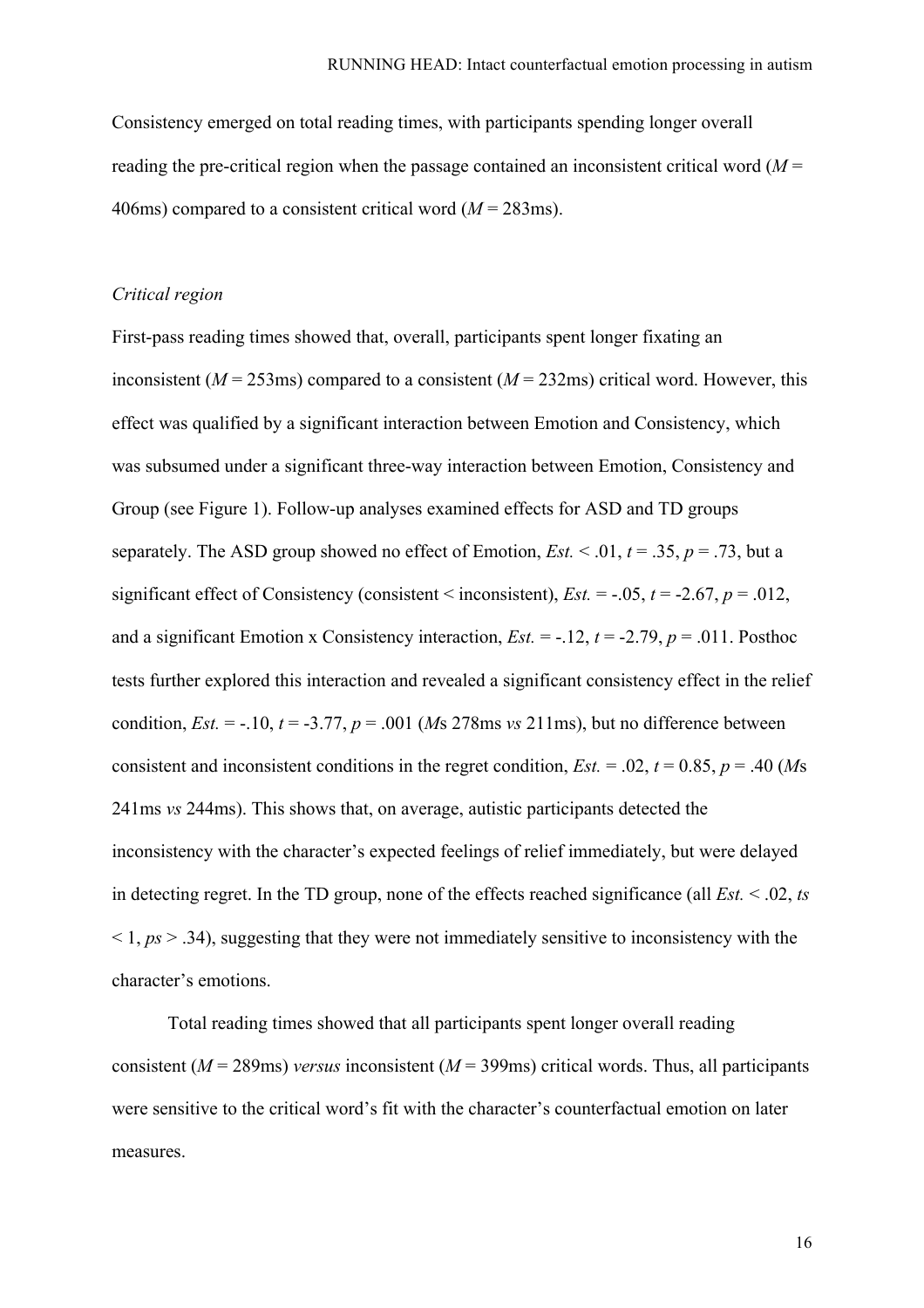#### [INSERT FIGURE 1 HERE]

#### *Post-critical region*

A significant effect of Consistency was found across all four reading measures, with longer first-pass reading times (*M*s 338ms *vs* 321ms), regression path reading times (*M*s 3,184ms *vs* 1,920ms), and total reading times (*M*s 530ms *vs* 387ms) following an inconsistent critical word than a consistent critical word. Participants also made significantly more regressions out of the post-critical region following an inconsistent critical word ( $M = 0.88$ ) than a consistent critical word ( $M = 0.79$ ). Thus, by this post-critical region, all participants showed early sensitivity to fit with the counterfactual emotion, indicating that they have made the necessary inference about the character's mood, based on their experience of regret or relief.

In addition, regression path reading time and total reading time measures revealed a significant effect of Emotion, with longer times for regret contexts compared to relief contexts (regression path: *Ms* 2,687ms *vs* 2,430ms; total reading time: *Ms* 481ms *vs* 439ms).

Finally, regression path reading times were significantly longer for participants with ASD ( $M = 3,413$ ms) than TD participants ( $M = 1,731$ ms; see Figure 2).

#### [INSERT FIGURE 2 HERE]

#### Discussion

We sought to understand how adults with and without ASD infer counterfactual emotions in real-time. Participants were eye-tracked while they read narratives that elicited feelings of regret or relief in a character (based on their decisions), followed by an explicit remark about the character's mood that was either consistent or inconsistent with their expected emotions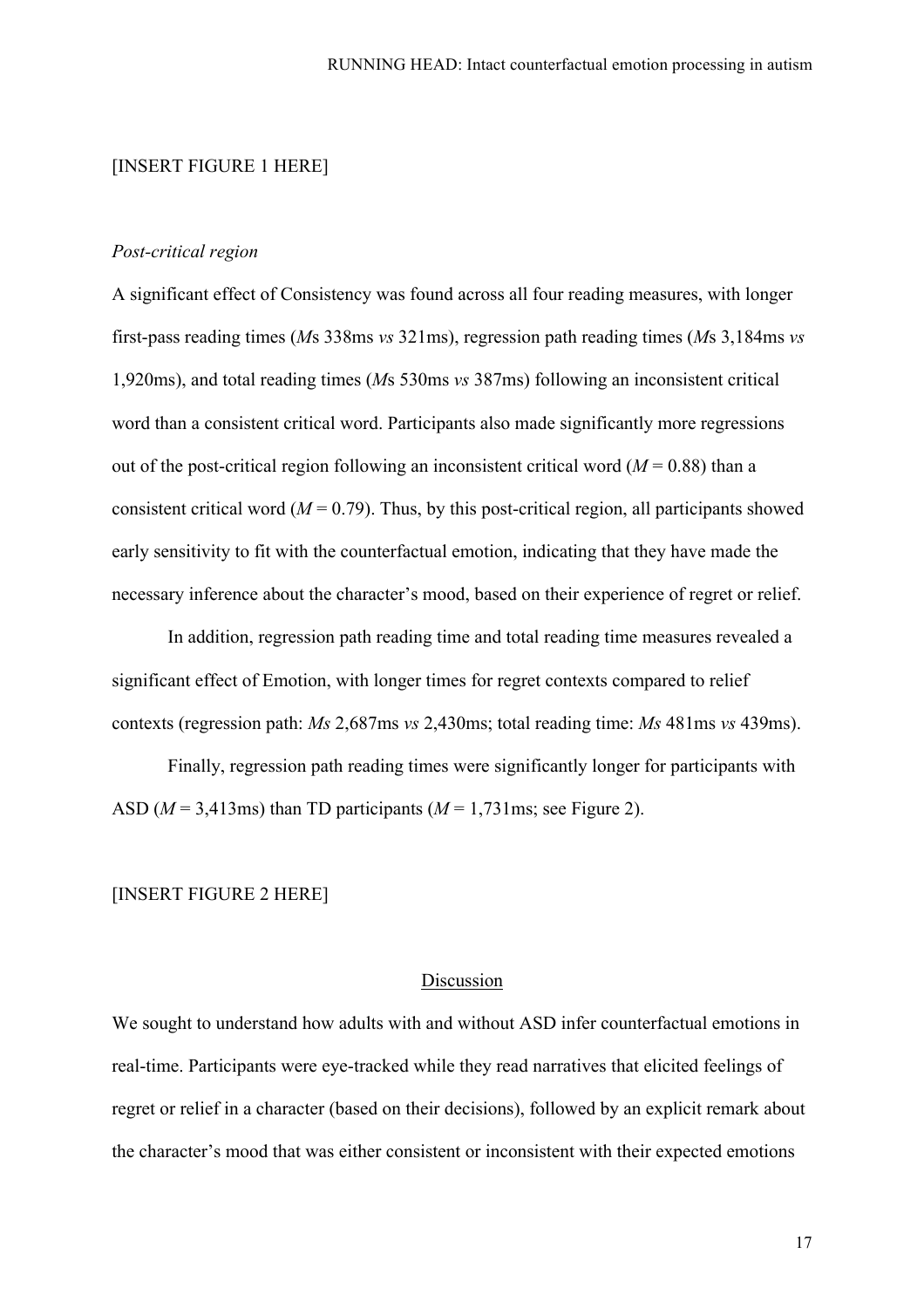(e.g. "Because Jenny chose to go to the shoe store first thing in the morning, instead of on her lunch break, she feels happy/annoyed about her decision.").

As predicted, reading was disrupted when the critical word was inconsistent with the implied counterfactual emotion for the character, as reflected in longer reading times and increased regressions. Since critical words were not anomalous with the local sentence (i.e. they were semantically coherent), these anomaly detection effects can only be explained by readers having inferred the character's emotions based on the preceding context (i.e. the character's choices and the final outcome), and evaluated the fit between this expected mood and the incoming critical word. This shows that participants used their knowledge from the story context to rapidly infer the character's emotional perspective in relation to their choice behaviour (i.e. inferring relief or regret), and updated their expectations of subsequent events based on this knowledge. However contrary to our predictions (and previous research), we did not find any evidence that adults with ASD show impaired sensitivity to emotions based on counterfactual reasoning. In fact, participants with ASD showed *earlier* sensitivity to inconsistencies within relief contexts compared to TD participants (i.e. disruption emerged immediately upon encountering the critical word), and disruption to inconsistent critical words was evident in both groups and contexts on later measures (i.e. on total reading times at the critical word and effects on the post-critical region). Thus, we have shown that adults with ASD can process regret and relief in real-time, and can infer these emotions in others to the same degree as TD adults.

The finding that participants with ASD were *faster* to detect inconsistencies within a relief scenario than participants in the TD group (disruption first emerged on the critical *versus* post-critical region, respectively) is consistent with recent research showing that adults with ASD are able to process possible and impossible counterfactual sentences within a comparable, or even enhanced, time-frame as TD adults (Black et al., in press; Ferguson et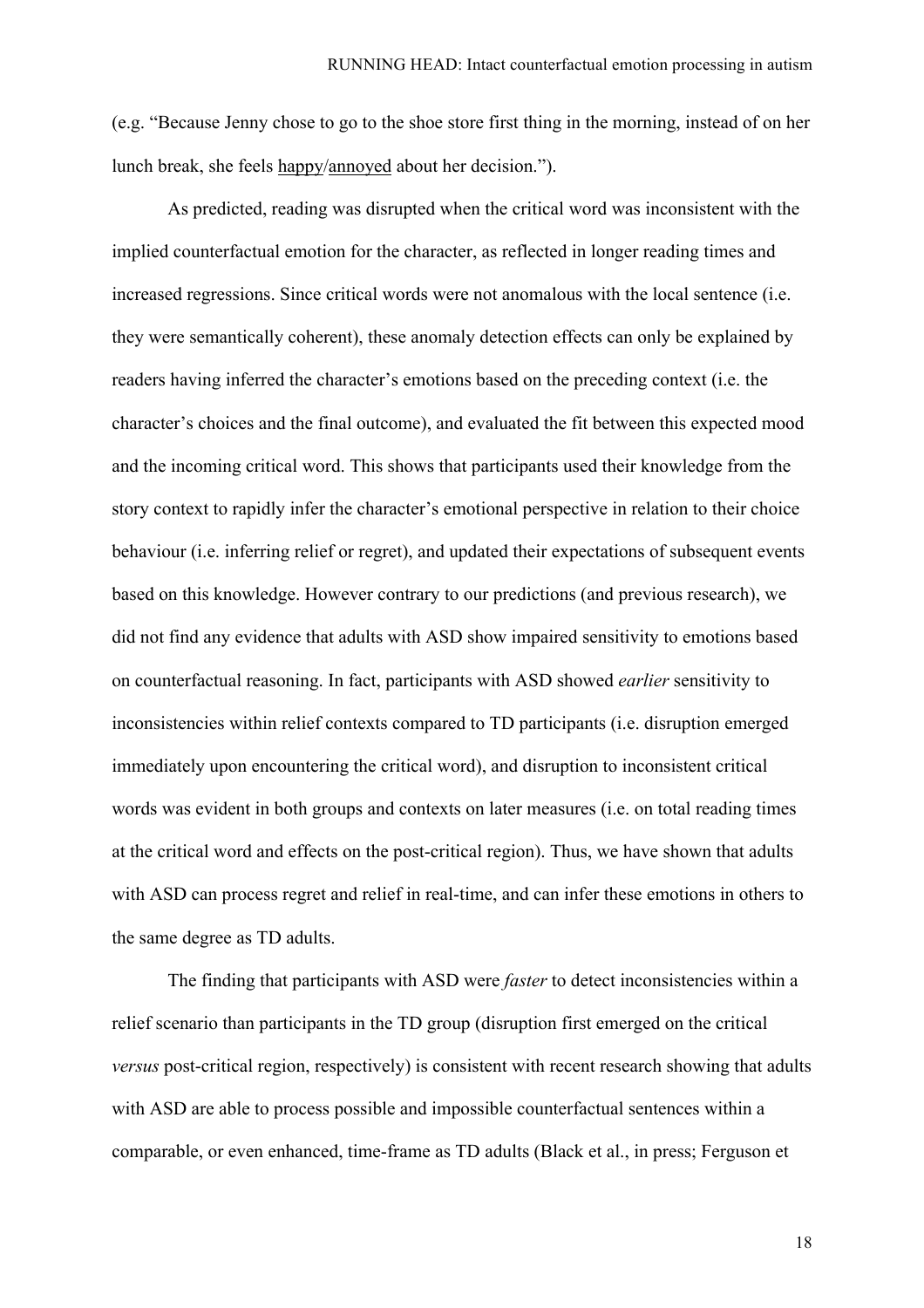al., submitted). Moreover, it demonstrates that this ability is intact even when understanding requires a contrastive inference about other peoples' *emotions*. This is particularly interesting given previous evidence that people with ASD show broad impairments in ToM (e.g. Happé, 1994; Baron-Cohen et al., 1997) and emotional experience (e.g. Baron-Cohen et al., 2001; Uljarevic & Hamilton, 2013; Begeer et al., 2008), alongside a reduced drive for global coherence (Frith, 1989; Frith & Happé, 1994; Happé & Frith, 2006). Thus, our findings reveal that adults with ASD can employ sophisticated processes to adopt someone else's perspective, and use this in real-time as the reference for future processing. To exhibit appropriate anomaly detection in the present task, readers had to understand the character's desired goal, understand that their actions lead to that goal either being met (relief) or not met (regret), and infer the emotional state of the protagonist as a result.

This undiminished processing at first appears at odds with the two previous studies that have shown atypical processing of counterfactual emotions in people with ASD (Begeer et al., 2014; Zalla et al., 2014). However, it is likely that this discrepancy reflects the different paradigms and measures employed, particularly whether inferences were observed on explicit or implicit measures. For example, Begeer et al. (2014) used similar vignettes to the present study, but counterfactual thinking was measured by directly asking the children to identify and explain the character's feelings. Children with ASD were poorer at than TD children at explaining relief and contentment emotions, but did not differ when explaining regret and disappointment. Similarly, Zalla et al. (2014) directly probed participants' own emotions (regret, disappointment, joy and relief) during a gambling task, and found that adults with ASD reported experiencing less regret than matched TD controls, and were less able to distinguish feelings of regret and disappointment. Crucially, these impairments were observed when explicit, response-based, measures were used to record emotional inferences, which are likely to be susceptible to demand characteristics and response biases (e.g.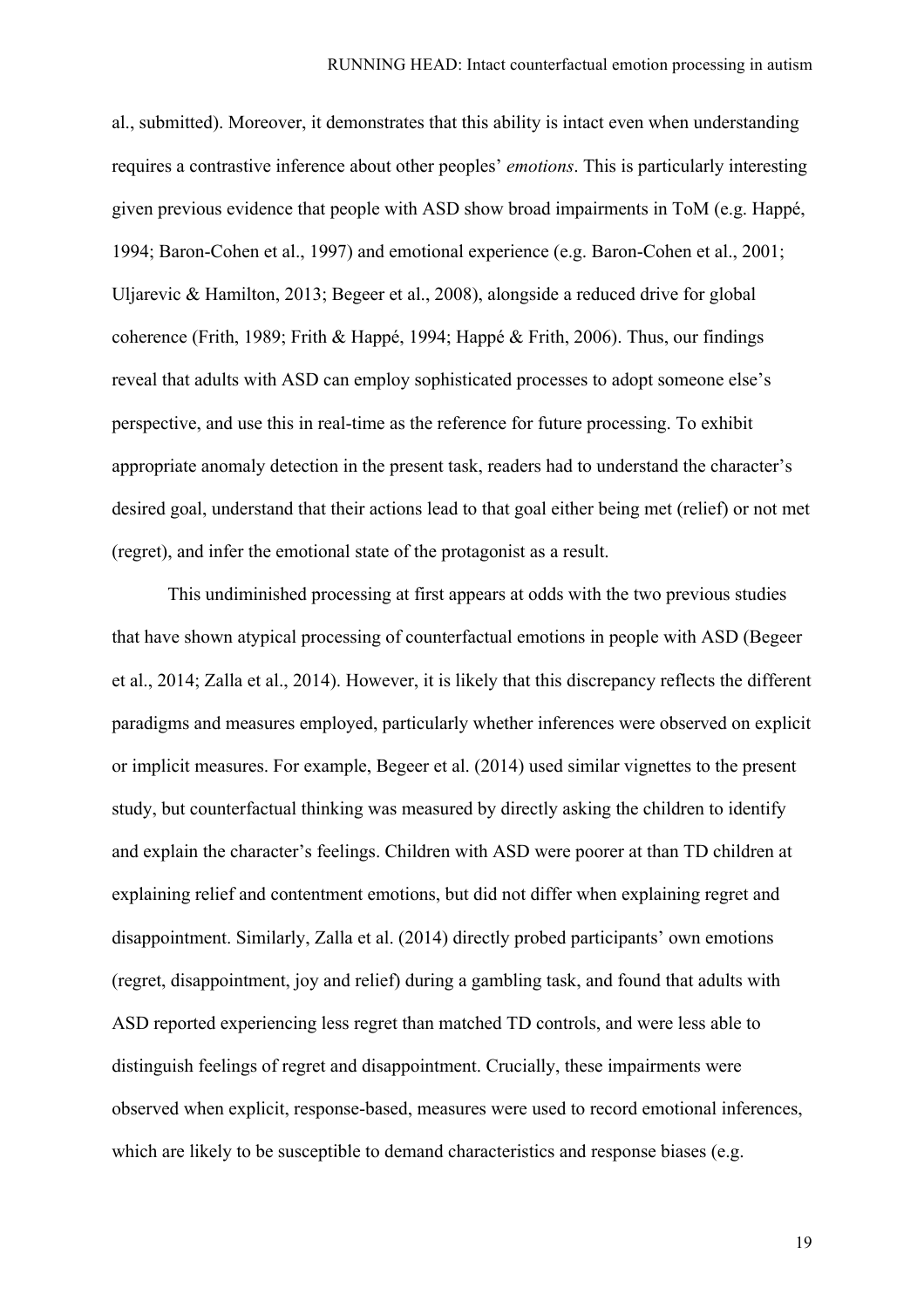compensatory strategies, Livingston & Happé, 2017). In contrast, the current task measured eye movements in a relatively natural reading context, which allowed us to tap immediate responses to the emotional content without disrupting ongoing processing, and therefore reduced the influence of response biases (see also Howard, Liversedge, & Benson, 2017a, b, c). In line with this explicit/implicit distinction, it is interesting to note that although adults with ASD were impaired at explicitly reporting their own counterfactual emotions in Zalla et al. (2014)'s study, they showed implicit evidence for intact counterfactual thinking as they modified their choice behaviour in the gambling task to avoid negative feelings (i.e. anticipating regret). These findings suggest that the previously observed difficulty with complex counterfactual emotions may be tied specifically to difficulties with the explicit expression of emotions (i.e. defining or describing emotions when directly questioned), rather than any difficulty experiencing them implicitly at a neurocognitive level. Moreover, our findings are consistent with Begeer et al., (2014)'s proposal that ability in counterfactual emotions improves with age (as general intellectual skills improve), so that any developmental delay is caught up by adulthood. This account suggests that the impaired counterfactual emotions processing seen among children in Begeer et al.'s study simply reflects a protracted period of development, whereby adults with ASD do reach a fully functioning ability in counterfactual thinking, just later than TD individuals (see Beck & Riggs, 2013; 2014).

Contrary to our predictions, TD adults showed the same timecourse of sensitivity to inconsistencies within regret and relief contexts, with the first evidence of disruption emerging on first-pass reading times at the post-critical region. This suggests that processing of regret and relief reach comparable levels through typical development. However, participants with ASD exhibited *superior* anomaly detection in the relief condition, showing longer first-pass reading times to inconsistent words on the critical word itself (disruption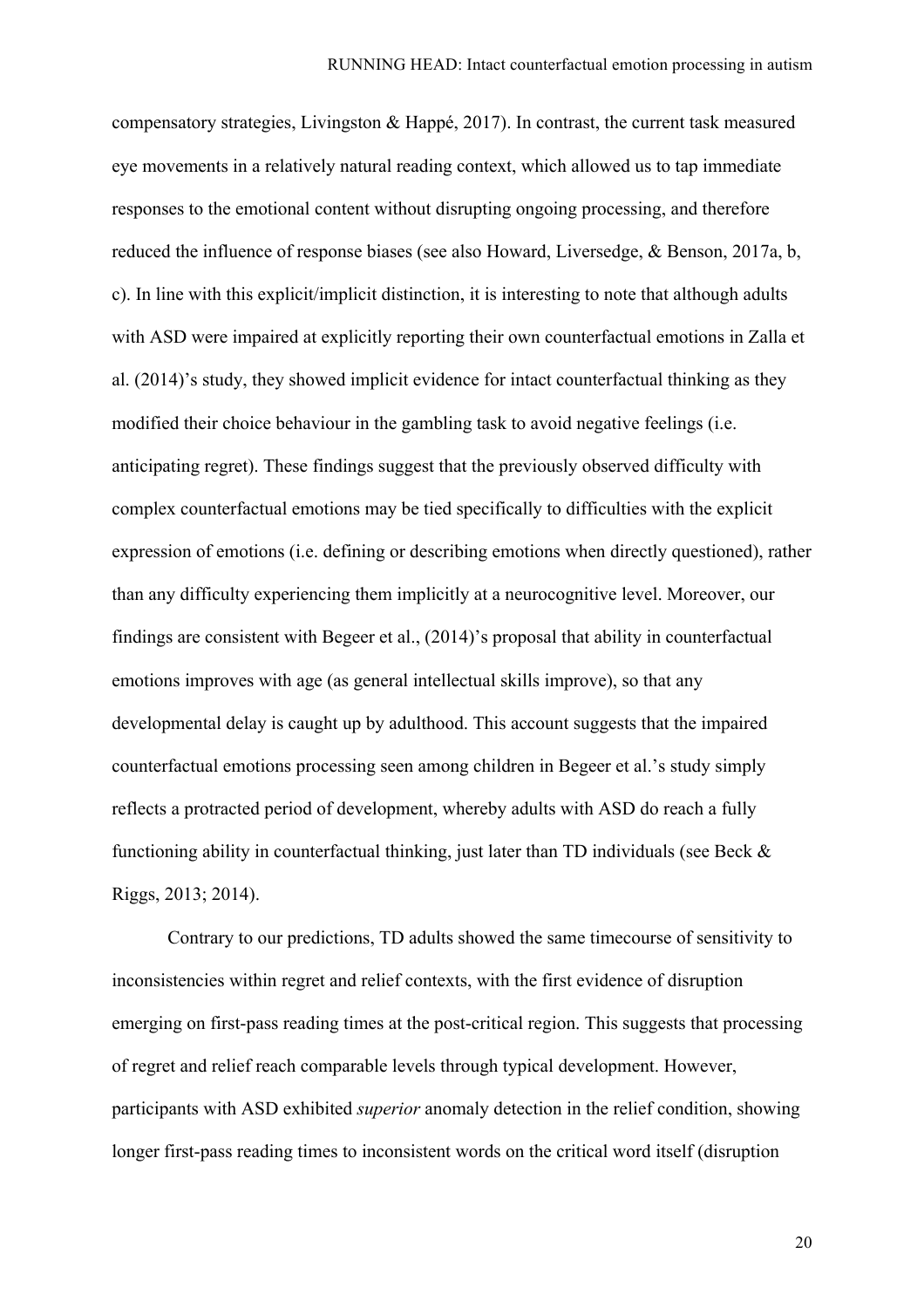within regret contexts was delayed to the post-critical region), and thus suggesting superior downward counterfactual reasoning in this group. This pattern is surprising since the ability to identify relief is thought to develop later than regret (Guttentag & Ferrell, 2004; Weisberg & Beck, 2010), downward counterfactual reasoning is less prevalent than upward (Roese, 1997), and understanding relief has been shown to be particularly impaired in children with ASD (Begeer et al., 2014). However, it is possible that this 'enhanced' relief processing in ASD reflects superior emotion recognition for positive relative to negative emotions (Ashwin, Chapman, Colle, & Baron Cohen, 2006), which suggests that people with ASD process positive emotions easier than negative emotions. Within a relief context, positivelyvalenced critical words were consistent with the character's emotions and negativelyvalenced words were inconsistent with the character's emotions, meaning that processing for the relief-consistent condition was facilitated by both positivity and consistency. It is therefore possible that participants with ASD were more sensitive to these processing costs and benefits during reading. Future research should compare reading of passages depicting counterfactual and non-counterfactual emotions to elucidate whether the present findings indicate a true downward counterfactual emotion processing superiority in ASD, or whether it is indicative of enhanced sensitivity to processing costs and benefits during reading.

Finally, we note that eye movements did show some evidence for distinct reading patterns for regret and relief emotions. Participants spent longer reading the post-critical region following regret contexts than relief contexts. We suggest that this pattern reflects known processing costs when reading negatively-valenced text relative to positively-valenced texts (Scott, O'Donnell & Sereno, 2012; Knickerbocker, Johnson & Altarriba, 2014). Whilst this post-critical region did not contain a valenced word, it contained a neutral conclusion to passages that were overall positively or negatively valenced (i.e. they depicted a good or bad outcome for the character). Lüdtke and Jacobs (2015) have shown that positively-valenced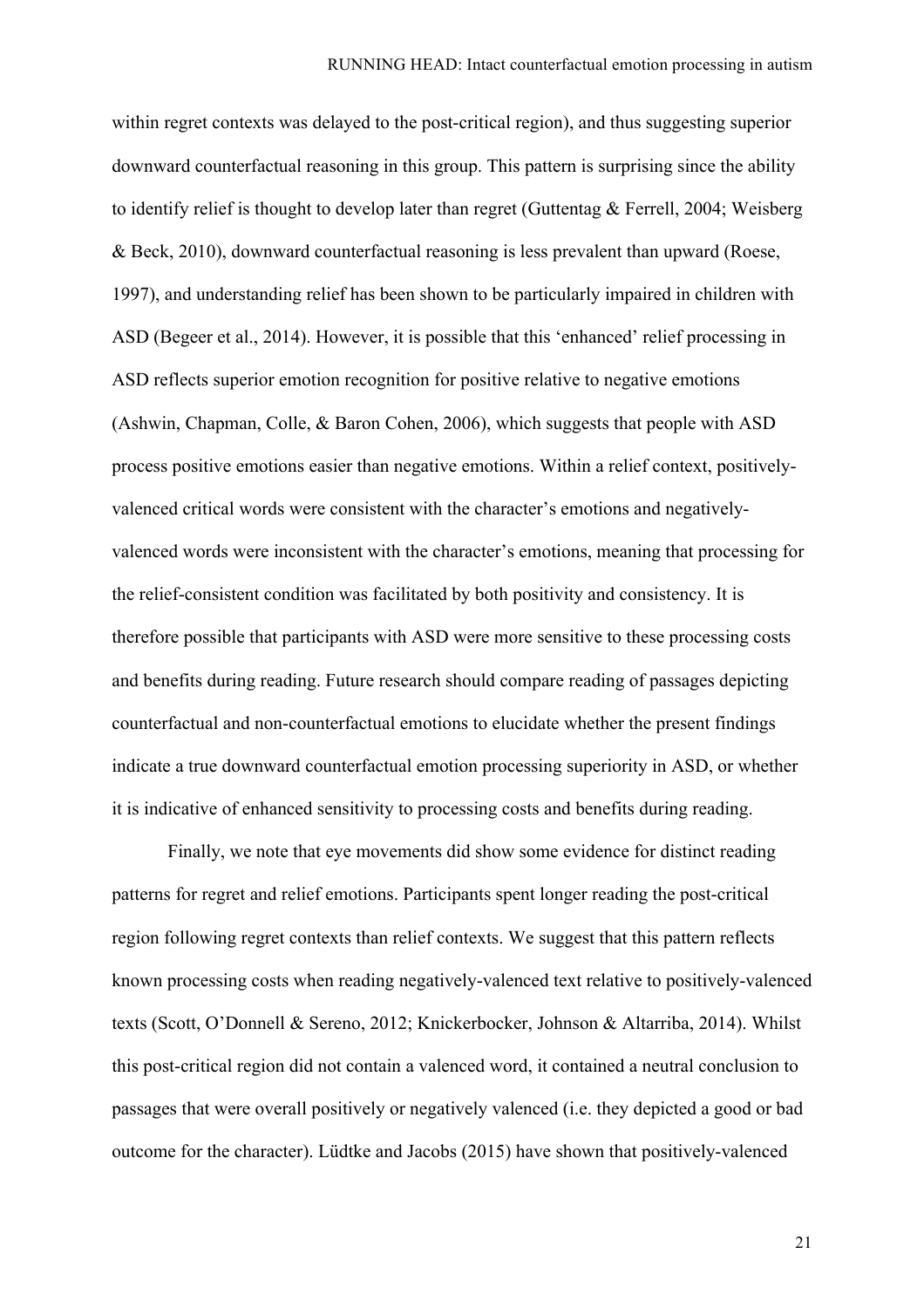sentences are processed faster during reading than negatively-valenced sentences, or sentences combining both positive and negative words. This suggests that valence plays a role not only in the rapid automatic processing of a single word, but also in the later emerging integration of meaning across a text. Our findings are therefore consistent with a positivity processing advantage, as suggested by Lüdtke and Jacobs (2015).

In conclusion, we have presented evidence from one eye-tracking reading experiment to show that adults with ASD are unimpaired at inferring counterfactual emotions for others (regret and relief). Our data showed comparable disruption to reading for ASD and TD groups when a critical word was inconsistent with the implied counterfactual emotion for the character. In fact, early reading measures on the critical word suggest that people with ASD may be *superior* to their TD peers when processing positive counterfactual emotions (i.e. larger inconsistency effect within a relief context). These findings highlight preserved counterfactual thinking at a neurocognitive level in adults with ASD, and previously overlooked strengths in empathic ability and emotion processing.

#### Acknowledgements

This work was carried out with the support of a grant to HF and DW from the Leverhulme Trust (Ref: RPG-2014-298).

#### References

- American Psychiatric Association. (2013). *Diagnostic and statistical manual of mental disorders (DSM-5®)*. American Psychiatric Pub.
- Ashwin, C., Chapman, E., Colle, L., & Baron-Cohen, S. (2006). Impaired recognition of negative basic emotions in autism: A test of the amygdala theory. *Social Neuroscience, 1*, 349-363.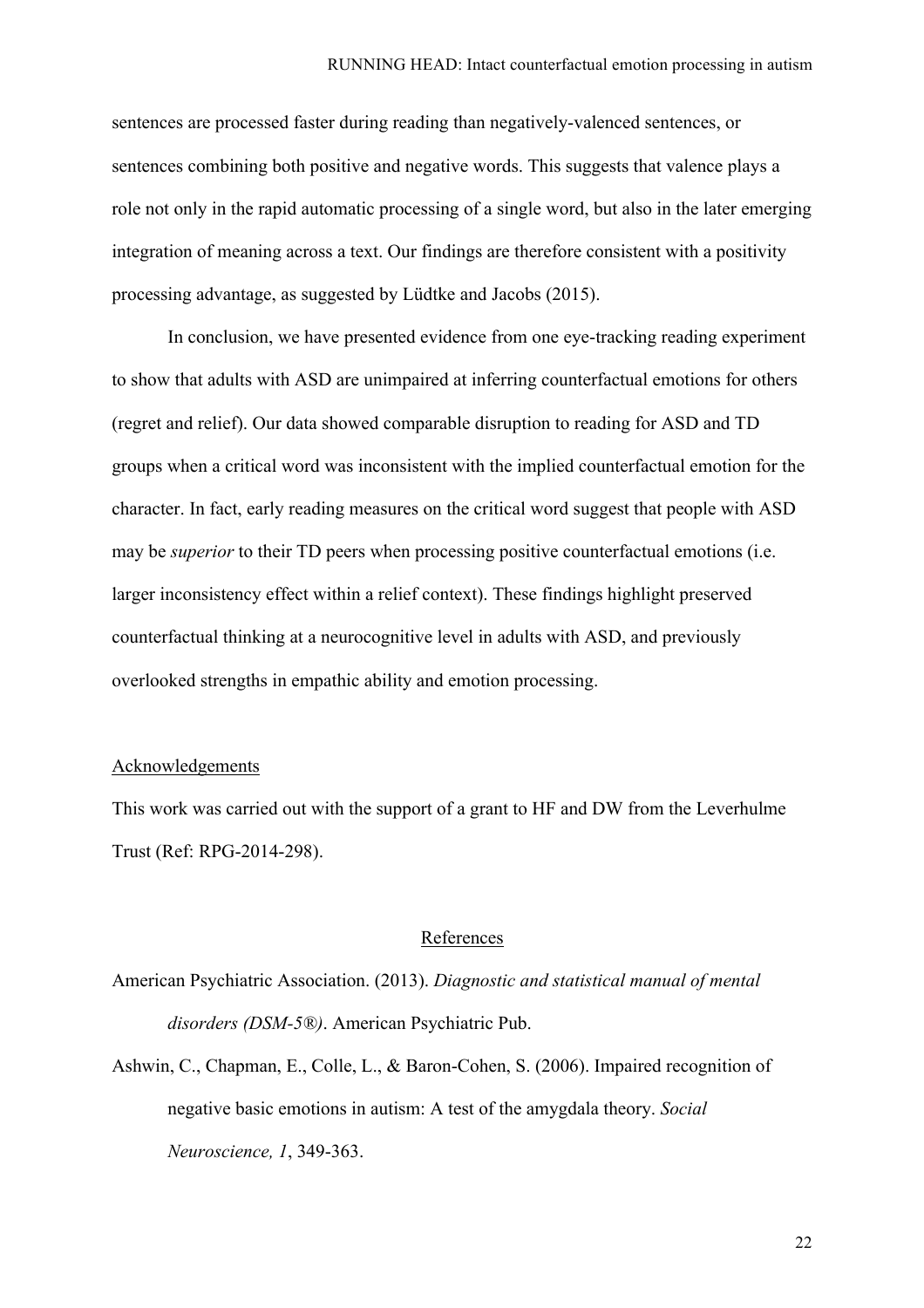- Baron-Cohen, S., Jolliffe, T., Mortimore, C., & Robertson, M. (1997). Another advanced test of theory of mind: Evidence from very high functioning adults with autism or Asperger syndrome. *Journal of Child psychology and Psychiatry*, *38*, 813-822.
- Baron-Cohen, S., Wheelwright, S., Hill, J., Raste, Y., & Plumb, I. (2001). The "Reading the Mind in the Eyes" Test revised version: a study with normal adults, and adults with Asperger syndrome or high-functioning autism. *The Journal of Child Psychology and Psychiatry and Allied Disciplines*, *42*, 241-251.
- Baron-Cohen, S., Wheelwright, S., Skinner, R., Martin, J., & Clubley, E. (2001). The autismspectrum quotient (AQ): Evidence from asperger syndrome/high-functioning autism, males and females, scientists and mathematicians. *Journal of Autism and Developmental Disorders, 31*, 5-17.
- Barr, D.J., Levy, R., Scheepers, C., & Tily, H.J. (2013). Random effects structure for confirmatory hypothesis testing: Keep it maximal. *Journal of Memory and Language, 68*, 255-278.
- Bates, D., Mächler, M., Bolker, B., & Walker, S. (2015). Fitting linear mixed-effects models using lme4. *Journal of Statistical Software, 67(1)*.
- Beck, S.R. & Crilly, M. (2009). Is understanding regret dependent on developments in counterfactual thinking? *British Journal of Developmental Psychology*, *27*, 505-510.
- Beck, S.R., & Riggs, K.J. (2013). Counterfactuals and reality. In M. Taylor (Ed.), *The Oxford Handbook of the Development of the Imagination*. New York, USA: OUP.
- Beck, S.R., & Riggs, K.J. (2014). Developing thoughts about what might have been. *Child Development Perspectives, 8*, 175-179.
- Begeer, S., De Rosnay, M., Lunenburg, P., Stegge, H., & Terwogt, M.M. (2014). Understanding of emotions based on counterfactual reasoning in children with autism spectrum disorders. *Autism*, *18*, 301-310.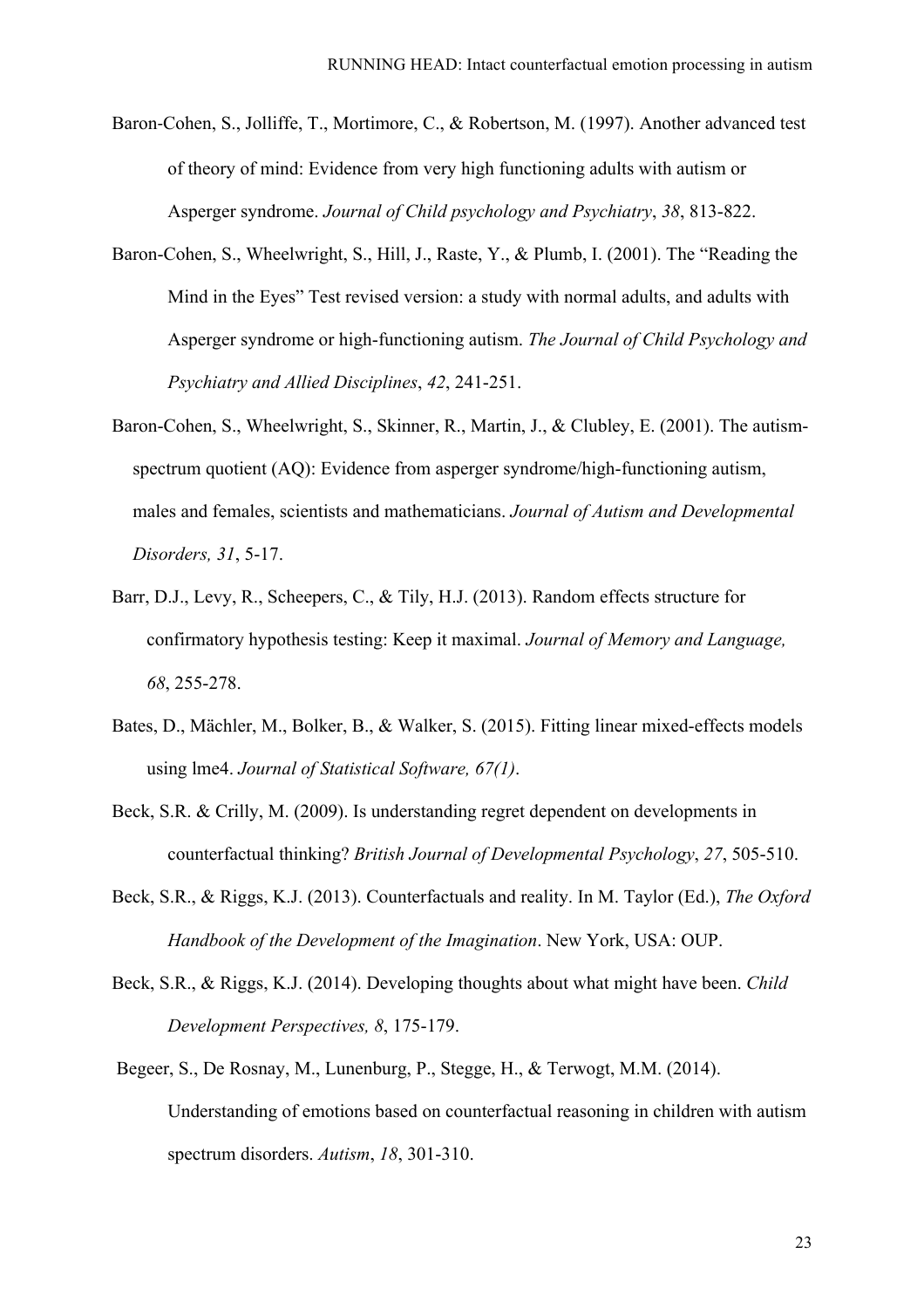- Begeer, S., Bouk, S.E., Boussaid, W., Terwogt, M.M., & Koot, H.M. (2009). Underdiagnosis and referral bias of autism in ethnic minorities. *Journal of Autism and Developmental Disorders, 39*, 142-148.
- Begeer, S., Koot, H.M., Rieffe, C.J., Meerum Terwogt, M., & Stegge, G.T.M. (2008). Emotional competence in children with autism: Diagnostic criteria and empirical evidence. *Developmental Review: Perspectives in Behavior and Cognition*, *28*, 342-369.
- Black, J., Williams, D., & Ferguson, H.J. (in press). Imagining Counterfactual Worlds in Autism Spectrum Disorder. *Journal of Experimental Psychology: Learning, Memory, and Cognition.*
- Burgess, C. & Livesay, K. (1998). The effect of corpus size in predicting reaction time in a basic word recognition task: Moving on from Kučera and Francis. *Behavior Research Methods, Instruments, & Computers*, *30*, 272-277.
- Burns, P., Riggs, K.J., & Beck, S.R. (2012). Executive control and the experience of regret. *Journal of experimental child psychology*, *111*, 501-515.
- Coricelli, G. & Rustichini, A. (2010). Counterfactual thinking and emotions: regret and envy learning. *Philosophical Transactions of the Royal society B: Biological sciences*, *365*(1538), 241-247.
- Ferguson, H.J. (2012). Eye movements reveal rapid concurrent access to factual and counterfactual interpretations of the world. *The Quarterly Journal of Experimental Psychology, 65*, 939-961.
- Ferguson, H.J., Black, J., & Williams, D. (submitted). Distinguishing reality from fantasy in adults with autism spectrum disorder: Evidence from eye movements and reading.
- Ferguson, H.J. & Jayes, L. (2018). Plausibility and perspective influence the processing of counterfactual narratives. *Discourse Processes, Special Issue in honor of Tony Sanford, 55*, 166-186.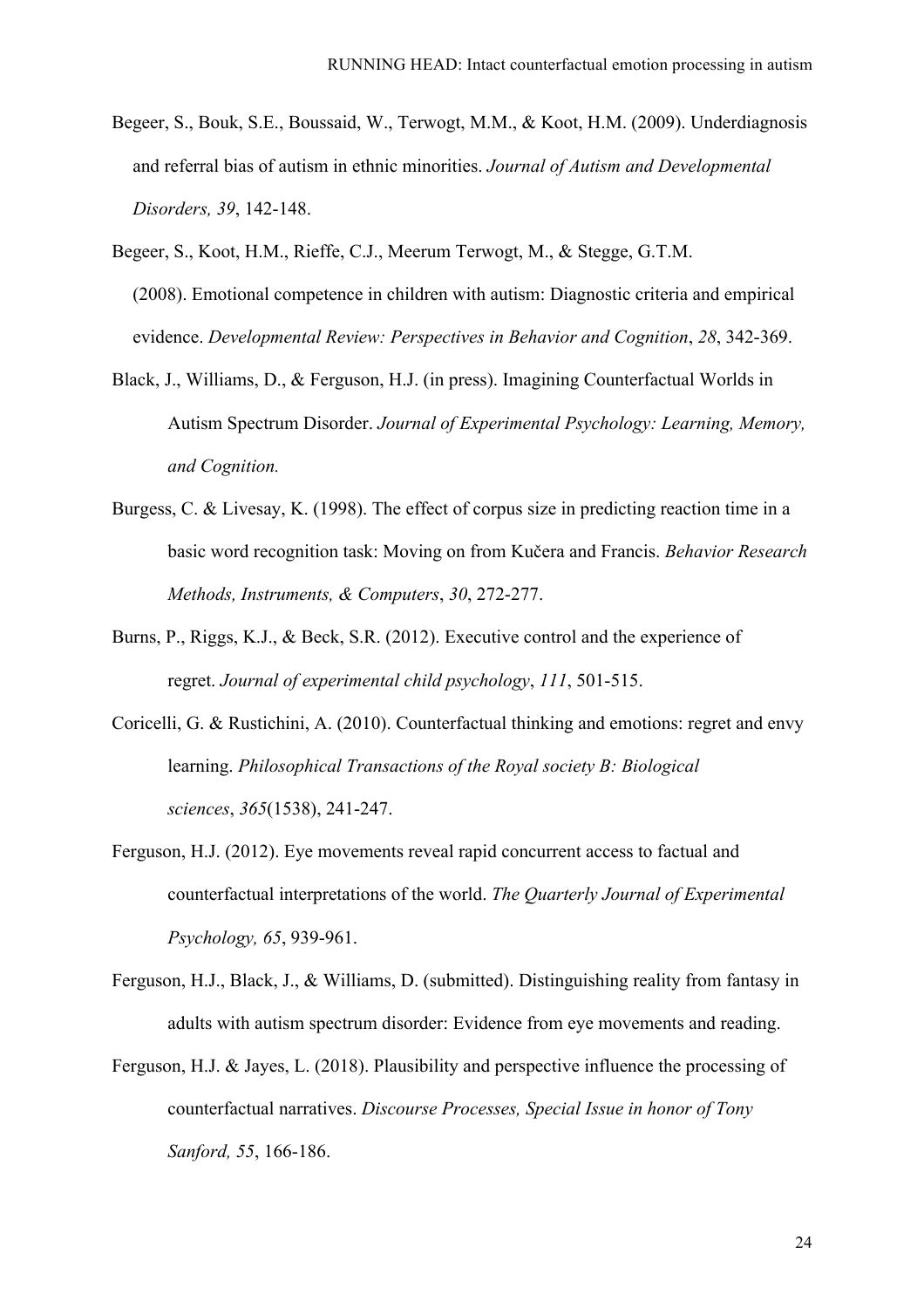- Ferguson, H.J., & Sanford, A.J. (2008). Anomalies in real and counterfactual worlds: An eyemovement investigation. *Journal of Memory and Language, 58*, 609-626.
- Ferguson, H.J., Sanford, A.J., & Leuthold, H. (2008). Eye-movements and ERPs reveal the time course of processing negation and remitting counterfactual worlds. *Brain Research, 1236*, 113-125.
- Ferrell, J.M., Guttentag, R.E., & Gredlein, J.M. (2009). Children's understanding of counterfactual emotions: Age differences, individual differences, and the effects of counterfactual-information salience*. British Journal of Developmental Psychology, 27*, 569-585.
- Frith, U. (1989). *Autism: Explaining the enigma*. Oxford, UK Blackwell Publishing.
- Frith, U. & Happé, F. (1994). Autism: Beyond "theory of mind". *Cognition, 50*, 115-132.
- German, T.P. (1999). Children's causal reasoning: Counterfactual thinking occurs for "negative" outcomes only. *Developmental Science, 2*, 442-447.
- Grant, C.M., Riggs, K.J., & Boucher, J. (2004). Counterfactual and mental state reasoning in children with autism. *Journal of autism and developmental disorders*, *34*, 177-188.
- Guttentag, R. & Ferrell, J. (2004). Reality compared with its alternatives: age differences in judgments of regret and relief. *Developmental psychology*, *40*, 764.
- Happé, F.G. (1994). An advanced test of theory of mind: Understanding of story characters' thoughts and feelings by able autistic, mentally handicapped, and normal children and adults. *Journal of autism and Developmental disorders*, *24*, 129-154.
- Happé, F. & Frith, U. (2006). The weak coherence account: Detail-focused cognitive style in autism spectrum disorders. *Journal of Autism and Developmental Disorders, 36*, 5-25.
- Hill, E.L., Berthoz, S., & Frith, U. (2004). Cognitive processing of own emotions in individuals with autistic spectrum disorder and their relatives. *Journal of Autism and Developmental Disorders, 34*, 229-235.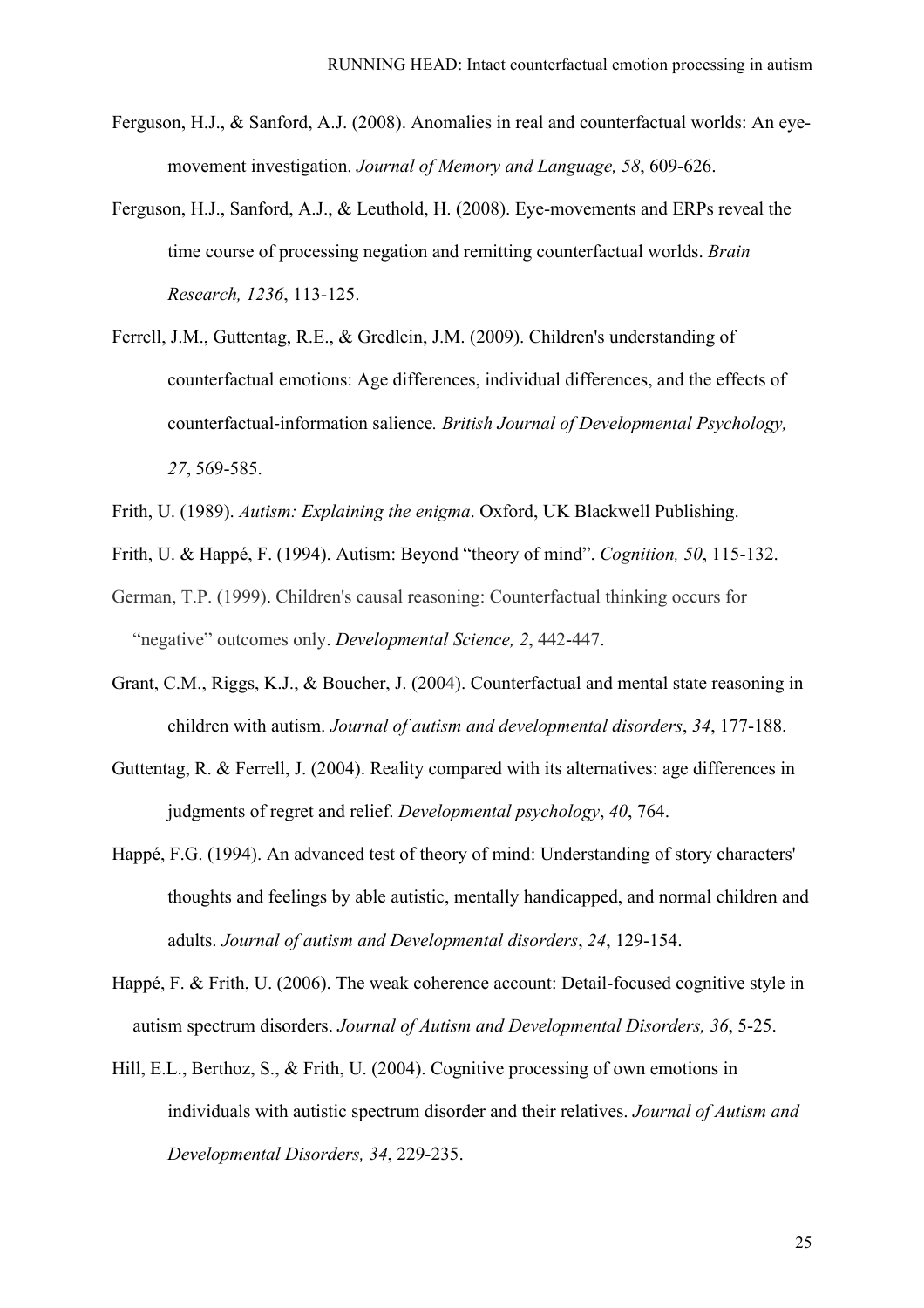- Howard, P.L., Liversedge, S.P., & Benson, V. (2017a). Investigating the Use of World Knowledge During On-line Comprehension in Adults with Autism Spectrum Disorder. *Journal of Autism and Developmental Disorders, 47*, 2039-2053.
- Howard, P.L., Liversedge, S.P., & Benson, V. (2017b). Benchmark eye movement effects during natural reading in autism spectrum disorder. *Journal of Experimental Psychology: Learning, Memory, and Cognition, 43*, 109-127.
- Howard, P.L., Liversedge, S.P., & Benson, V. (2017c). Processing of co-reference in autism spectrum disorder. *Autism Research, 10*, 1968-1980.
- Kahneman, D. & Tversky, A. (1982). The simulation heuristic, In Kahneman, D., Slovic, P., & Tversky, A. (Eds.) *Judgement under uncertainty: Heuristics and biases* (pp. 201-208). New York: Cambridge University Press.
- Knickerbocker, H., Johnson, R.L., & Altarriba, J. (2015). Emotion effects during reading: Influence of an emotion target word on eye movements and processing. *Cognition and Emotion*, *29*, 784-806.
- Leevers, H.J. & Harris, P.L. (2000). Counterfactual syllogistic reasoning in normal 4-yearolds, children with learning disabilities, and children with autism. *Journal of Experimental Child Psychology*, *76*, 64-87.
- Leslie, A. (1987). Pretence and representation: the origins of a `theory of mind'. *Psychological Review*, *94,* 412-26.
- Livingston, L.A. & Happé, F. (2017). Conceptualising compensation in neurodevelopmental disorders: reflections from autism spectrum disorder. *Neuroscience and Biobehavioral Reviews, 80*, 729-742.
- Lord, C., Risi, S., Lambrecht, L., Cook Jr, E.H., Leventhal, B.L., DiLavore, P.C., . . . Rutter, M. (2000). The autism diagnostic observation Schedule—Generic: A standard measure of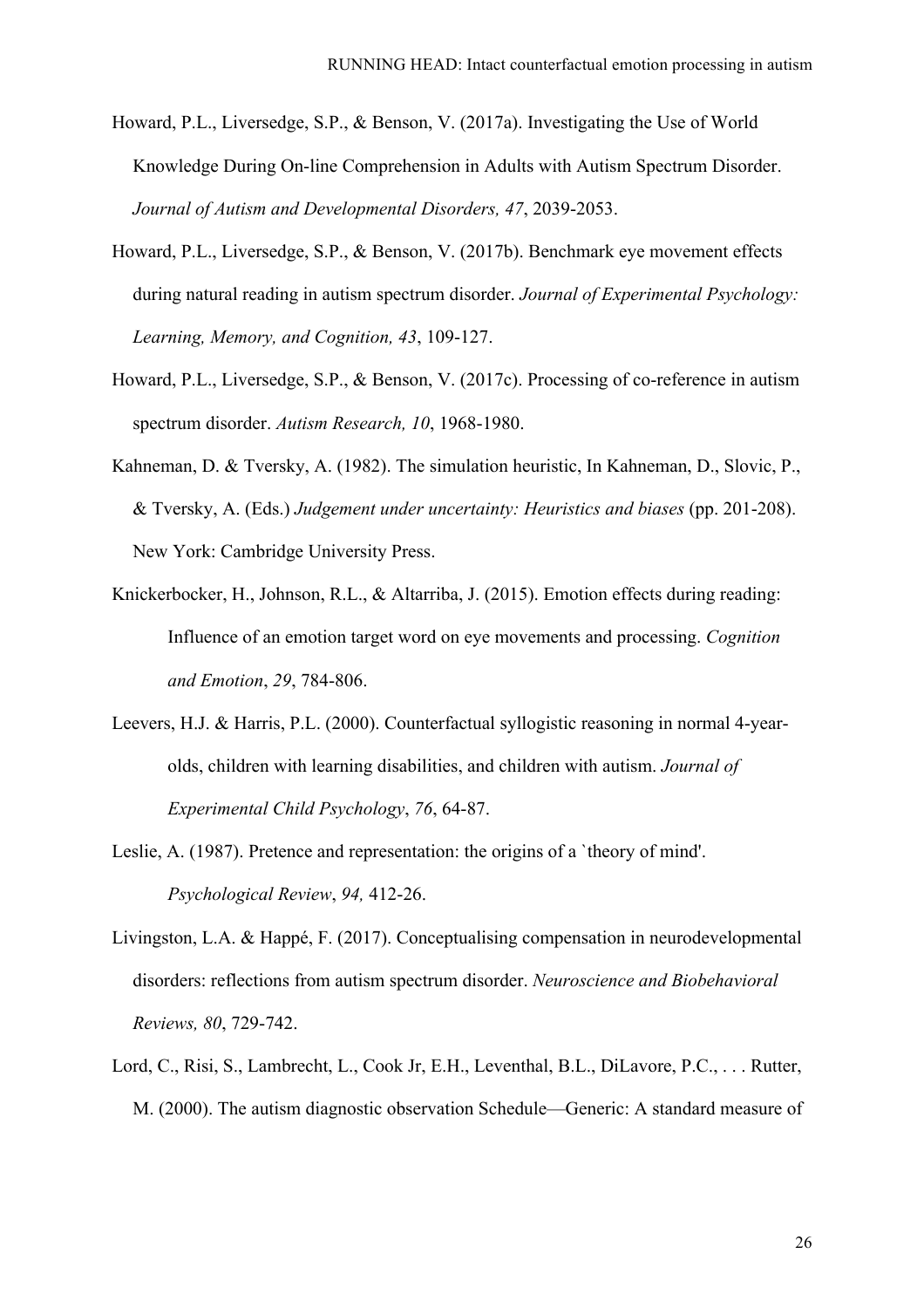social and communication deficits associated with the spectrum of autism. *Journal of Autism and Developmental Disorders, 30*, 205-223.

- Lüdtke, J. & Jacobs, A.M. (2015). The emotion potential of simple sentences: additive or interactive effects of nouns and adjectives? *Frontiers in psychology*, *6*, 1137.
- McCormack, T., O'Connor, E., Beck, S., & Feeney, A. (2016). The development of regret and relief about the outcomes of risky decisions. *Journal of experimental child psychology*, *148*, 1-19.
- Nicolle, A., Ropar, D., & Beck, S.R. (2014). Regret and disappointment in autism spectrum disorders: The matter of thinking versus feeling. *Cortex*, *30*, e3.
- O'Connor, E., McCormack, T., & Feeney, A. (2012). The development of regret. *Journal of Experimental Child Psychology*, *111*, 120-127.
- R Core Team. (2016). *R: A language and environment for statistical computing*. Vienna, Austria: R Foundation for Statistical Computing.
- Rafetseder, E. & Perner, J. (2012). When the alternative would have been better: Counterfactual reasoning and the emergence of regret. *Cognition & emotion*, *26*, 800- 819.
- Rafetseder, E., Schwitalla, M., & Perner, J. (2013). Counterfactual reasoning: From childhood to adulthood. *Journal of experimental child psychology*, *114*, 389-404.
- Rayner, K. (1998). Eye movements in reading and information processing: 20 years of research. *Psychological bulletin*, *124*, 372.
- Riggs, K.J., Peterson, D.M., Robinson, E.J., & Mitchell, P. (1998). Are errors in false belief tasks symptomatic of a broader difficulty with counterfactuality? *Cognitive Development, 13,* 73-91.

Roese, N. J. (1997). Counterfactual thinking. *Psychological bulletin*, *121*, 133.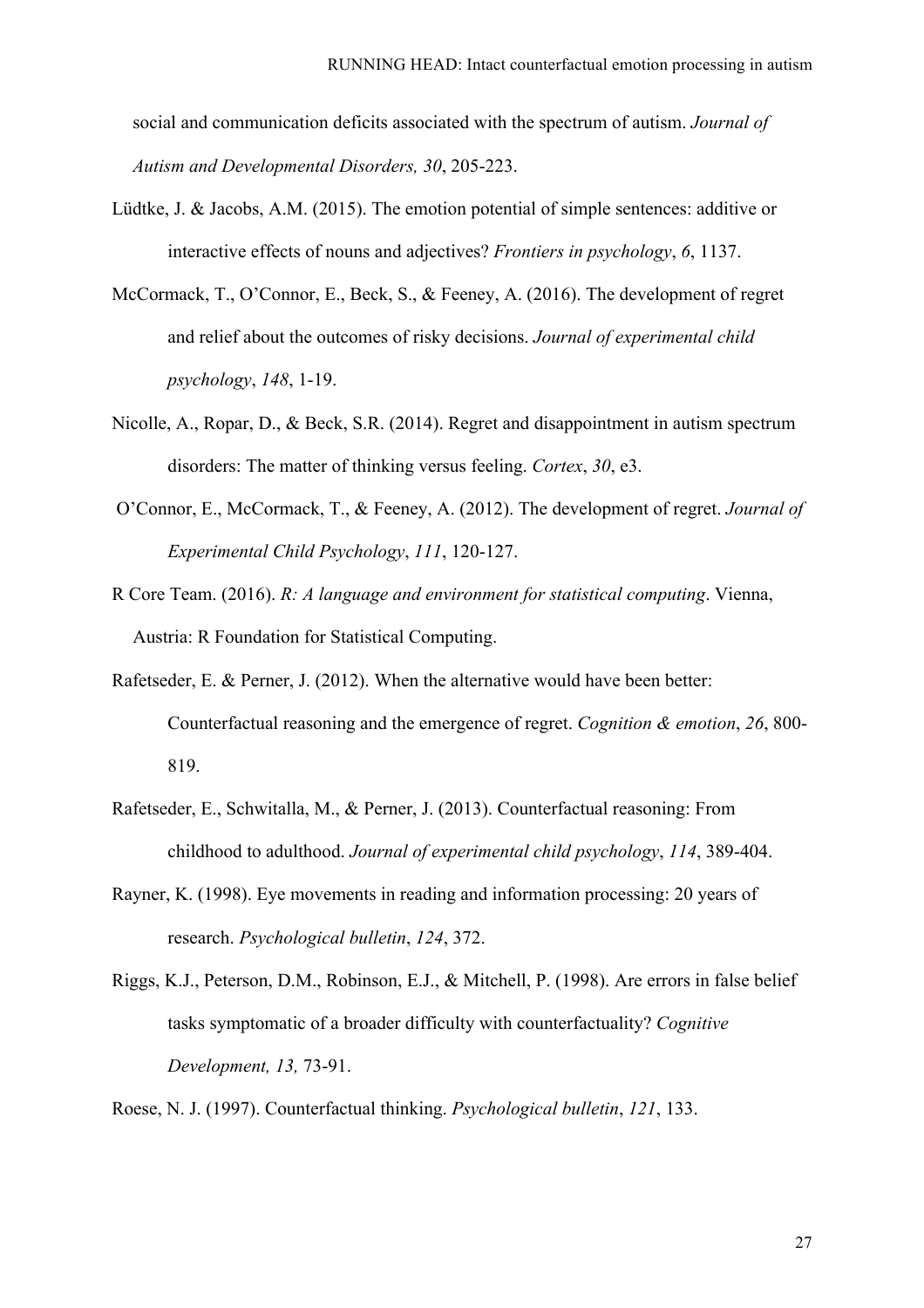- Scott, G.G., O'Donnell, P.J., & Sereno, S.C. (2012). Emotion words affect eye fixations during reading. *Journal of Experimental Psychology: Learning, Memory, and Cognition*, *38*, 783-792.
- Uljarevic, M. & Hamilton, A. (2013). Recognition of emotions in autism: A formal metaanalysis. *Journal of Autism and Developmental Disorders, 43*, 1517-1526.
- Warriner, A.B., Kuperman, V., & Brysbaert, M. (2013). Norms of valence, arousal, and dominance for 13,915 English lemmas. *Behavior Research Methods, 45*, 1191-1207.
- Weisberg, D.P. & Beck, S.R. (2010). Children's thinking about their own and others' regret and relief. *Journal of Experimental Child Psychology*, *106*, 184-191.
- Weisberg, D.P., & Beck, S.R. (2012). The development of children's regret and relief. *Cognition & emotion*, *26*, 820-835
- Wechsler, D. (1999). *Wechsler abbreviated scale of intelligence*. Psychological Corporation.
- Williams, D., Nicholson, T., & Grainger, C. (2018). The self-reference effect on perception: Undiminished in adults with autism and no relation to autism traits. *Autism Research*, *11*, 331-341.
- Zalla, T., Sirigu, A., Robic, S., Chaste, P., Leboyer, M., & Coricelli, G. (2014). Feelings of regret and disappointment in adults with high-functioning autism. *Cortex*, *58*, 112- 122.
- Zeelenberg, M. & Pieters, R. (2007). A theory of regret regulation 1.0. *Journal of Consumer psychology*, *17*, 3-18.
- Zeelenberg, M., van Dijk, W.W., Van der Pligt, J., Manstead, A.S., Van Empelen, P., & Reinderman, D. (1998). Emotional reactions to the outcomes of decisions: The role of counterfactual thought in the experience of regret and disappointment. *Organizational behavior and human decision processes*, *75*, 117-141.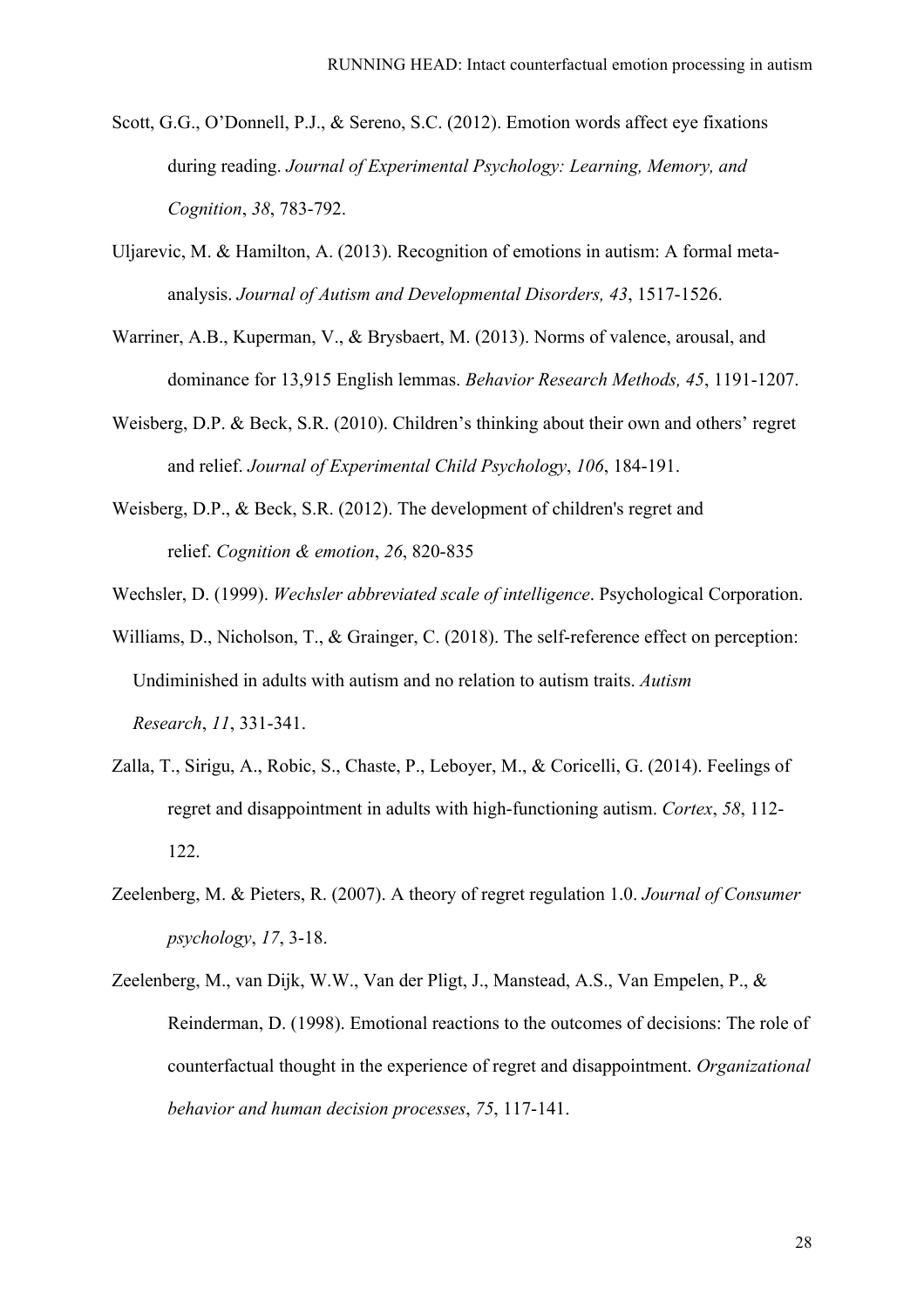|                                    | <b>ASD</b>     | <b>TD</b>         |      |                  | Cohen's        |  |
|------------------------------------|----------------|-------------------|------|------------------|----------------|--|
|                                    | $(n = 24)$     | $(n = 24)$        | t    | $\boldsymbol{p}$ | $\overline{d}$ |  |
| Sex (m: f)                         | 17:7           | 17:7              |      |                  |                |  |
| Age (years)                        | 33.84 (10.74)  | 33.61 (11.97)     | 0.07 | .944             | 0.02           |  |
| Verbal IQ                          | 105.58 (12.19) | 100.88(8.50)      | 1.55 | .127             | 0.45           |  |
| Performance IQ                     | 111.58 (19.79) | 104.04<br>(11.70) | 1.61 | .115             | 0.46           |  |
| Overall IQ                         | 109.08 (15.24) | 102.92 (9.48)     | 1.68 | .099             | 0.49           |  |
| Total AQ score                     | 31.25 (8.44)   | 17.96(6.96)       | 5.95 | $\leq 0.01$ ***  | 1.72           |  |
| ADOS-2 Module<br>4 algorithm total | 8.08(4.82)     |                   |      |                  |                |  |

Table 1. *Demographic information for ASD and TD groups, M (SD), with comparison statistics.*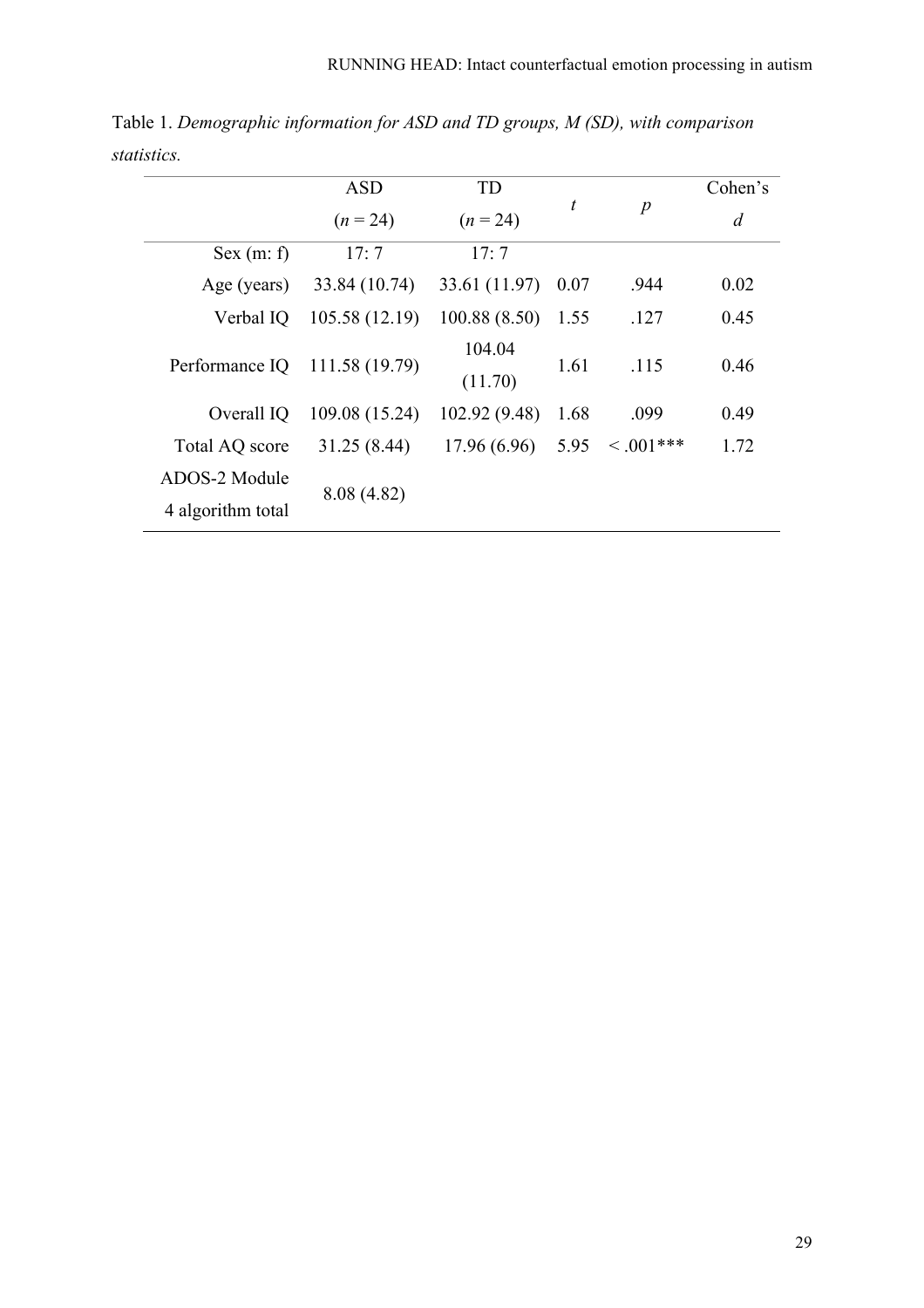Table 2. *Example item showing relief and regret scenarios, with consistent and inconsistent* 

|  |  |  |  | critical words underlined for illustration. |
|--|--|--|--|---------------------------------------------|
|--|--|--|--|---------------------------------------------|

|        | Consistent                                                                                                                                                                                                                                                                                                                                                                                                                                                                                                                                                                                                                                                                                                                                                                  | Inconsistent                                                                                                                                                                                                                                                                                                                                                                                                                                                                                                                                                                                                                                                                                                                                                           |
|--------|-----------------------------------------------------------------------------------------------------------------------------------------------------------------------------------------------------------------------------------------------------------------------------------------------------------------------------------------------------------------------------------------------------------------------------------------------------------------------------------------------------------------------------------------------------------------------------------------------------------------------------------------------------------------------------------------------------------------------------------------------------------------------------|------------------------------------------------------------------------------------------------------------------------------------------------------------------------------------------------------------------------------------------------------------------------------------------------------------------------------------------------------------------------------------------------------------------------------------------------------------------------------------------------------------------------------------------------------------------------------------------------------------------------------------------------------------------------------------------------------------------------------------------------------------------------|
| Relief | Jenny likes to collect designer shoes and<br>is always on the lookout for a bargain.<br>There is a 50% off sale in her favourite<br>shoe store today. She can either visit the<br>store first thing in the morning before<br>work, or wait until her lunch break.<br>Jenny decides to go in quickly before<br>work. When Jenny gets to the shoe store<br>in the morning, she finds that they are<br>very busy and have just one pair left in<br>her size. Jenny can take advantage of the<br>50% off sale today because she visited<br>the store before work. Because Jenny<br>chose to go to the shoe store first thing in<br>the morning, instead of on her lunch<br>break, she feels happy about her decision.                                                           | Jenny likes to collect designer shoes and<br>is always on the lookout for a bargain.<br>There is a 50% off sale in her favourite<br>shoe store today. She can either visit the<br>store first thing in the morning before<br>work, or wait until her lunch break. Jenny<br>decides to go in quickly before work.<br>When Jenny gets to the shoe store in the<br>morning, she finds that they are very<br>busy and have just one pair left in her<br>size. Jenny can take advantage of the<br>50% off sale today because she visited<br>the store before work. Because Jenny<br>chose to go to the shoe store first thing in<br>the morning, instead of on her lunch<br>break, she feels annoyed about her<br>decision.                                                 |
| Regret | Jenny likes to collect designer shoes and<br>is always on the lookout for a bargain.<br>There is a 50% off sale in her favourite<br>shoe store today. She can either visit the<br>store first thing in the morning before<br>work, or wait until her lunch break.<br>Jenny decides to wait until her lunch<br>break when she will have more time.<br>When Jenny gets to the shoe store at<br>lunch time, she learns that they have sold<br>the last pair of shoes in her size an hour<br>earlier. Jenny could not take advantage of<br>the 50% off sale today because she<br>visited the store on her lunch break.<br>Because Jenny chose to go to the shoe<br>store in her lunch break, instead of first<br>thing in the morning, she feels annoyed<br>about her decision. | Jenny likes to collect designer shoes and<br>is always on the lookout for a bargain.<br>There is a 50% off sale in her favourite<br>shoe store today. She can either visit the<br>store first thing in the morning before<br>work, or wait until her lunch break. Jenny<br>decides to wait until her lunch break<br>when she will have more time. When<br>Jenny gets to the shoe store at lunch time,<br>she learns that they have sold the last pair<br>of shoes in her size an hour earlier. Jenny<br>could not take advantage of the 50% off<br>sale today because she visited the store<br>on her lunch break. Because Jenny chose<br>to go to the shoe store in her lunch break,<br>instead of first thing in the morning, she<br>feels happy about her decision. |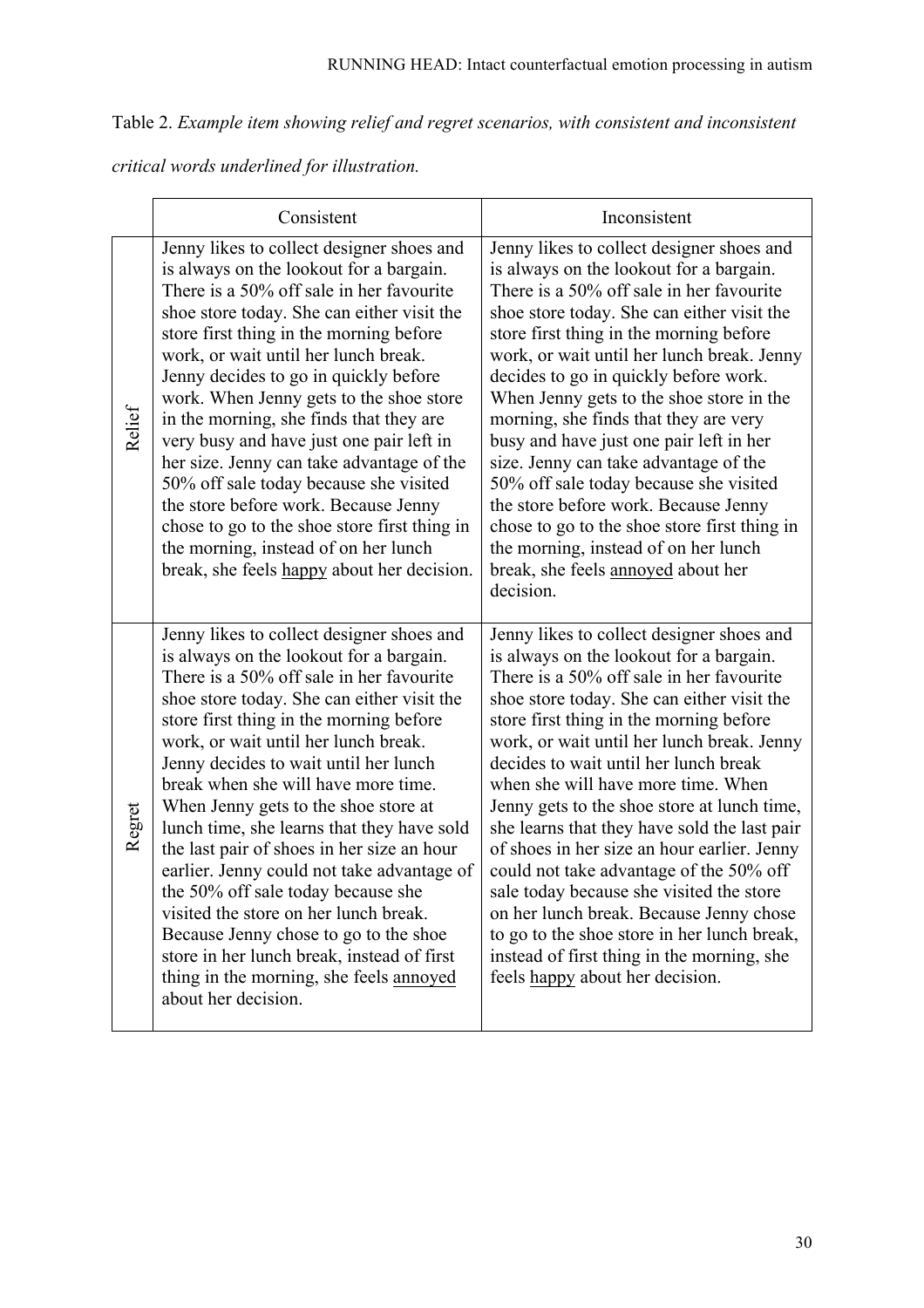| Table 3. Mean (SD) reading time measures for ASD and TD groups across regions and conditions. |  |
|-----------------------------------------------------------------------------------------------|--|
|-----------------------------------------------------------------------------------------------|--|

|                              |                            |             | <b>ASD</b>  |              | TD          |              |             |              |  |  |
|------------------------------|----------------------------|-------------|-------------|--------------|-------------|--------------|-------------|--------------|--|--|
|                              | Regret                     |             | Relief      |              | Regret      |              | Relief      |              |  |  |
|                              | Consistent<br>Inconsistent |             | Consistent  | Inconsistent | Consistent  | Inconsistent | Consistent  | Inconsistent |  |  |
| First Pass Reading Time (ms) |                            |             |             |              |             |              |             |              |  |  |
| Sentence context             | 1847 (1082)                | 1860 (1158) | 1734 (919)  | 1634 (993)   | 1893 (978)  | 1815 (997)   | 1832 (1132) | 1760 (871)   |  |  |
| Pre-critical region          | 256(116)                   | 278 (153)   | 233 (91)    | 266 (127)    | 264(111)    | 235(79)      | 258 (148)   | 252(101)     |  |  |
| Critical word region         | 245(80)                    | 241 (114)   | 212 (93)    | 278 (105)    | 229(80)     | 244(114)     | 237(77)     | 249 (91)     |  |  |
| Post-critical region         | 335 (210)                  | 329 (225)   | 303 (176)   | 329 (177)    | 351 (252)   | 361 (207)    | 298 (152)   | 333 (183)    |  |  |
| Regression Path (ms)         |                            |             |             |              |             |              |             |              |  |  |
| Sentence context             | 2122 (1257)                | 2181 (1384) | 2146 (1785) | 2452 (3079)  | 2051 (1011) | 2196 (1534)  | 2150 (1202) | 2075 (1252)  |  |  |
| Pre-critical region          | 333 (391)                  | 431 (1091)  | 683 (3354)  | 340 (414)    | 275(135)    | 282 (272)    | 282 (190)   | 287 (187)    |  |  |
| Critical word region         | 901 (3803)                 | 575 (1389)  | 667 (1662)  | 1046 (3515)  | 336 (258)   | 429 (596)    | 427 (708)   | 414 (405)    |  |  |
| Post-critical region         | 3176 (5453)                | 3985 (4834) | 2430 (4497) | 4023 (4897)  | 1100 (1892) | 2506 (2839)  | 1034 (1061) | 2263 (2882)  |  |  |
| Regressions Out (prop)       |                            |             |             |              |             |              |             |              |  |  |
| Sentence context             | .10(.31)                   | .09(.28)    | .10(.30)    | .14(.35)     | .06(.23)    | .09(.28)     | .10(.30)    | .11(.31)     |  |  |
| Pre-critical region          | .09(.28)                   | .01(.11)    | .05(.23)    | .02(.12)     | .02(.12)    | .01(.12)     | .03(.18)    | .06(.24)     |  |  |
| Critical word region         | .25(.43)                   | .30(.46)    | .36(.48)    | .28(.45)     | .29(.46)    | .29(.46)     | .29(.45)    | .32(.47)     |  |  |
| Post-critical region         | .86(.35)                   | .89(.32)    | .85(.36)    | .92(.28)     | .69(.47)    | .83(.37)     | .76(.43)    | .87(.34)     |  |  |
| Total Reading Time (ms)      |                            |             |             |              |             |              |             |              |  |  |
| Sentence context             | 2748 (1460)                | 3343 (1798) | 2526 (1357) | 3245 (2043)  | 2128 (950)  | 2762 (1536)  | 2246 (1115) | 2695 (1612)  |  |  |
| Pre-critical region          | 298 (168)                  | 410(267)    | 283 (161)   | 439 (327)    | 270 (135)   | 385 (258)    | 281 (162)   | 392 (248)    |  |  |
| Critical word region         | 326 (202)                  | 438 (330)   | 292 (234)   | 417 (275)    | 260(126)    | 393 (271)    | 282 (150)   | 351 (199)    |  |  |
| Post-critical region         | 428 (260)                  | 541 (354)   | 381 (209)   | 533 (412)    | 394 (255)   | 553 (329)    | 347 (195)   | 494 (325)    |  |  |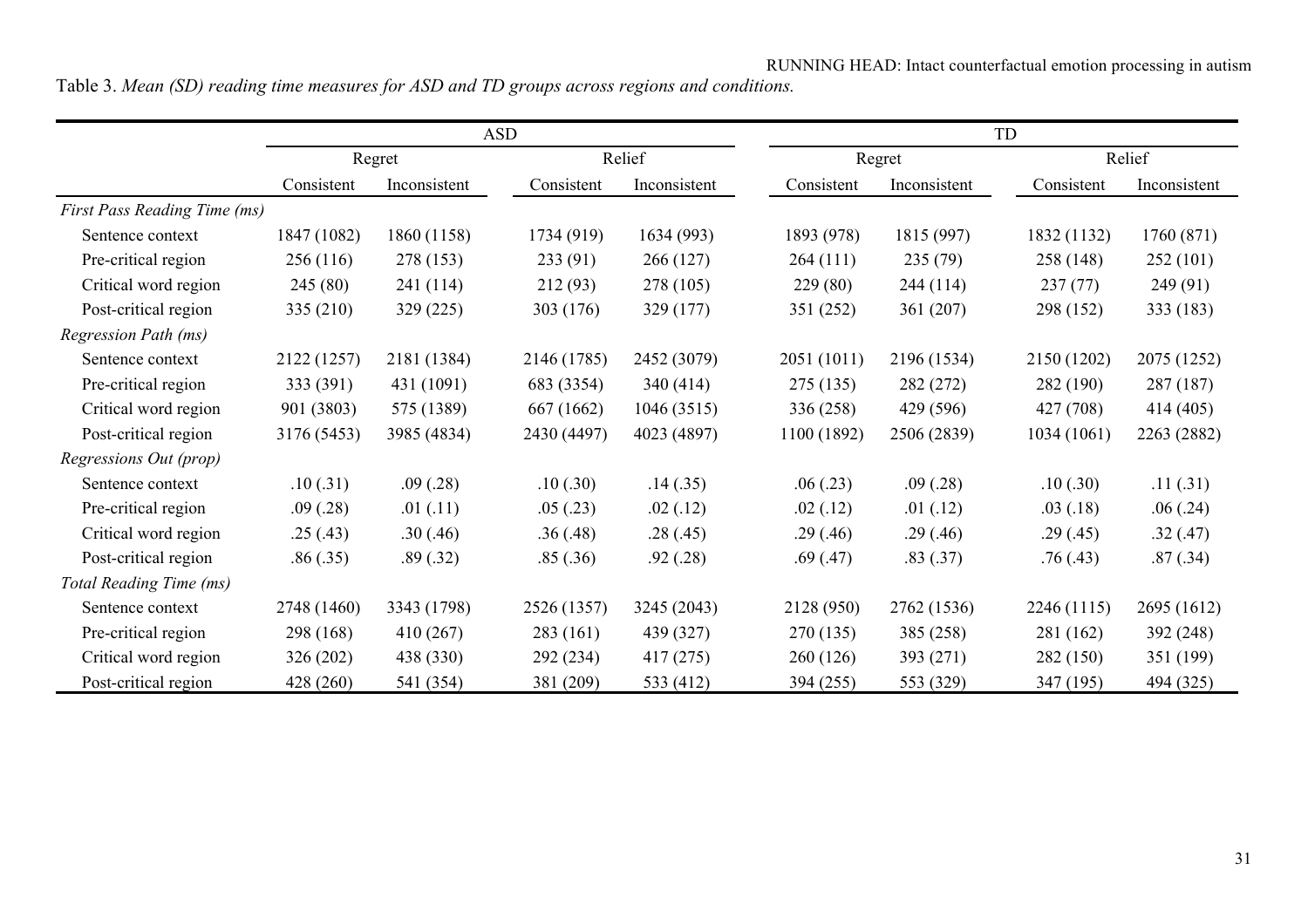RUNNING HEAD: Intact counterfactual emotion processing in autism Table 4. *Model Estimate, Standard Error (SE) and t/z value for each measure in each region (\*p < .05, \*\*p < .01, \*\*\*p < .001).*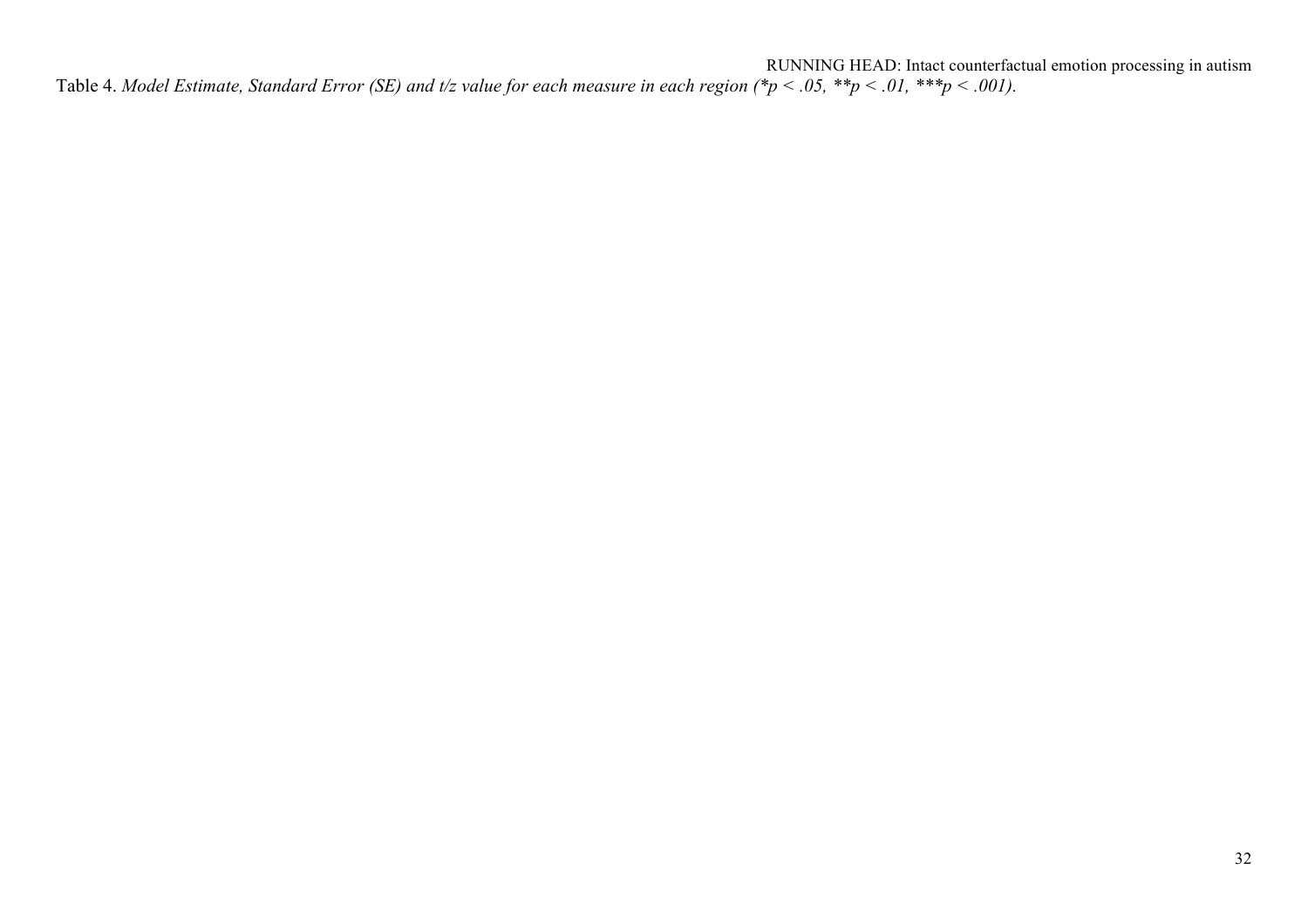|                                      | First-pass Reading Time |           |           | <b>Regression Path</b> |           | Regressions Out |          |        | Total Reading time |          |           |            |
|--------------------------------------|-------------------------|-----------|-----------|------------------------|-----------|-----------------|----------|--------|--------------------|----------|-----------|------------|
|                                      | Est.                    | $\cal SE$ | t-value   | Est.                   | $\cal SE$ | $t$ -value      | Est.     | $S\!E$ | z-value            | Est.     | $\cal SE$ | $t$ -value |
| Sentence Context                     |                         |           |           |                        |           |                 |          |        |                    |          |           |            |
| Emotion                              | $-0.037$                | 0.025     | $-1.47$   | 0.000                  | 0.014     | $-0.00$         | 0.465    | 0.492  | 0.95               | $-0.014$ | 0.012     | $-1.15$    |
| Consistency                          | 0.014                   | 0.019     | 0.73      | $-0.002$               | 0.015     | $-0.12$         | $-0.107$ | 0.466  | $-0.23$            | $-0.077$ | 0.013     | $-5.90***$ |
| Group                                | 0.025                   | 0.039     | 0.62      | 0.002                  | 0.041     | 0.04            | $-0.410$ | 0.457  | $-0.90$            | $-0.076$ | 0.036     | $-2.12*$   |
| <b>Emotion x Consistency</b>         | $-0.009$                | 0.041     | $-0.23$   | 0.010                  | 0.025     | .039            | $-1.507$ | 0.914  | $-1.65$            | 0.021    | 0.027     | 0.77       |
| <b>Emotion x Group</b>               | 0.032                   | 0.037     | 0.89      | 0.003                  | 0.029     | 0.11            | 0.427    | 0.726  | 0.59               | 0.035    | 0.024     | 1.46       |
| Consistency x Group                  | 0.000                   | 0.045     | 0.01      | 0.016                  | 0.028     | 0.57            | 0.407    | 0.717  | 0.57               | 0.001    | 0.027     | 0.04       |
| Emotion x Consistency x Group        | $-0.059$                | 0.087     | $-0.68$   | 0.061                  | 0.055     | 1.10            | 0.880    | 1.265  | 0.70               | 0.045    | 0.050     | 0.90       |
| Pre-Critical Region                  |                         |           |           |                        |           |                 |          |        |                    |          |           |            |
| Emotion                              | 0.000                   | 0.016     | 0.02      | $-0.007$               | 0.025     | $-0.26$         | 5.572    | 2.294  | $2.43*$            | 0.016    | 0.021     | 0.73       |
| Consistency                          | $-0.003$                | 0.015     | $-0.18$   | $-0.011$               | 0.021     | $-0.53$         | 0.654    | 0.783  | 0.84               | $-0.122$ | 0.018     | $-6.63***$ |
| Group                                | 0.008                   | 0.031     | 0.26      | $-0.036$               | 0.037     | $-0.98$         | $-0.252$ | 1.357  | $-0.19$            | $-0.017$ | 0.031     | $-0.56$    |
| <b>Emotion x Consistency</b>         | $-0.014$                | 0.028     | $-0.15$   | $-0.006$               | 0.040     | $-0.15$         | $-0.684$ | 1.553  | $-0.44$            | $-0.031$ | 0.039     | $-0.79$    |
| Emotion x Group                      | 0.013                   | 0.029     | 0.45      | 0.030                  | 0.049     | 0.62            | 1.567    | 2.601  | 0.60               | 0.010    | 0.035     | 0.28       |
| Consistency x Group                  | 0.027                   | 0.034     | 0.81      | 0.011                  | 0.042     | 0.26            | $-2.705$ | 1.564  | $-1.73$            | 0.006    | 0.035     | 0.17       |
| Emotion x Consistency x Group        | 0.009                   | 0.051     | 0.18      | $-0.019$               | 0.089     | $-0.22$         | 1.546    | 3.139  | 0.49               | 0.022    | 0.059     | 0.38       |
| <b>Critical Region</b>               |                         |           |           |                        |           |                 |          |        |                    |          |           |            |
| Emotion                              | 0.007                   | 0.012     | 0.60      | 0.03                   | 0.02      | 1.06            | $-0.020$ | 0.264  | $-0.08$            | $-0.010$ | 0.017     | $-0.60$    |
| Consistency                          | $-0.033$                | 0.012     | $-2.71*$  | $-0.04$                | 0.02      | $-1.56$         | $-0.130$ | 0.240  | $-0.54$            | $-0.111$ | 0.018     | $-6.07***$ |
| Group                                | $-0.010$                | 0.021     | $-0.36$   | $-0.06$                | 0.05      | $-1.18$         | $-0.070$ | 0.430  | $-0.16$            | $-0.037$ | 0.027     | $-1.39$    |
| <b>Emotion x Consistency</b>         | $-0.061$                | 0.021     | $-2.98**$ | $-0.03$                | 0.05      | $-0.53$         | 0.073    | 0.496  | 0.15               | $-0.009$ | 0.048     | $-0.18$    |
| Emotion x Group                      | 0.020                   | 0.021     | 0.95      | 0.01                   | 0.05      | 0.17            | $-0.323$ | 0.480  | $-0.67$            | 0.038    | 0.035     | 1.10       |
| Consistency x Group                  | 0.031                   | 0.022     | 1.42      | $-0.01$                | 0.05      | $-0.1$          | $-0.319$ | 0.468  | $-0.68$            | 0.001    | 0.034     | 0.04       |
| Emotion x Consistency x Group        | 0.135                   | 0.042     | $3.24**$  | 0.12                   | 0.10      | 1.18            | $-1.450$ | 0.897  | $-1.62$            | 0.102    | 0.063     | 1.61       |
| Post-Critical Region                 |                         |           |           |                        |           |                 |          |        |                    |          |           |            |
| Emotion                              | $-0.020$                | 0.015     | $-1.37$   | $-0.06$                | 0.03      | $-2.17*$        | 0.279    | 0.305  | 0.91               | $-0.039$ | 0.018     | $-2.24*$   |
| Consistency                          | $-0.034$                | 0.014     | $-2.38*$  | $-0.28$                | 0.02      | $-11.31***$     | $-0.896$ | 0.353  | $-2.54*$           | $-0.127$ | 0.017     | $-7.51***$ |
| Group                                | 0.020                   | 0.041     | 0.50      | $-0.25$                | 0.08      | $-2.95**$       | $-0.802$ | 0.469  | $-1.71$            | $-0.020$ | 0.041     | $-0.48$    |
| <b>Emotion x Consistency</b>         | $-0.024$                | 0.034     | $-0.70$   | $-0.01$                | 0.05      | $-0.22$         | $-0.479$ | 0.560  | $-0.86$            | $-0.004$ | 0.036     | $-0.11$    |
| Emotion x Group                      | $-0.025$                | 0.029     | $-0.88$   | 0.03                   | 0.05      | 0.52            | 0.393    | 0.555  | 0.71               | $-0.027$ | 0.035     | $-0.76$    |
| Consistency x Group                  | $-0.021$                | 0.031     | $-0.69$   | $-0.05$                | 0.05      | $-1.05$         | $-0.388$ | 0.655  | $-0.59$            | $-0.039$ | 0.037     | $-1.06$    |
| <b>Emotion x Consistency x Group</b> | 0.043                   | 0.053     | 0.81      | 0.117                  | 0.099     | 1.19            | 0.506    | 0.990  | 0.51               | 0.049    | 0.078     | 0.63       |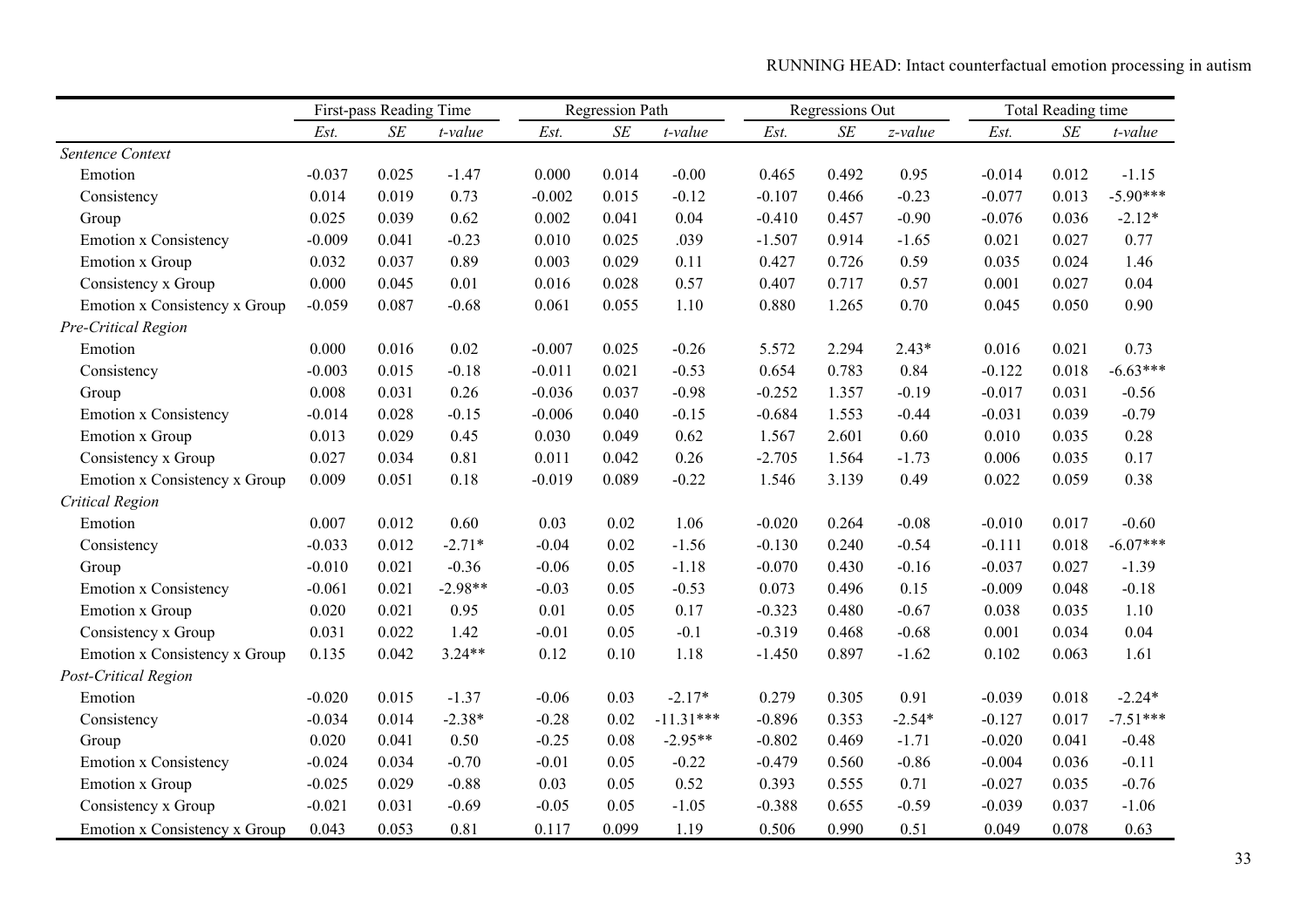# Figures



*Figure 1.* First-pass reading times (ms) on the critical word for ASD and TD groups across emotion and consistency conditions.



*Figure 2.* Regression path reading times (ms) for the post-critical region for ASD and TD groups across emotion and consistency conditions.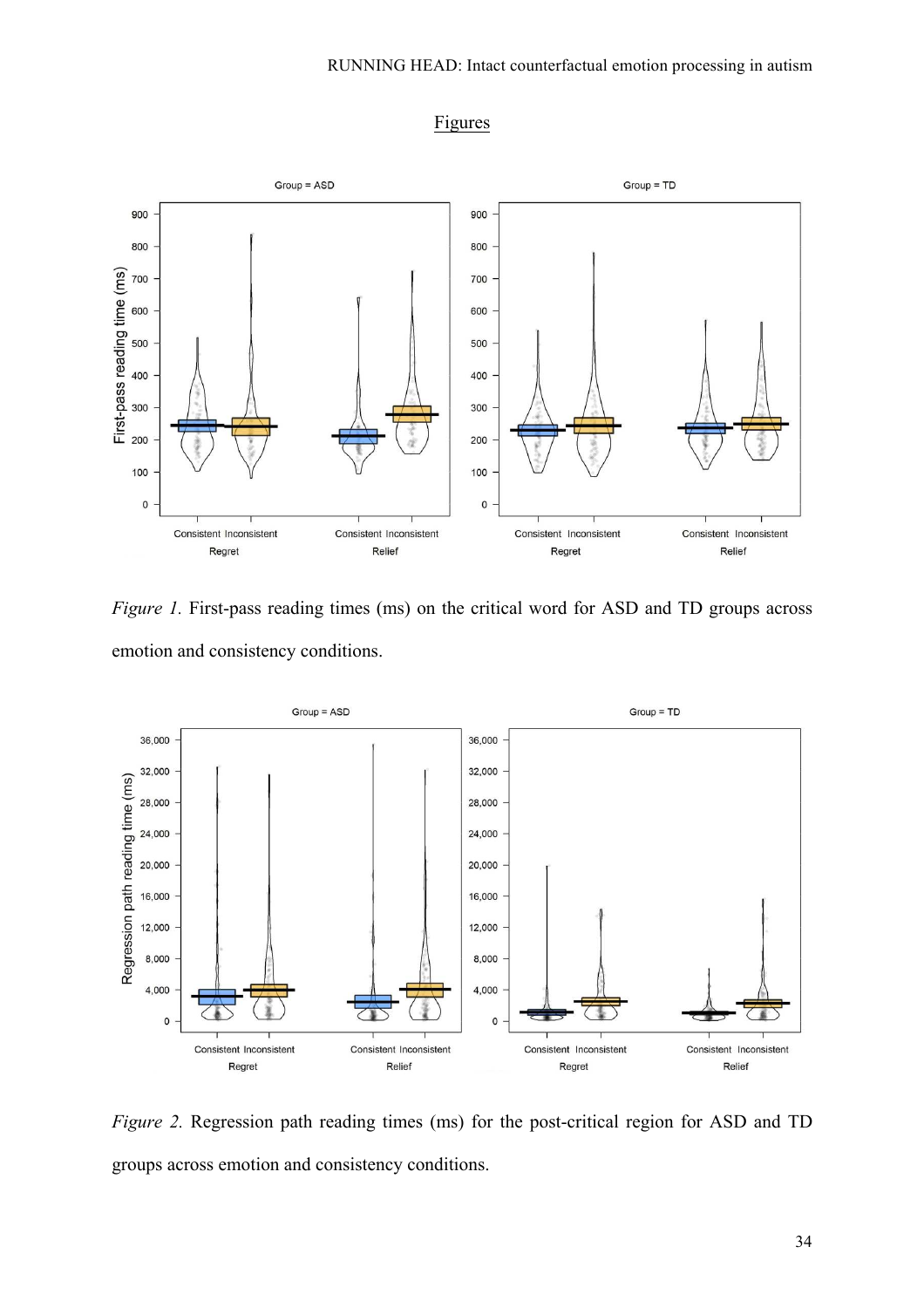# Appendix

*Full set of experimental items in each condition. Note that for each of the items below, conditions are listed in the order: relief-consistent, relief-inconsistent, regret-consistent, regret-inconsistent, with the critical word underlined for clarity here.* 

1

Amneet is hosting a dinner party for several of her friends. She has plenty of food and wine and is looking forward to the evening. She has two sets of wine glasses, one cheap set from a supermarket, and one expensive set that was a gift from her parents. Amneet would like to impress her friends with the expensive wine glasses, but she knows they like to drink a lot and can get a bit clumsy so she lays out the cheap ones. Her friends arrive and they all sit down to enjoy the meal. By the end of the main course, one of Amneet's friends has become quite drunk. As he gets up to go to the bathroom, he staggers into the table causing several of the cheap wine glasses to fall over and break. Because Amneet decided to use her cheap wine glasses, instead of her expensive ones, she feels glad about her decision.

Amneet is hosting a dinner party for several of her friends. She has plenty of food and wine and is looking forward to the evening. She has two sets of wine glasses, one cheap set from a supermarket, and one expensive set that was a gift from her parents. Amneet would like to impress her friends with the expensive wine glasses, but she knows they like to drink a lot and can get a bit clumsy so she lays out the cheap ones. Her friends arrive and they all sit down to enjoy the meal. By the end of the main course, one of Amneet's friends has become quite drunk. As he gets up to go to the bathroom, he staggers into the table causing several of the cheap wine glasses to fall over and break. Because Amneet decided to use her cheap wine glasses, instead of her expensive ones, she feels frustrated about her decision.

Amneet is hosting a dinner party for several of her friends. She has plenty of food and wine and is looking forward to the evening. She has two sets of wine glasses, one cheap set from a supermarket, and one expensive set that was a gift from her parents. Amneet knows her friends like to drink a lot and can get a bit clumsy, but she wants to impress them so she lays out the expensive wine glasses. Her friends arrive and they all sit down to enjoy the meal. By the end of the main course, one of Amneet's friends has become quite drunk. As he gets up to go to the bathroom, he staggers into the table causing several of the expensive wine glasses to fall over and break. Because Amneet decided to use her expensive wine glasses, instead of her cheap ones, she feels frustrated about her decision.

Amneet is hosting a dinner party for several of her friends. She has plenty of food and wine and is looking forward to the evening. She has two sets of wine glasses, one cheap set from a supermarket, and one expensive set that was a gift from her parents. Amneet knows her friends like to drink a lot and can get a bit clumsy, but she wants to impress them so she lays out the expensive wine glasses. Her friends arrive and they all sit down to enjoy the meal. By the end of the main course, one of Amneet's friends has become quite drunk. As he gets up to go to the bathroom, he staggers into the table causing several of the expensive wine glasses to fall over and break. Because Amneet decided to use her expensive wine glasses, instead of her cheap ones, she feels glad about her decision.

# 2

Angeli is taking a flight to Bangkok. She enjoys flying and always likes to sit by the window so she can look out. On this flight, a mother with her two children have been seated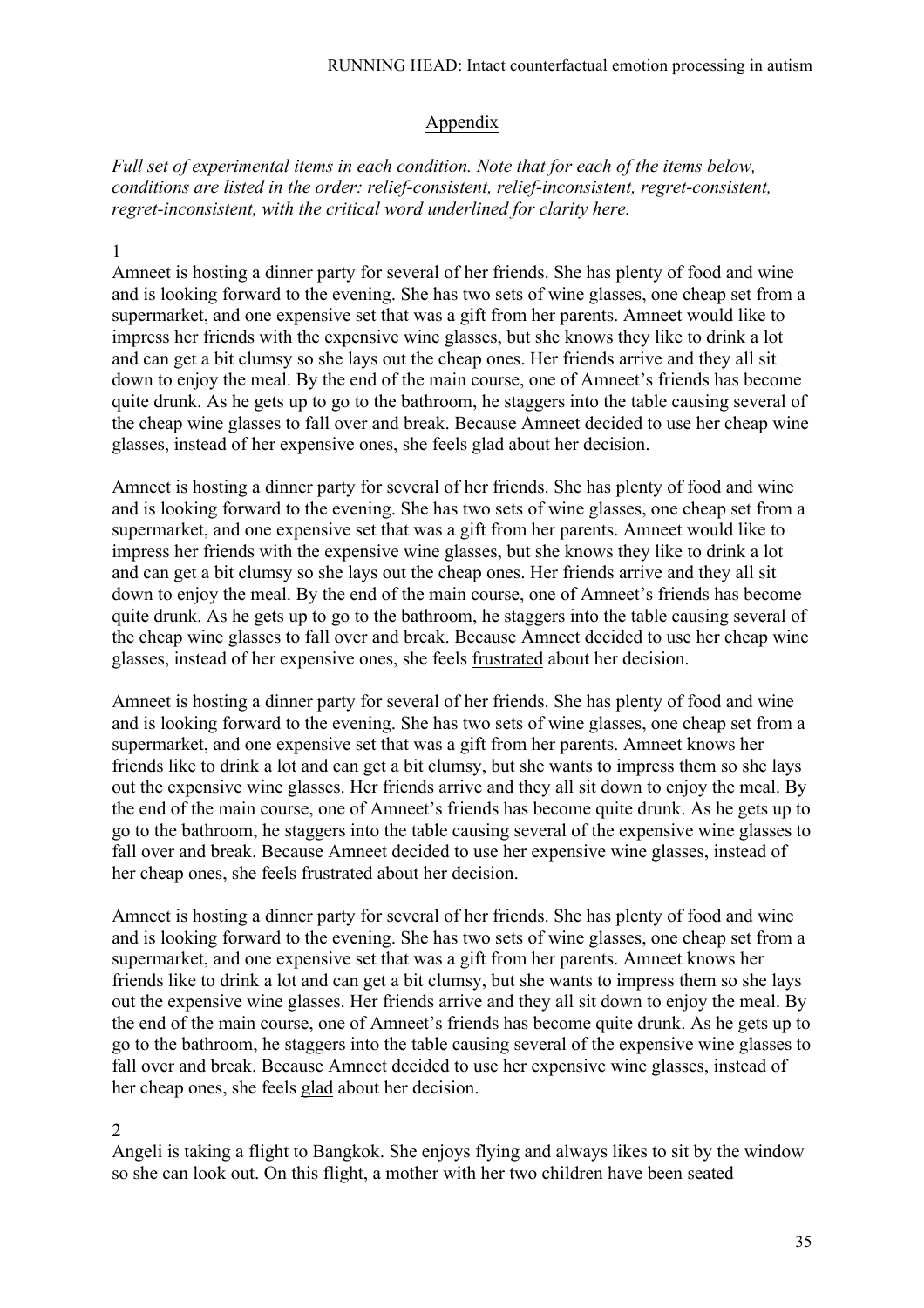separately. They ask Angeli if she will swap seats with the eldest child, who is seated in an aisle seat several rows behind, so the family can sit together. Angeli says yes, even though it means losing her window seat. During the flight, the youngest child is upset and cries for most of the 11 hour flight. Angeli is now several rows behind the family and doesn't hear it through her headphones. Angeli has a peaceful flight because she swapped seats with the eldest child. Because Angeli decided to swap seats, instead of staying in her window seat, she feels good about her decision.

Angeli is taking a flight to Bangkok. She enjoys flying and always likes to sit by the window so she can look out. On this flight, a mother with her two children have been seated separately. They ask Angeli if she will swap seats with the eldest child, who is seated in an aisle seat several rows behind, so the family can sit together. Angeli says yes, even though it means losing her window seat. During the flight, the youngest child is upset and cries for most of the 11 hour flight. Angeli is now several rows behind the family and doesn't hear it through her headphones. Angeli has a peaceful flight because she swapped seats with the eldest child. Because Angeli decided to swap seats, instead of staying in her window seat, she feels bad about her decision.

Angeli is taking a flight to Bangkok. She enjoys flying and always likes to sit by the window so she canlook out. On this flight, a mother with two children have been seated separately. They ask Angeli if she will swap seats with the eldest child, who is seated in an aisle seat several rows behind, so the family can sit together. Angeli says no so she can keep her window seat. During the flight, the youngest child is upset and cries for most of the 11 hour flight. Angeli is sat next to the mother and child, with the eldest child sitting several rows behind. Angeli has a disrupted flight because she did not swap seats with the eldest child. Because Angeli decided to stay in her window seat, instead of swapping seats, she feels bad about her decision.

Angeli is taking a flight to Bangkok. She enjoys flying and always likes to sit by the window so she can look out. On this flight, a mother with two children have been seated separately. They ask Angeli if she will swap seats with the eldest child, who is seated in an aisle seat several rows behind, so the family can sit together. Angeli says no so she can keep her window seat. During the flight, the youngest child is upset and cries for most of the 11 hour flight. Angeli is sat next to the mother and child, with the eldest child sitting several rows behind. Angeli has a disrupted flight because she did not swap seats with the eldest child. Because Angeli decided to stay in her window seat, instead of swapping seats, she feels good about her decision.

# 3

Anna has two shirts she can wear to work as a waitress. One is black and one is white. Both are clean and smart, but she normally wears the white shirt as she feels it is smarter. However, today, she decides to wear the black shirt. Later that day, Anna is taking a plate of spaghetti bolognaise to one of her tables and she trips. Some tomato sauce gets spilt on her shirt. She wipes it off and the stain is barely noticeable because of the dark colour of her black shirt. Because Anna chose to wear her black shirt today, instead of her usual white shirt, she feels good about her decision.

Anna has two shirts she can wear to work as a waitress. One is black and one is white. Both are clean and smart, but she normally wears the white shirt as she feels it is smarter. However, today, she decides to wear the black shirt. Later that day, Anna is taking a plate of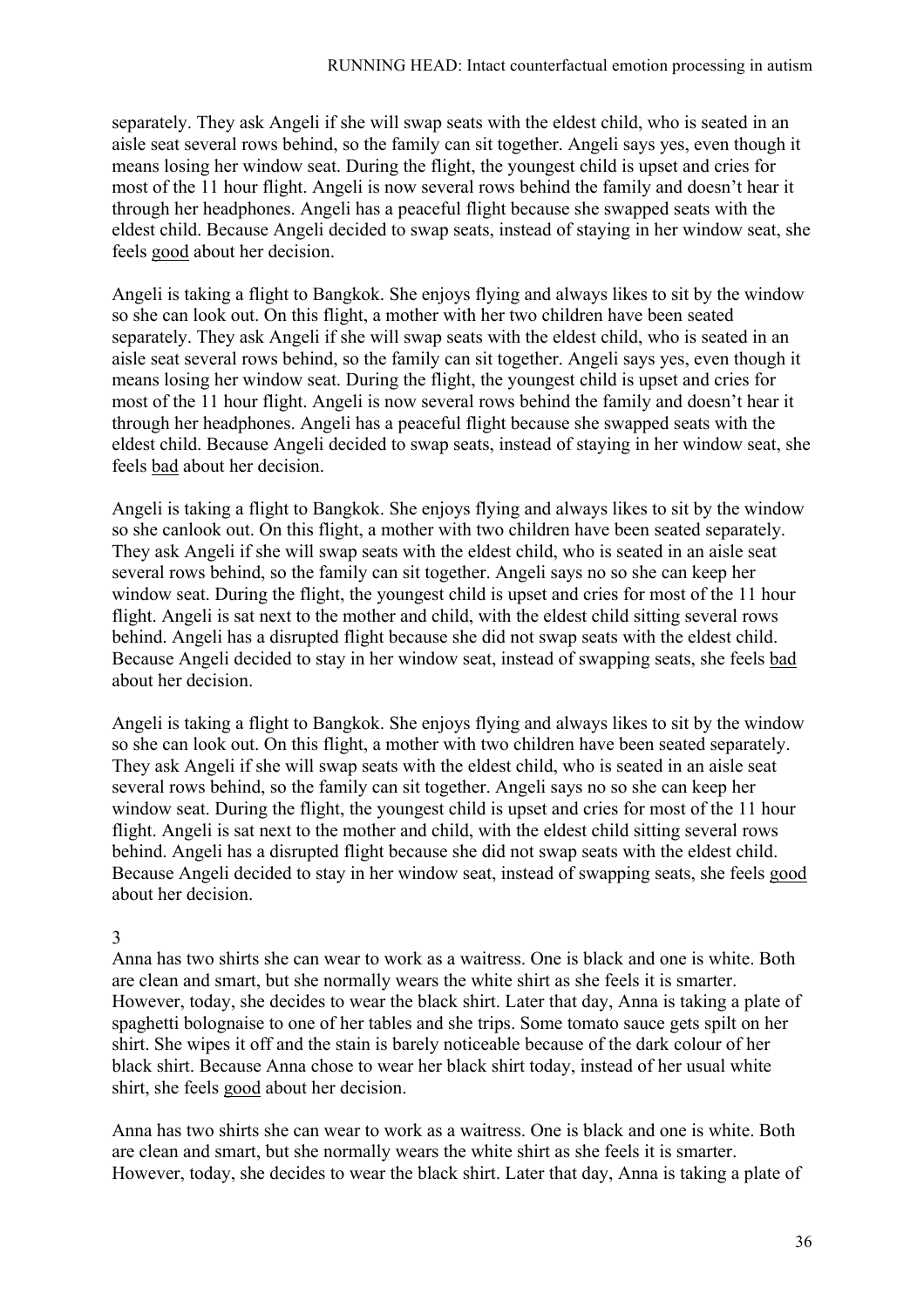spaghetti bolognaise to one of her tables and she trips. Some tomato sauce gets spilt on her shirt. She wipes it off and the stain is barely noticeable because of the dark colour of her black shirt. Because Anna chose to wear her black shirt today, instead of her usual white shirt, she feels bad about her decision.

Anna has two shirts she can wear to work as a waitress. One is black and one is white. Both are clean and smart, but she normally wears the black shirt as she feels it is smarter. However, today, she decides to wear the white shirt. Later that day, Anna is taking a plate of spaghetti bolognaise to one of her tables and she trips. Some tomato sauce gets spilt on her shirt. She wipes it off but it leaves a large orange stain. The stain is noticeable because of the light colour of her white shirt. Because Anna chose to wear her white shirt today, instead of her usual black shirt, she feels bad about her decision.

Anna has two shirts she can wear to work as a waitress. One is black and one is white. Both are clean and smart, but she normally wears the black shirt as she feels it is smarter. However, today, she decides to wear the white shirt. Later that day, Anna is taking a plate of spaghetti bolognaise to one of her tables and she trips. Some tomato sauce gets spilt on her shirt. She wipes it off but it leaves a large orange stain. The stain is noticeable because of the light colour of her white shirt. Because Anna chose to wear her white shirt today, instead of her usual black shirt, she feels good about her decision.

# 4

Becky is on holiday in Spain. She loves sitting in a sun lounger by the pool getting a tan. Today, when she goes down to the pool, there are only two sun loungers left. One is in the shade at the side, and the other will be in the sun all day as it is right by the pool. Becky decides to take the lounger in the shade as she thinks the sun will come round to it later on. Becky settles down on the lounger and starts to read her book. She is very tired, though, and she accidentally falls asleep. She wakes up one hour later to find that she is still in the shade and the sun is just coming over. Becky did not get sun burnt because she was on the lounger in the shade. Because Becky decided to sit on the sun lounger in the shade, instead of the one in the sun, she feels happy about her decision.

Becky is on holiday in Spain. She loves sitting in a sun lounger by the pool getting a tan. Today, when she goes down to the pool, there are only two sun loungers left. One is in the shade at the side, and the other will be in the sun all day as it is right by the pool. Becky decides to take the lounger in the shade as she thinks the sun will come round to it later on. Becky settles down on the lounger and starts to read her book. She is very tired, though, and she accidentally falls asleep. She wakes up one hour later to find that she is still in the shade and the sun is just coming over.Becky did not get sun burnt because she was on the lounger in the shade. Because Becky decided to sit on the sun lounger in the shade, instead of the one in the sun, she feels annoyed about her decision.

Becky is on holiday in Spain. She loves sitting in a sun lounger by the pool getting a tan. Today, when she goes down to the pool, there are only two sun loungers left. One is in the shade at the side, and the other will be in the sun all day as it is right by the pool. Becky decides to take the lounger in the sun as she wants to work on her tan. Becky settles down on the lounger and starts to read her book. She is very tired, though, and she accidentally falls asleep. She wakes up one hour later to find that she is still in the sun and her skin is painful and red. Becky got sun burnt because she was on the lounger in the sun. Because Becky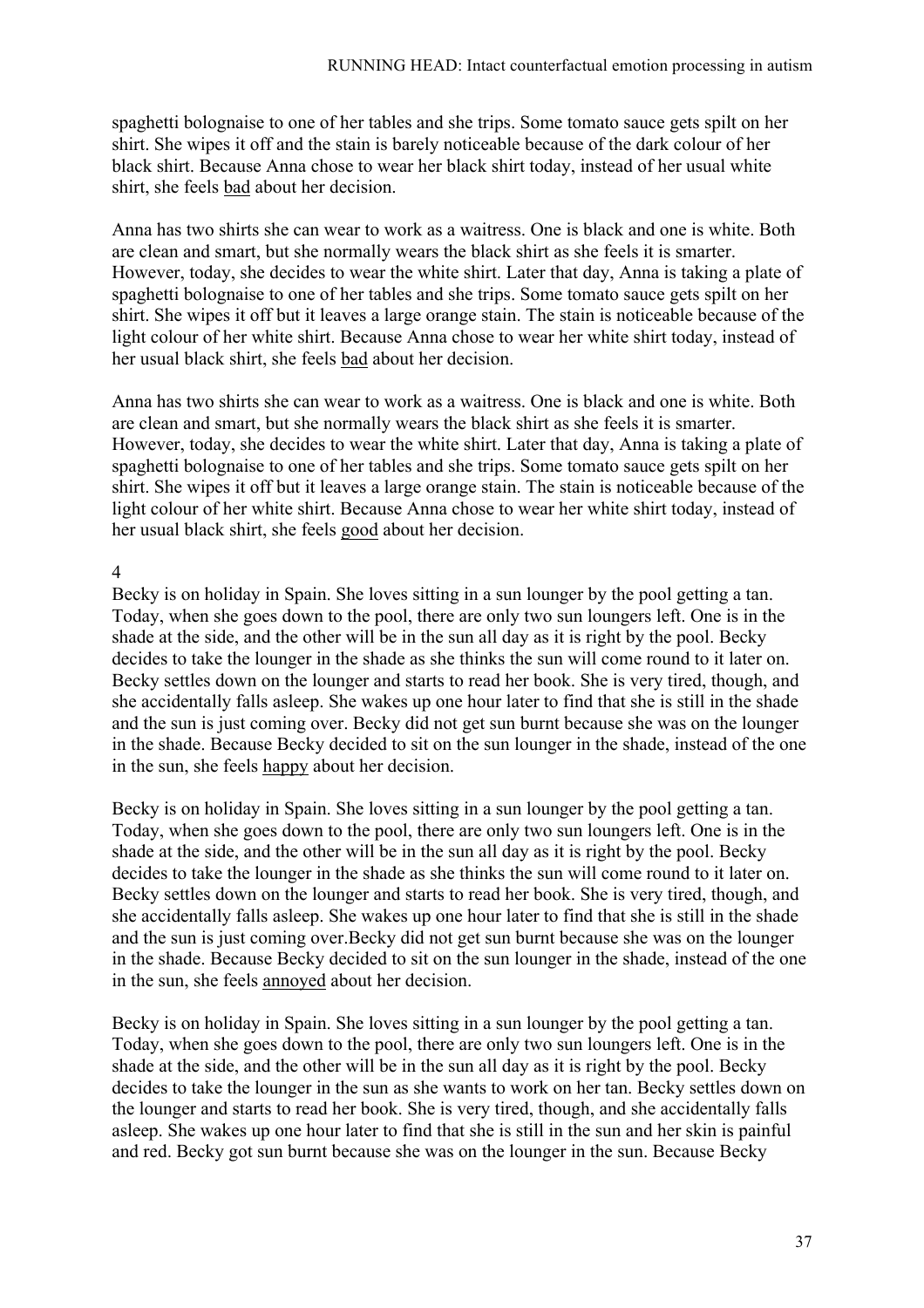decided to sit on the sun lounger in the sun, instead of the one in the shade, she feels annoyed about her decision.

Becky is on holiday in Spain. She loves sitting in a sun lounger by the pool getting a tan. Today, when she goes down to the pool, there are only two sun loungers left. One is in the shade at the side, and the other will be in the sun all day as it is right by the pool. Becky decides to take the lounger in the sun as she wants to work on her tan. Becky settles down on the lounger and starts to read her book. She is very tired, though, and she accidentally falls asleep. She wakes up one hour later to find that she is still in the sun and her skin is painful and red. Becky got sun burnt because she was on the lounger in the sun. Because Becky decided to sit on the sun lounger in the sun, instead of the one in the shade, she feels happy about her decision.

# 5

Bill and his wife go to their favourite restaurant every Saturday. Bill always orders a burger because it is really good there. This evening, Bill places his usual order, but the waiter recommends that he tries the new special of the day, BBQ chicken. Bill changes his order and goes with the special recommended by the waiter. When their meals come, Bill's chicken is absolutely delicious. His wife ordered the burger and, unusually, it was overcooked and tough so she couldn't finish it. Bill ate all his dinner because he chose the BBQ chicken. Because Bill decided to have the BBQ chicken special, instead of his usual burger, he feels happy about his decision.

Bill and his wife go to their favourite restaurant every Saturday. Bill always orders a burger because it is really good there. This evening, Bill places his usual order, but the waiter recommends that he tries the new special of the day, BBQ chicken. Bill changes his order and goes with the special recommended by the waiter. When their meals come, Bill's chicken is absolutely delicious. His wife ordered the burger and, unusually, it was overcooked and tough so she couldn't finish it. Bill ate all his dinner because he chose the BBQ chicken. Because Bill decided to have the BBQ chicken special, instead of his usual burger, he feels annoyed about his decision.

Bill and his wife go to their favourite restaurant every Saturday. Bill always orders a burger because it is really good there. This evening, Bill places his usual order, but the waiter recommends that he tries the new special of the day, BBQ chicken. Bill changes his order and goes with the special recommended by the waiter. When their meals come, Bill's chicken is burnt on the outside and undercooked inside. His wife ordered the burger and her meal was delicious. Bill could not eat his dinner because he chose the BBQ chicken. Because Bill decided to have the BBQ chicken special, instead of his usual burger, he feels annoyed about his decision.

Bill and his wife go to their favourite restaurant every Saturday. Bill always orders a burger because it is really good there. This evening, Bill places his usual order, but the waiter recommends that he tries the new special of the day, BBQ chicken. Bill changes his order and goes with the special recommended by the waiter. When their meals come, Bill's chicken is burnt on the outside and undercooked inside. His wife ordered the burger and her meal was delicious. Bill could not eat his dinner because he chose the BBQ chicken. Because Bill decided to have the BBQ chicken special, instead of his usual burger, he feels happy about his decision.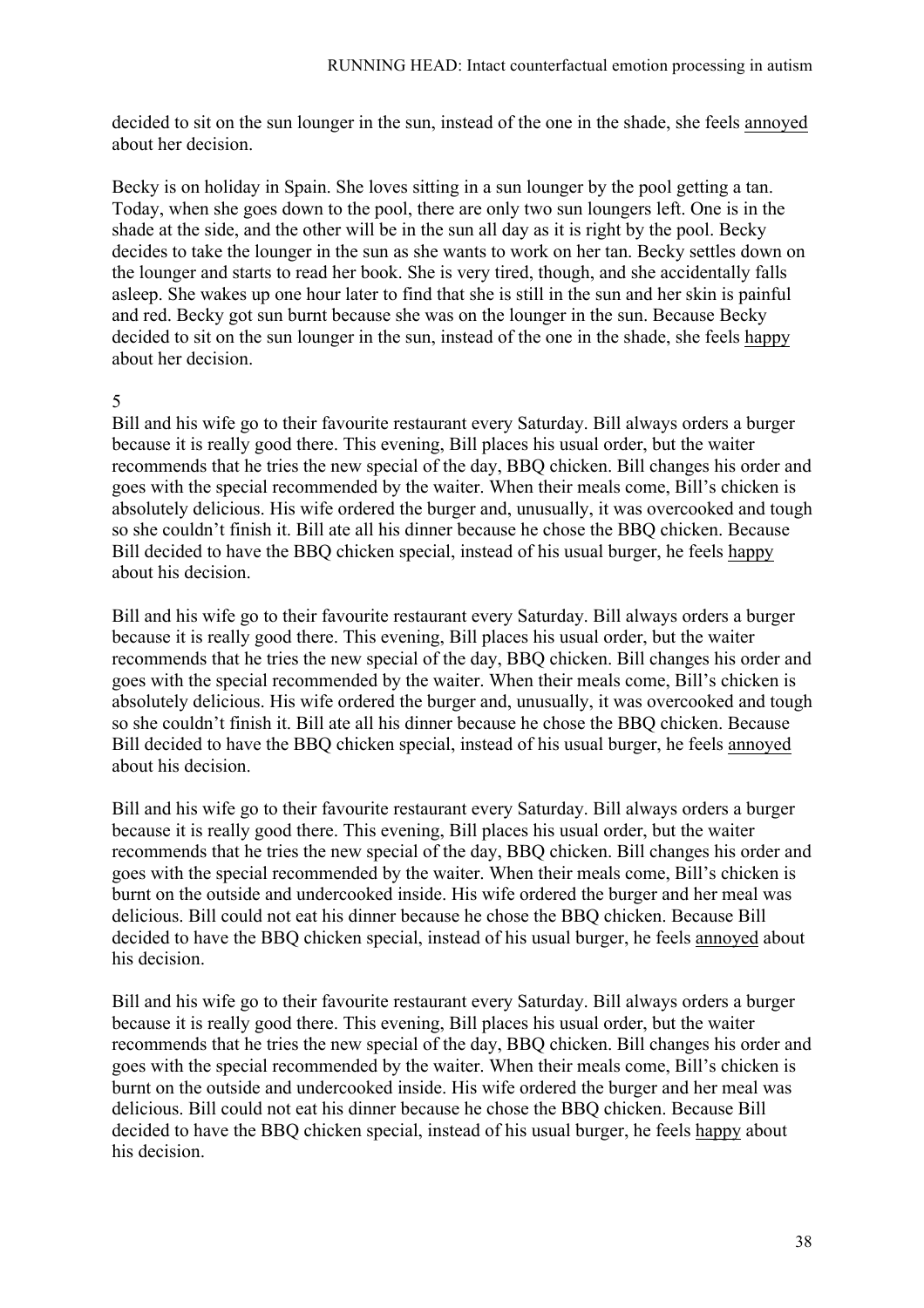#### 6

Caroline loves to travel and is always off on some new adventure. Whenever she leaves home for the airport, she always makes sure to double check her passport is in her bag. Today, she is flying to South America. As she leaves the house, she feels confident she has everything and decides to leave as quickly as possible rather than doing her usual checks. When Caroline has locked her front door, she changes her mind and searches her bag for her passport. She finds that it is not there and goes back in to get it. Caroline has no problem boarding her flight because she checked she had her passport before she left. Because Caroline decided to check her passport before leaving home, instead of rushing out the door, she feels happy about her decision.

Caroline loves to travel and is always off on some new adventure. Whenever she leaves home for the airport, she always makes sure to double check her passport is in her bag. Today, she is flying to South America. As she leaves the house, she feels confident she has everything and decides to leave as quickly as possible rather than doing her usual checks. When Caroline has locked her front door, she changes her mind and searches her bag for her passport. She finds that it is not there and goes back in to get it. Caroline has no problem boarding her flight because she checked she had her passport before she left. Because Caroline decided to check her passport before leaving home, instead of rushing out the door, she feels angry about her decision.

Caroline loves to travel and is always off on some new adventure. Whenever she leaves home for the airport, she always makes sure to double check her passport is in her bag. Today, she is flying to South America. As she leaves the house, she feels confident she has everything and decides to leave as quickly as possible rather than doing her usual checks. When Caroline gets to the airport to check in, she searches and searches through her bag for her passport. She finds that it is not there and has to go back home to get it. Caroline is not allowed to board her flight because she did not check she had her passport before she left. Because Caroline decided rush out the door, instead of checking her passport before leaving home, she feels angry about her decision.

Caroline loves to travel and is always off on some new adventure. Whenever she leaves home for the airport, she always makes sure to double check her passport is in her bag. Today, she is flying to South America. As she leaves the house, she feels confident she has everything and decides to leave as quickly as possible rather than doing her usual checks. When Caroline gets to the airport to check in, she searches and searches through her bag for her passport. She finds that it is not there and has to go back home to get it. Caroline is not allowed to board her flight because she did not check she had her passport before she left. Because Caroline decided rush out the door, instead of checking her passport before leaving home, she feels happy about her decision.

#### 7

Even though she has a permit for her road, Poppy always has trouble finding a car parking spot there, so always parks a 20 minute walk from her house. Today, she drives to where she normally parks and sees there is one space left for her. However, she decides to try and find a space a little closer to home. As Poppy turns into her road, she sees that another car is pulling out from the space right in front of her house. Poppy parks her car in that space. Poppy does not have to walk 20 minutes from her car parking space because she chose to look closer to home. Because Poppy chose to look for a space near her house, instead of taking her usual space 20 minutes away, Poppy feels happy about her decision.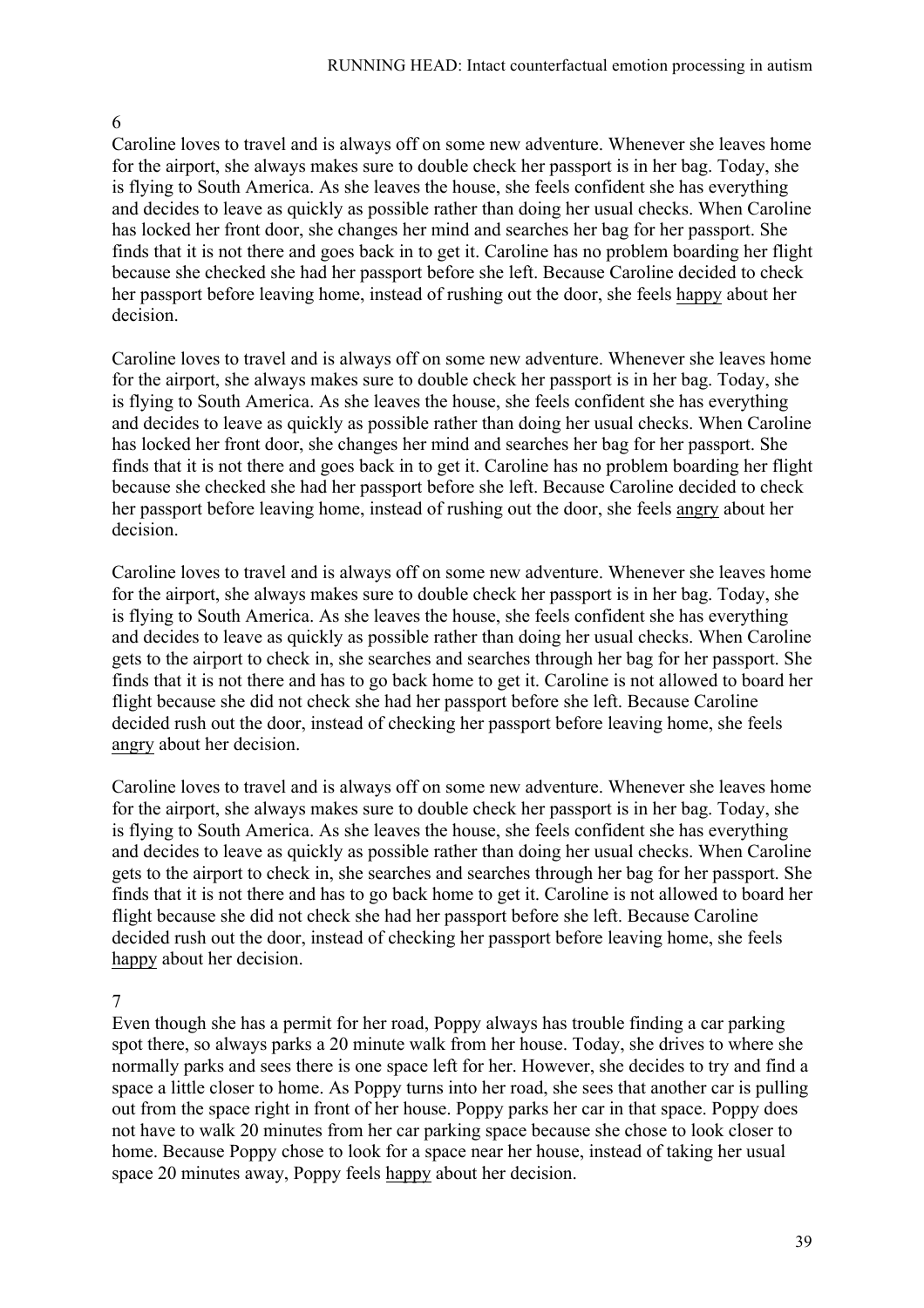Even though she has a permit for her road, Poppy always has trouble finding a car parking spot there, so always parks a 20 minute walk from her house. Today, she drives to where she normally parks and sees there is one space left for her. However, she decides to try and find a space a little closer to home. As Poppy turns into her road, she sees that another car is pulling out from the space right in front of her house. Poppy parks her car in that space. Poppy does not have to walk 20 minutes from her car parking space because she chose to look closer to home. Because Poppy chose to look for a space near her house, instead of taking her usual space 20 minutes away, Poppy feels annoyed about her decision.

Even though she has a permit for her road, Poppy always has trouble finding a car parking spot there, so always parks a 20 minute walk from her house. Today, she drives to where she normally parks and sees there is one space left for her. However, she decides to try and find a space a little closer to home. As Poppy turns into her road, she sees that there are no spaces there as usual. She drives back to her normal spot and sees the last space has now gone and she has to park further away. Poppy has to walk even further because she chose to look for a space closer to home. Because Poppy chose to look for a space near her house, instead of taking her usual space 20 minutes away, Poppy feels annoyed about her decision.

Even though she has a permit for her road, Poppy always has trouble finding a car parking spot there, so always parks a 20 minute walk from her house. Today, she drives to where she normally parks and sees there is one space left for her. However, she decides to try and find a space a little closer to home. As Poppy turns into her road, she sees that there are no spaces there as usual. She drives back to her normal spot and sees the last space has now gone and she has to park further away. Poppy has to walk even further because she chose to look for a space closer to home. Because Poppy chose to look for a space near her house, instead of taking her usual space 20 minutes away, Poppy feels happy about her decision.

# 8

Every week, Toby spends £5 playing the lottery, and he always uses the same numbers. He has never won more than £10. Toby is running low on money so this week he considers saving £5 by not playing the lottery. However, when he goes to the shop later, he changes his mind and buys his usual ticket. That evening, Toby checks the lottery numbers and sees that 5 of his numbers have come up. Toby won £56,000 because he played his usual numbers in the lottery this week. Because Toby played the lottery this week, instead of choosing to save £5 by not buying a ticket, he feels ecstatic about his decision.

Every week, Toby spends £5 playing the lottery, and he always uses the same numbers. He has never won more than £10. Toby is running low on money so this week he considers saving £5 by not playing the lottery. However, when he goes to the shop later, he changes his mind and buys his usual ticket. That evening, Toby checks the lottery numbers and sees that 5 of his numbers have come up. Toby won £56,000 because he played his usual numbers in the lottery this week. Because Toby played the lottery this week, instead of choosing to save £5 by not buying a ticket, he feels furious about his decision.

Every week, Toby spends £5 playing the lottery, and he always uses the same numbers. He has never won more than £10. Toby is running low on money so this week he decides to save £5 by not playing the lottery. That evening, Toby checks the lottery numbers and sees that 5 of his usual numbers have come up. Toby did not win £56,000 because he did not play his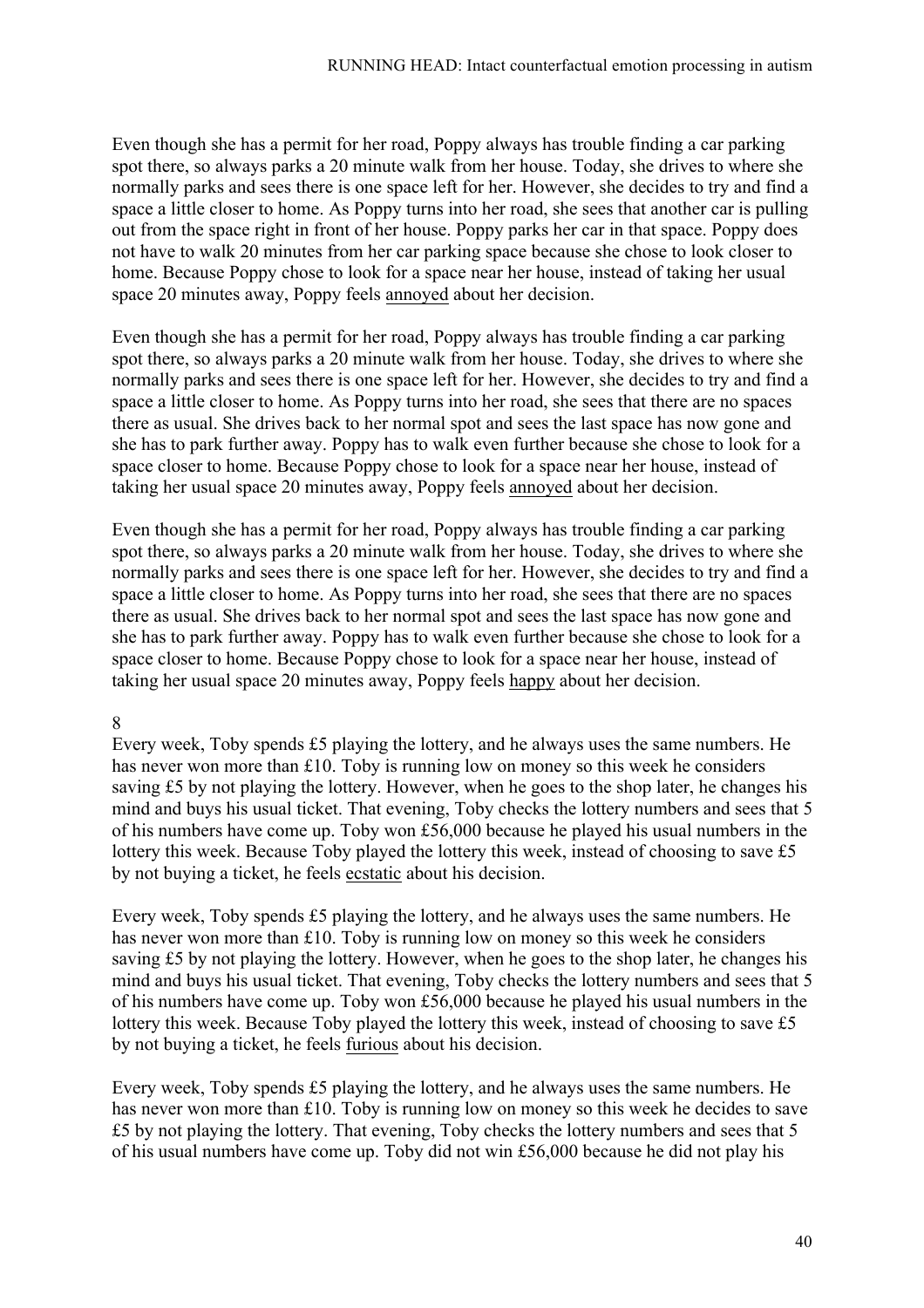usual numbers in the lottery this week. Because Toby decided not to play the lottery this week, instead of buying his usual numbers, he feels furious about his decision.

Every week, Toby spends £5 playing the lottery, and he always uses the same numbers. He has never won more than £10. Toby is running low on money so this week he decides to save £5 by not playing the lottery. That evening, Toby checks the lottery numbers and sees that 5 of his usual numbers have come up. Toby did not win £56,000 because he did not play his usual numbers in the lottery this week. Because Toby decided not to play the lottery this week, instead of buying his usual numbers, he feels ecstatic about his decision.

# $\mathbf Q$

It takes half an hour for Julia to get to work whether she walks or takes the bus. Julia chooses to walk to work every day as she likes the exercise. However, today, Julia felt tired so she decided to take the bus to work. Once Julia had found a seat on the bus it started pouring with rain outside. Julia stayed dry because she was inside the bus. Because Julia chose to take the bus to work today, instead of walking to work as usual, she feels glad about her decision.

It takes half an hour for Julia to get to work whether she walks or takes the bus. Julia chooses to walk to work every day as she likes the exercise. However, today, Julia felt tired so she decided to take the bus to work. Once Julia had found a seat on the bus it started pouring with rain outside. Julia stayed dry because she was inside the bus. Because Julia chose to take the bus to work today, instead of walking to work as usual, she feels upset about her decision.

It takes half an hour for Julia to get to work whether she walks or takes the bus. Julia chooses to take the bus to work every day. However, today, Julia wanted some exercise so she decided to walk to work. After Julia had been walking for 10 minutes, it started pouring with rain. Julia was soaking wet by the time she arrived at work because she walked. Because Julia chose to walk to work today, instead of taking the bus as usual, she feels upset about her decision.

It takes half an hour for Julia to get to work whether she walks or takes the bus. Julia chooses to take the bus to work every day. However, today, Julia wanted some exercise so she decided to walk to work. After Julia had been walking for 10 minutes, it started pouring with rain. Julia was soaking wet by the time she arrived at work because she walked. Because Julia chose to walk to work today, instead of taking the bus as usual, she feels glad about her decision.

# 10

James is a keen photographer and keeps a lot of videos and photos on his laptop. He makes sure he backs them up on an external hard drive every 3 months so he doesn't lose any of them. It has only been two months since James last backed up his files, but he decides to do it early as he took some particularly nice photos he is proud of last week. Later that day, James takes his laptop to the coffee shop, as he often does. Whilst he is in the bathroom, his laptop is stolen. Because James backed up his files early, he does not lose any of his photographs. Because James decided to back up his files today, instead of waiting one more month, he feels happy about his decision.

James is a keen photographer and keeps a lot of videos and photos on his laptop. He makes sure he backs them up on an external hard drive every 3 months so he doesn't lose any of them. It has only been two months since James last backed up his files, but he decides to do it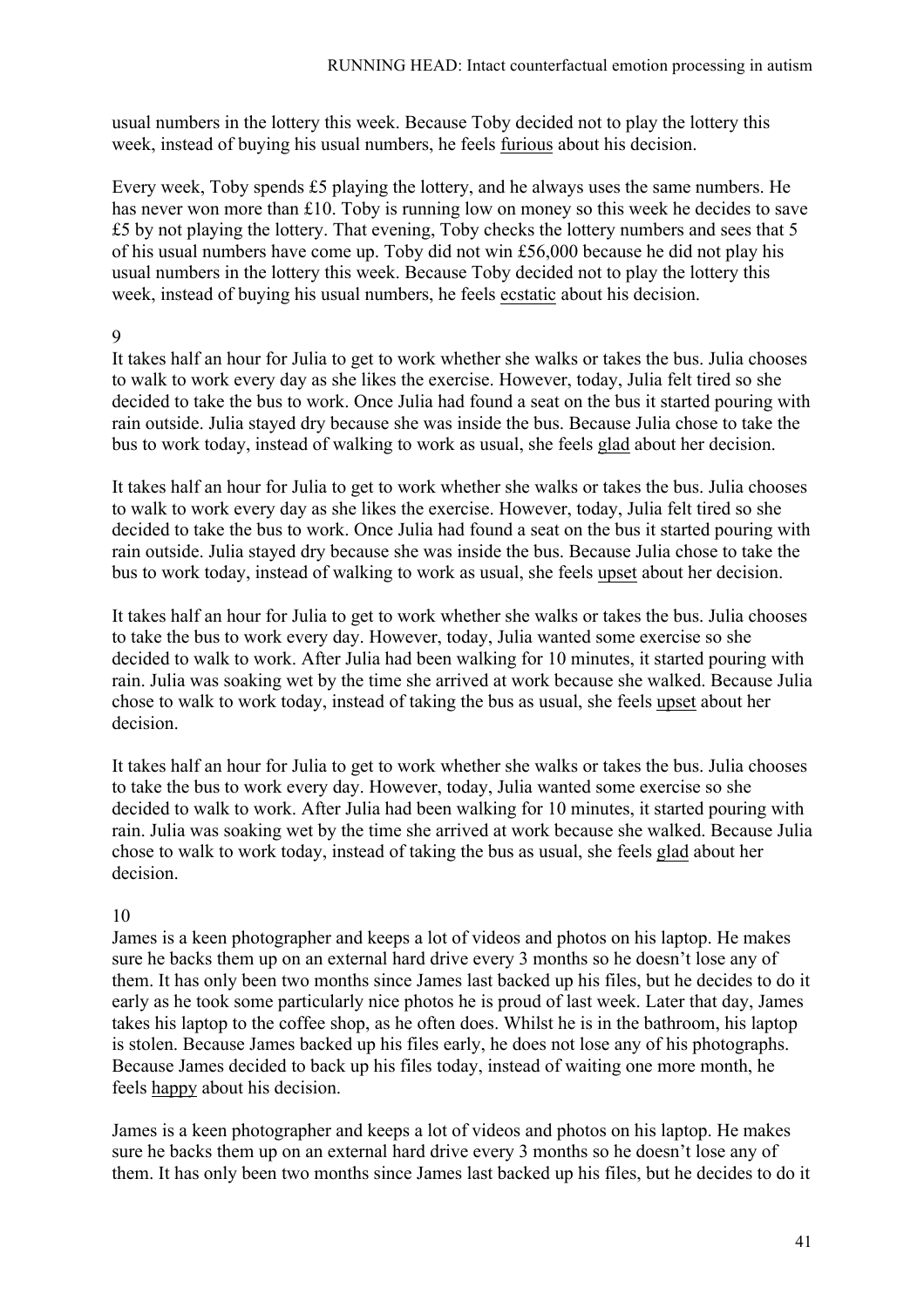early as he took some particularly nice photos he is proud of last week. Later that day, James takes his laptop to the coffee shop, as he often does. Whilst he is in the bathroom, his laptop is stolen. Because James backed up his files early, he does not lose any of his photographs. Because James decided to back up his files today, instead of waiting one more month, he feels angry about his decision.

James is a keen photographer and keeps a lot of videos and photos on his laptop. He makes sure he backs them up on an external hard drive every 3 months so he doesn't lose any of them. It has been three months since James last backed up his files, but he decides to wait until tomorrow, even though he took some particularly nice photos he is proud of last week. Later that day, James takes his laptop to the coffee shop, as he often does. Whilst he is in the bathroom, his laptop is stolen. Because James waited an extra day to back up his files, he loses all of his new photographs. Because James decided to wait one more day to back up his files, instead of doing it today, he feels angry about his decision.

James is a keen photographer and keeps a lot of videos and photos on his laptop. He makes sure he backs them up on an external hard drive every 3 months so he doesn't lose any of them. It has been three months since James last backed up his files, but he decides to wait until tomorrow, even though he took some particularly nice photos he is proud of last week. Later that day, James takes his laptop to the coffee shop, as he often does. Whilst he is in the bathroom, his laptop is stolen. Because James waited an extra day to back up his files, he loses all of his new photographs. Because James decided to wait one more day to back up his files, instead of doing it today, he feels happy about his decision.

# 11

Jenny likes to collect designer shoes and is always on the lookout for a bargain. There is a 50% off sale in her favourite shoe store today. She can either visit the store first thing in the morning before work, or wait until her lunch break. Jenny decides to go in quickly before work. When Jenny gets to the shoe store in the morning, she finds that they are very busy and have just one pair left in her size. Jenny can take advantage of the 50% off sale today because she visited the store before work. Because Jenny chose to go to the shoe store first thing in the morning, instead of on her lunch break, she feels happy about her decision.

Jenny likes to collect designer shoes and is always on the lookout for a bargain. There is a 50% off sale in her favourite shoe store today. She can either visit the store first thing in the morning before work, or wait until her lunch break. Jenny decides to go in quickly before work. When Jenny gets to the shoe store in the morning, she finds that they are very busy and have just one pair left in her size. Jenny can take advantage of the 50% off sale today because she visited the store before work. Because Jenny chose to go to the shoe store first thing in the morning, instead of on her lunch break, she feels annoyed about her decision.

Jenny likes to collect designer shoes and is always on the lookout for a bargain. There is a 50% off sale in her favourite shoe store today. She can either visit the store first thing in the morning before work, or wait until her lunch break. Jenny decides to wait until her lunch break when she will have more time. When Jenny gets to the shoe store at lunch time, she learns that they have sold the last pair of shoes in her size an hour earlier. Jenny could not take advantage of the 50% off sale today because she visited the store on her lunch break. Because Jenny chose to go to the shoe store in her lunch break, instead of first thing in the morning, she feels annoyed about her decision.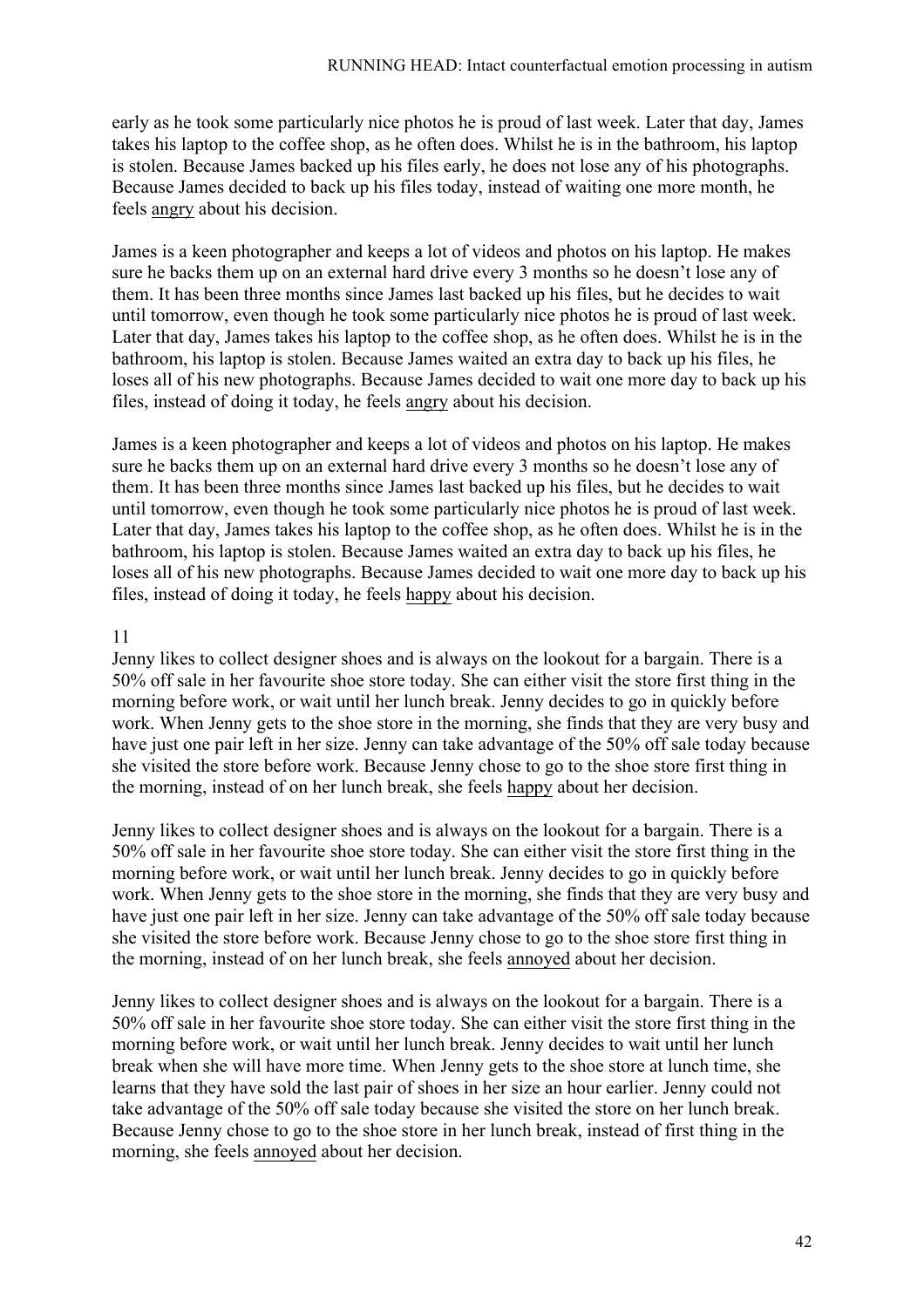Jenny likes to collect designer shoes and is always on the lookout for a bargain. There is a 50% off sale in her favourite shoe store today. She can either visit the store first thing in the morning before work, or wait until her lunch break. Jenny decides to wait until her lunch break when she will have more time. When Jenny gets to the shoe store at lunch time, she learns that they have sold the last pair of shoes in her size an hour earlier. Jenny could not take advantage of the 50% off sale today because she visited the store on her lunch break. Because Jenny chose to go to the shoe store in her lunch break, instead of first thing in the morning, she feels happy about her decision.

# 12

Jim likes to go swimming several times a week. In his town, there is one pool at the university, and one pool across town. Both are the same distance from Jim's house, and are both pleasant to swim in, but Jim always goes to the pool at the university. Today, Jim decided that he would go to the pool across town for a change. Today, too many chemicals had been put into the university pool and everyone who went swimming in it developed a painful rash. Jim did not get the rash because he went swimming at the other pool. Because Jim chose to swim at the pool across town, instead of at the university pool as usual, he feels pleased about his decision.

Jim likes to go swimming several times a week. In his town, there is one pool at the university, and one pool across town. Both are the same distance from Jim's house, and are both pleasant to swim in, but Jim always goes to the pool at the university. Today, Jim decided that he would go to the pool across town for a change. Today, too many chemicals had been put into the university pool and everyone who went swimming in it developed a painful rash. Jim did not get the rash because he went swimming at the other pool. Because Jim chose to swim at the pool across town, instead of at the university pool as usual, he feels annoyed about his decision.

Jim likes to go swimming several times a week. In his town, there is one pool at the university, and one pool across town. Both are the same distance from Jim's house, and are both pleasant to swim in, but Jim always goes to the pool at the university. Today, Jim decided that he would go to the pool across town for a change. Today, too many chemicals had been put into the pool across town and everyone who went swimming in it developed a painful rash, including Jim. Because Jim chose to swim at the pool across town, instead of at the university pool as usual, he feels annoyed about his decision.

Jim likes to go swimming several times a week. In his town, there is one pool at the university, and one pool across town. Both are the same distance from Jim's house, and are both pleasant to swim in, but Jim always goes to the pool at the university. Today, Jim decided that he would go to the pool across town for a change. Today, too many chemicals had been put into the pool across town and everyone who went swimming in it developed a painful rash, including Jim. Because Jim chose to swim at the pool across town, instead of at the university pool as usual, he feels pleased about his decision.

# 13

Linda is going on a date tonight and wants to look nice. She can't decide whether to wear her high heels, or her comfortable flat shoes. In the end, she decides to wear the comfortable flats. Her date comes to pick her up and they walk to the restaurant. The restaurant is at the end of a long cobbled street, but Linda has no trouble walking along it in her flat shoes.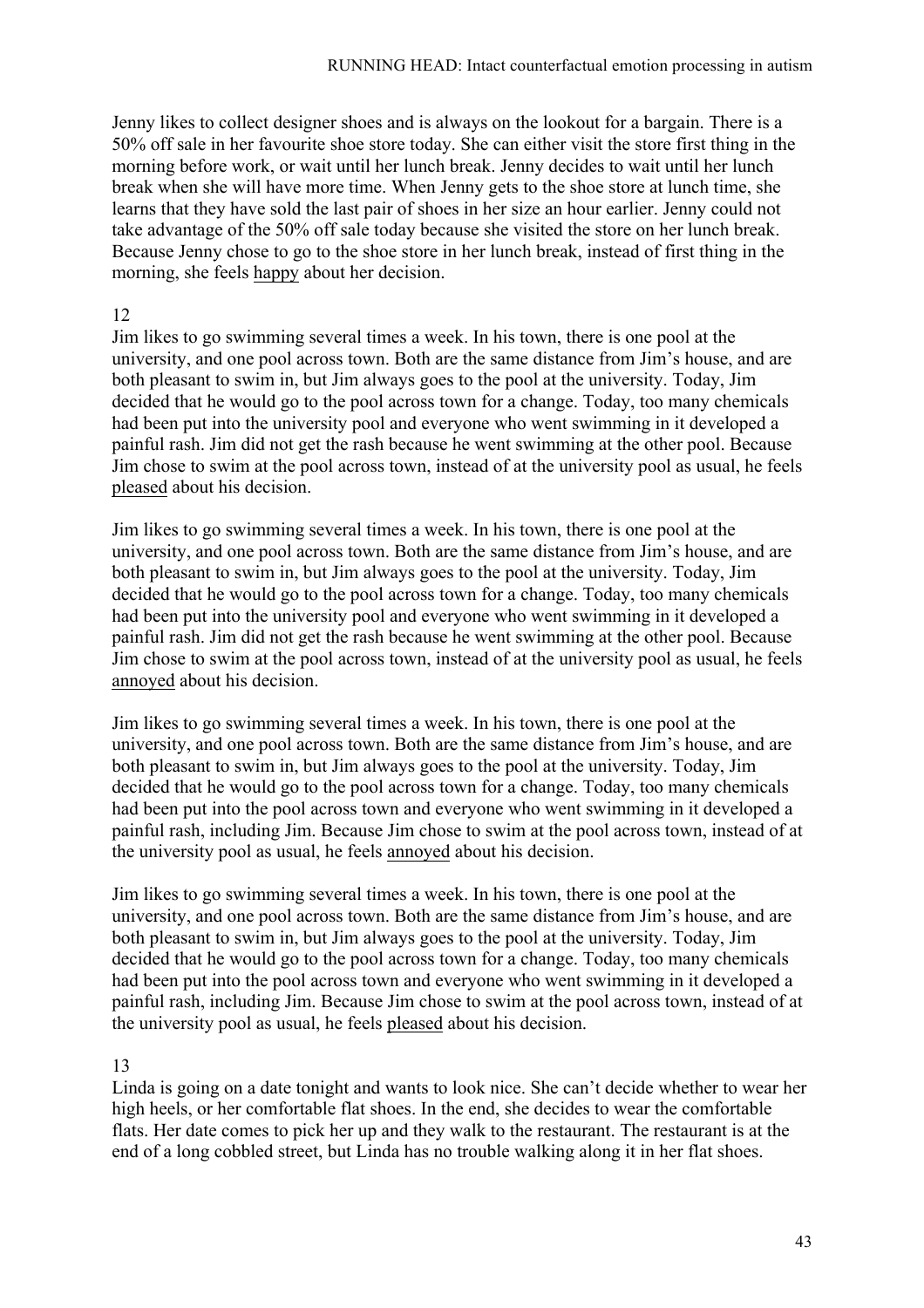Because Linda chose to wear her flat shoes, instead of her high heels, she feels happy about her decision.

Linda is going on a date tonight and wants to look nice. She can't decide whether to wear her high heels, or her comfortable flat shoes. In the end, she decides to wear the comfortable flats. Her date comes to pick her up and they walk to the restaurant. The restaurant is at the end of a long cobbled street, but Linda has no trouble walking along it in her flat shoes. Because Linda chose to wear her flat shoes, instead of her high heels, she feels foolish about her decision.

Linda is going on a date tonight and wants to look nice. She can't decide whether to wear her high heels, or her comfortable flat shoes. In the end, she decides to wear the high heels as she thinks they look better. Her date comes to pick her up and they walk to the restaurant. The restaurant is at the end of a long cobbled street, and Linda is unsteady in her heels. She turns her ankle and falls over in front of her date. Linda hurt her ankle because she was wearing high heels. Because Linda chose to wear her high heels, instead of her flat shoes, she feels foolish about her decision.

Linda is going on a date tonight and wants to look nice. She can't decide whether to wear her high heels, or her comfortable flat shoes. In the end, she decides to wear the high heels as she thinks they look better. Her date comes to pick her up and they walk to the restaurant. The restaurant is at the end of a long cobbled street, and Linda is unsteady in her heels. She turns her ankle and falls over in front of her date. Linda hurt her ankle because she was wearing high heels. Because Linda chose to wear her high heels, instead of her flat shoes, she feels happy about her decision.

# 14

Lisa and Stella have decided to book a last minute holiday to the Bahamas. They can either go this weekend, or wait until the following weekend when the flights are £20 cheaper. They decide to go this weekend. When Lisa and Stella arrive in the Bahamas, it is a lovely hot day, and the weather stays nice for the rest of their holiday. However, as they are leaving, one week later, a huge storm moves in and lashes the islands for a week. Lisa and Stella got to enjoy the sunshine on their holiday because they took the earlier flights. Because Lisa and Stella chose to take a flight that weekend, instead of waiting till the next weekend for cheaper flights, they feel good about their decision.

Lisa and Stella have decided to book a last minute holiday to the Bahamas. They can either go this weekend, or wait until the following weekend when the flights are £20 cheaper. They decide to go this weekend. When Lisa and Stella arrive in the Bahamas, it is a lovely hot day, and the weather stays nice for the rest of their holiday. However, as they are leaving, one week later, a huge storm moves in and lashes the islands for a week. Lisa and Stella got to enjoy the sunshine on their holiday because they took the earlier flights. Because Lisa and Stella chose to take a flight that weekend, instead of waiting till the next weekend for cheaper flights, they feel bad about their decision.

Lisa and Stella have decided to book a last minute holiday to the Bahamas. They can either go this weekend, or wait until the following weekend when the flights are £20 cheaper. They decide to wait till the following weekend. When Lisa and Stella arrive in the Bahamas, it is a lovely hot day. However, that night, a huge storm moves in and lashes the island for the whole week they are there. Lisa and Stella have to spend most of their holiday sheltering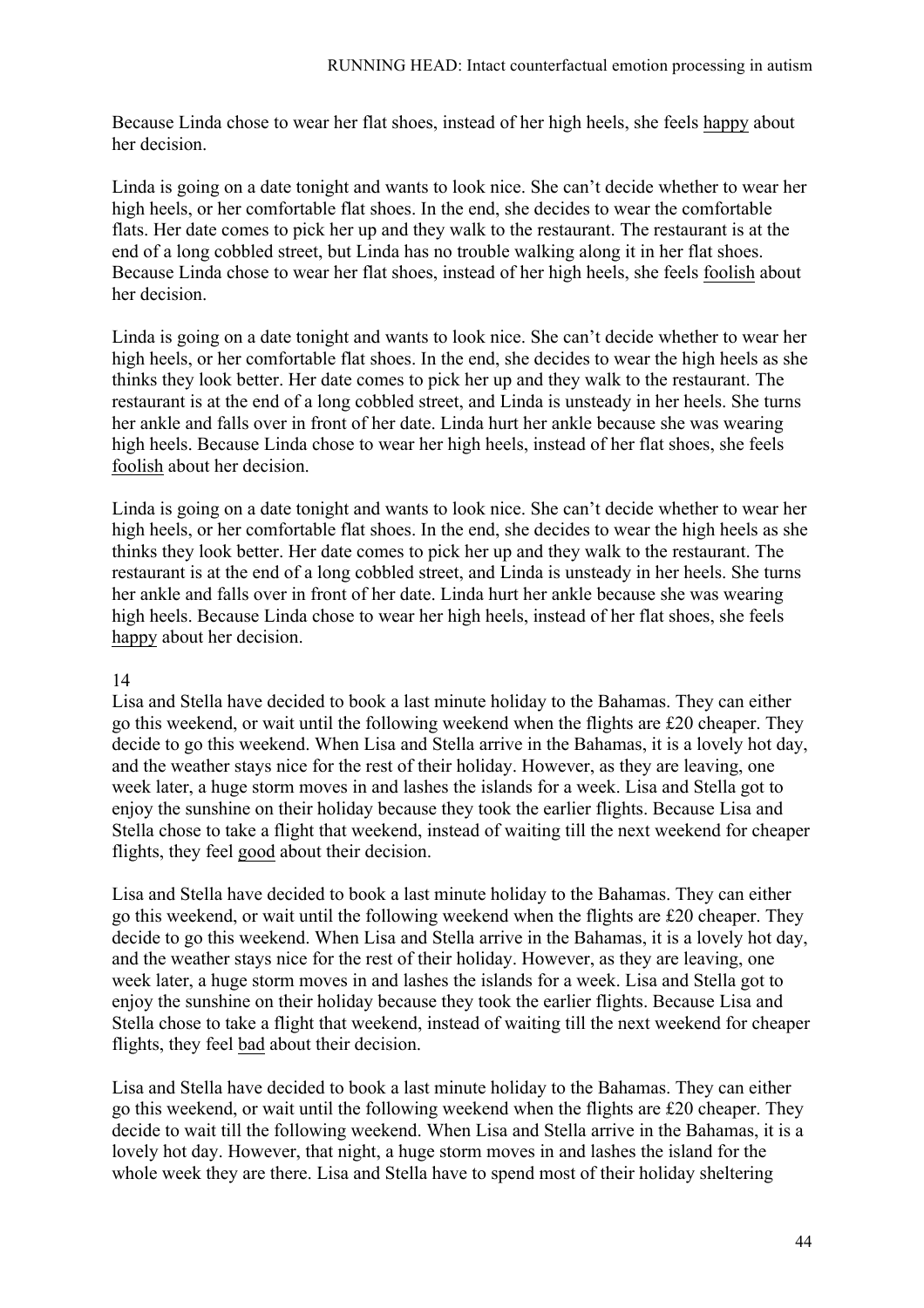from the weather in their hotel because they chose the flights on the later date. Because Lisa and Stella chose to wait an extra week for the cheaper flights, instead of taking the flight that weekend, they feel good about their decision.

Lisa and Stella have decided to book a last minute holiday to the Bahamas. They can either go this weekend, or wait until the following weekend when the flights are £20 cheaper. They decide to wait till the following weekend. When Lisa and Stella arrive in the Bahamas, it is a lovely hot day. However, that night, a huge storm moves in and lashes the island for the whole week they are there. Lisa and Stella have to spend most of their holiday sheltering from the weather in their hotel because they chose the flights on the later date. Because Lisa and Stella chose to wait an extra week for the cheaper flights, instead of taking the flight that weekend, they feel good about their decision.

# 15

Lucy is a receptionist in a busy PR company in London. Lucy always walks the same route to get to her office. However today, the street she normally walks down looks really crowded so she takes a different route down side streets. Later, when Lucy is reading the news, she sees that a sign fell from a building on her normal route to work at the time she would have been there. Lucy was not injured by the sign because she took a different route down the side streets. Because Lucy decided to walk down the side streets, instead of taking her normal route to work, she feels good about her decision.

Lucy is a receptionist in a busy PR company in London. Lucy always walks the same route to get to her office. However today, the street she normally walks down looks really crowded so she takes a different route down side streets. Later, when Lucy is reading the news, she sees that a sign fell from a building on her normal route to work at the time she would have been there. Lucy was not injured by the sign because she took a different route down the side streets. Because Lucy decided to walk down the side streets, instead of taking her normal route to work, she feels bad about her decision.

Lucy is a receptionist in a busy PR company in London. Lucy always walks the same route to get to her office. However today, the street she normally walks down looks really crowded so she takes a different route down side streets. As Lucy walks down the side street, a sign falls from a building, hitting her hard on the shoulder and knocking her to the floor. Lucy was injured by the sign because she took a different route down the side streets. Because Lucy decided to walk down the side streets, instead of taking her normal route to work, she feels bad about her decision.

Lucy is a receptionist in a busy PR company in London. Lucy always walks the same route to get to her office. However today, the street she normally walks down looks really crowded so she takes a different route down side streets. As Lucy walks down the side street, a sign falls from a building, hitting her hard on the shoulder and knocking her to the floor. Lucy was injured by the sign because she took a different route down the side streets. Because Lucy decided to walk down the side streets, instead of taking her normal route to work, she feels good about her decision.

# 16

Nick is expecting a parcel to be delivered today. Mail is normally delivered between 9 and 11 so he plans to wait at home until 11, then go out to the shops. Nick feels disappointed when the parcel still hasn't arrived by 11:00, so he decides to wait another 10 minutes just in case.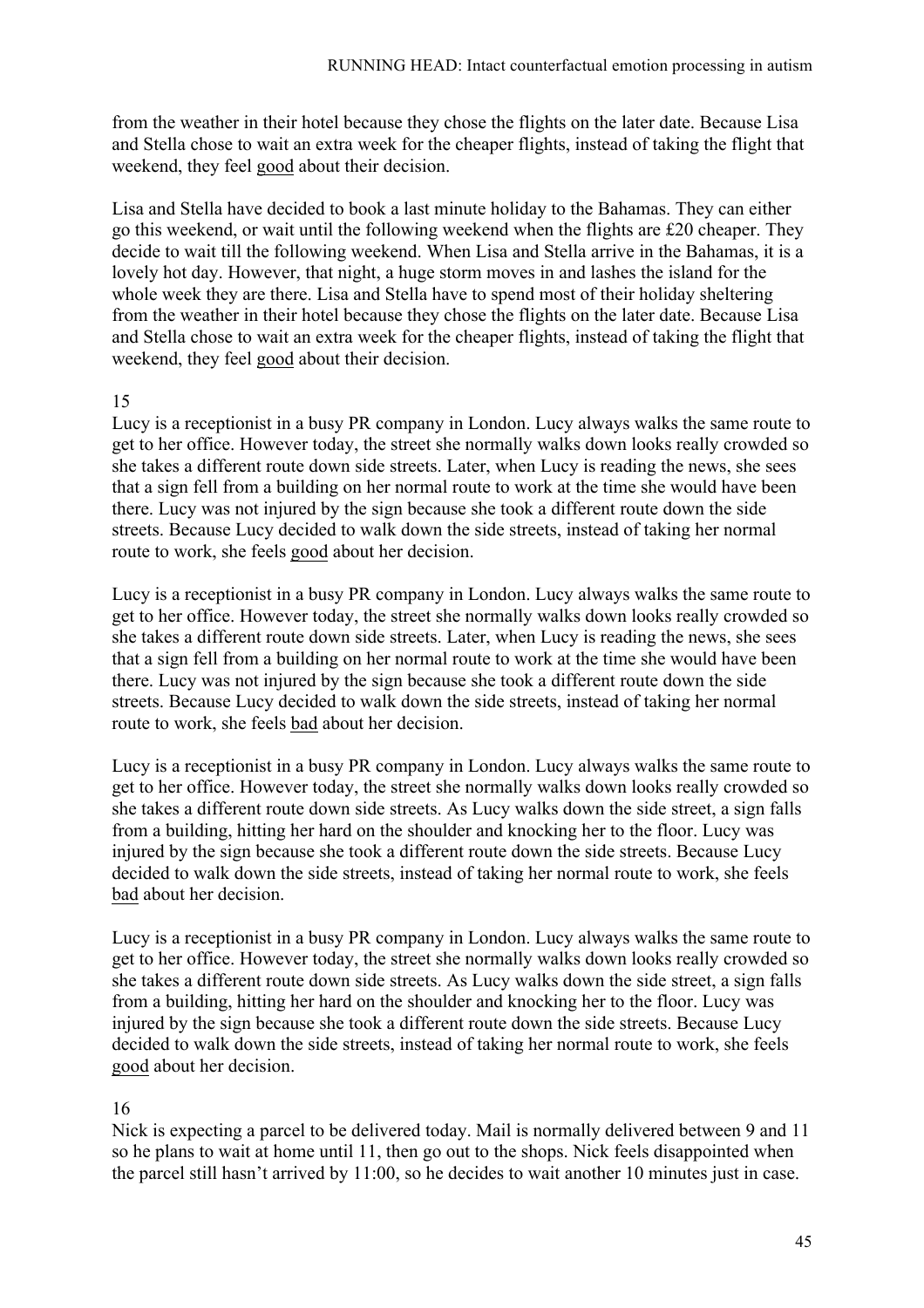As Nick is about to head out the door at 11:10, the doorbell rings. It is his parcel delivery. Nick was able to receive his parcel because he waited an extra 10 minutes. Because Nick waited another 10 minutes, instead of leaving the house at 11 like he planned, he feels pleased about his decision.

Nick is expecting a parcel to be delivered today. Mail is normally delivered between 9 and 11 so he plans to wait at home until 11, then go out to the shops. Nick feels disappointed when the parcel still hasn't arrived by 11:00, so he decides to wait another 10 minutes just in case. As Nick is about to head out the door at 11:10, the doorbell rings. It is his parcel delivery. Nick was able to receive his parcel because he waited an extra 10 minutes. Because Nick waited another 10 minutes, instead of leaving the house at 11 like he planned, he feels annoyed about his decision.

Nick is expecting a parcel to be delivered today. Mail is normally delivered between 9 and 11 so he plans to wait at home until 11, then go out to the shops. Nick feels impatient when the parcel still hasn't arrived by 11:00, so he heads out to the shops thinking that it will arrive tomorrow. When Nick returns from the shops he sees a note saying that he missed the parcel delivery at 11:10. Nick was unable to receive his parcel because he left the house at 11. Because Nick left the house at 11, instead of waiting all morning like he planned, he feels annoyed about his decision.

Nick is expecting a parcel to be delivered today. Mail is normally delivered between 9 and 11 so he plans to wait at home until 11, then go out to the shops. Nick feels impatient when the parcel still hasn't arrived by 11:00, so he heads out to the shops thinking that it will arrive tomorrow. When Nick returns from the shops he sees a note saying that he missed the parcel delivery at 11:10. Nick was unable to receive his parcel because he left the house at 11. Because Nick left the house at 11, instead of waiting all morning like he planned, he feels pleased about his decision.

# 17

Paul is going to catch a train to visit the seaside today. It takes him 10 minutes to walk to the train station. When Paul takes the train, he always buys his ticket at the station when he gets there. However, this time Paul was particularly organised and bought his ticket in advance. Paul left for the station a little later than he would normally like, meaning he had to rush. As he arrived at the station, he saw his train was just pulling in. Paul had his advance ticket ready in his hand so went straight through the barrier, and he did not miss his train. Because Paul chose to buy his ticket in advance, instead of buying it at the station as he normally would, he feels pleased about his decision.

Paul is going to catch a train to visit the seaside today. It takes him 10 minutes to walk to the train station. When Paul takes the train, he always buys his ticket at the station when he gets there. However, this time Paul was particularly organised and bought his ticket in advance. Paul left for the station a little later than he would normally like, meaning he had to rush. As he arrived at the station, he saw his train was just pulling in. Paul had his advance ticket ready in his hand so went straight through the barrier, and he did not miss his train. Because Paul chose to buy his ticket in advance, instead of buying it at the station as he normally would, he feels frustrated about his decision.

Paul is going to catch a train to visit the seaside today. It takes him 10 minutes to walk to the train station. When Paul takes the train, he normally buys his ticket in advance. However, this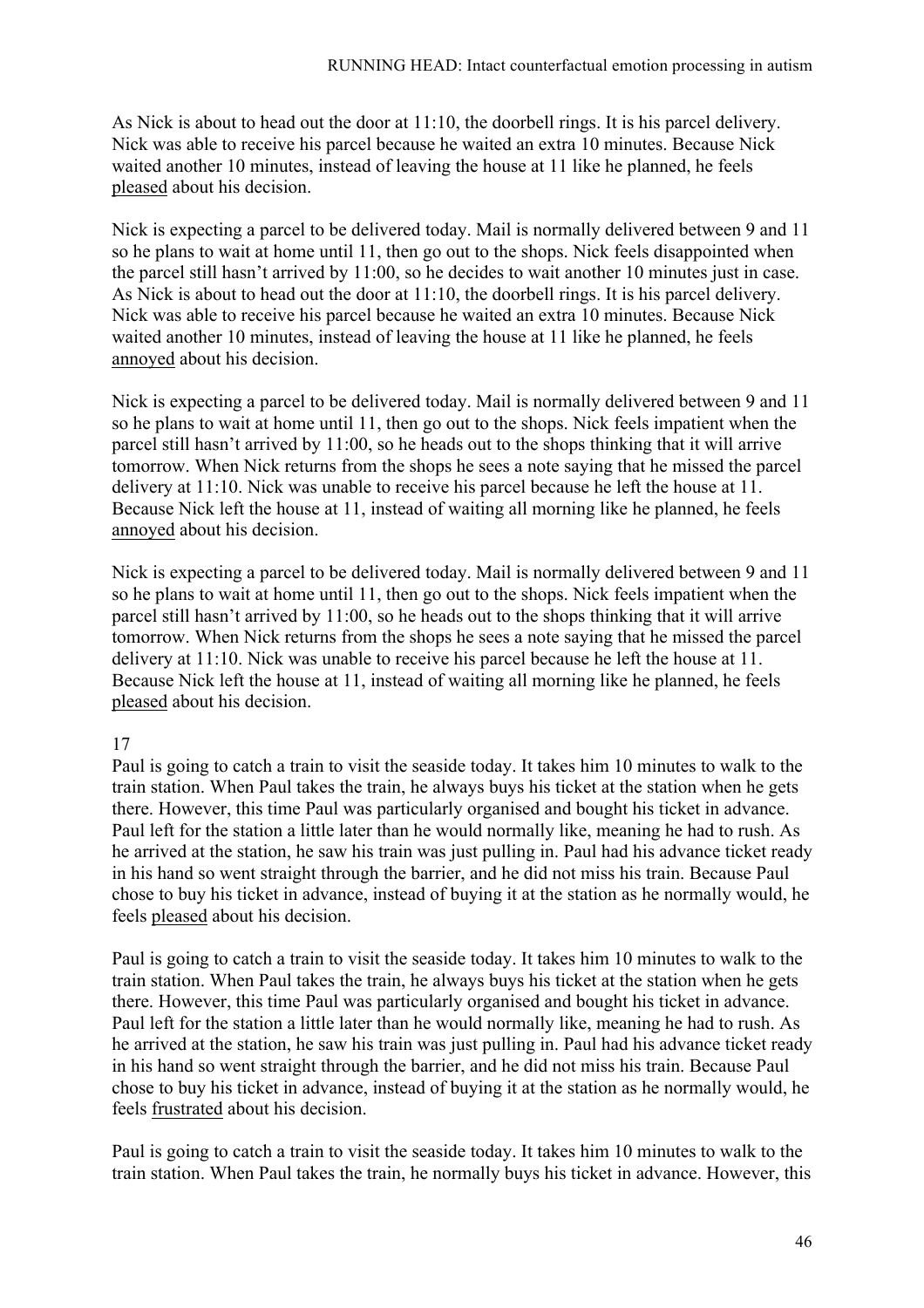time, Paul decided he would just buy his ticket at the station when he got there. Paul left for the station a little later than he would normally like, meaning he had to rush. As he arrived at the station, he saw his train was just pulling in. Paul did not have his ticket yet so had to stop to buy one, and he ended up missing his train. Because Paul chose to buy his ticket at the train station, instead of buying it in advance as he normally would, he feels frustrated about his decision.

Paul is going to catch a train to visit the seaside today. It takes him 10 minutes to walk to the train station. When Paul takes the train, he normally buys his ticket in advance. However, this time, Paul decided he would just buy his ticket at the station when he got there. Paul left for the station a little later than he would normally like, meaning he had to rush. As he arrived at the station, he saw his train was just pulling in. Paul did not have his ticket yet so had to stop to buy one, and he ended up missing his train. Because Paul chose to buy his ticket at the train station, instead of buying it in advance as he normally would, he feels pleased about his decision.

# 18

Paula is getting ready for a night out. She prides herself on being more fashionable than the rest of her friendship group so she always strives for a unique and original look. Paula has two nice dresses she could wear tonight. One is pale pink and the other is yellow. She prefers the pink dress but decides to wear the yellow one today to be different. When Paula meets her group of friends, she sees that one of them is dressed in the exact same pale pink dress that she has. Paula and her friend are in different outfits all night because Paula wore the yellow dress. Because Paula chose to wear the yellow dress, instead of her preferred pink one, she feels happy about her decision.

Paula is getting ready for a night out. She prides herself on being more fashionable than the rest of her friendship group so she always strives for a unique and original look. Paula has two nice dresses she could wear tonight. One is pale pink and the other is yellow. She prefers the pink dress but decides to wear the yellow one today to be different. When Paula meets her group of friends, she sees that one of them is dressed in the exact same pale pink dress that she has. Paula and her friend are in different outfits all night because Paula wore the yellow dress. Because Paula chose to wear the yellow dress, instead of her preferred pink one, she feels annoyed about her decision.

Paula is getting ready for a night out. She prides herself on being more fashionable than the rest of her friendship group so she always strives for a unique and original look. Paula has two nice dresses she could wear tonight. One is pale pink and the other is yellow. She prefers the pink dress but decides to wear the yellow one today to be different. When Paula meets her group of friends, she sees that one of them is dressed in the exact same yellow dress as her. Paula and her friend are in matching outfits all night because Paula wore the yellow dress. Because Paula chose to wear the yellow dress, instead of her preferred pink one, she feels annoyed about her decision.

Paula is getting ready for a night out. She prides herself on being more fashionable than the rest of her friendship group so she always strives for a unique and original look. Paula has two nice dresses she could wear tonight. One is pale pink and the other is yellow. She prefers the pink dress but decides to wear the yellow one today to be different. When Paula meets her group of friends, she sees that one of them is dressed in the exact same yellow dress as her. Paula and her friend are in matching outfits all night because Paula wore the yellow dress.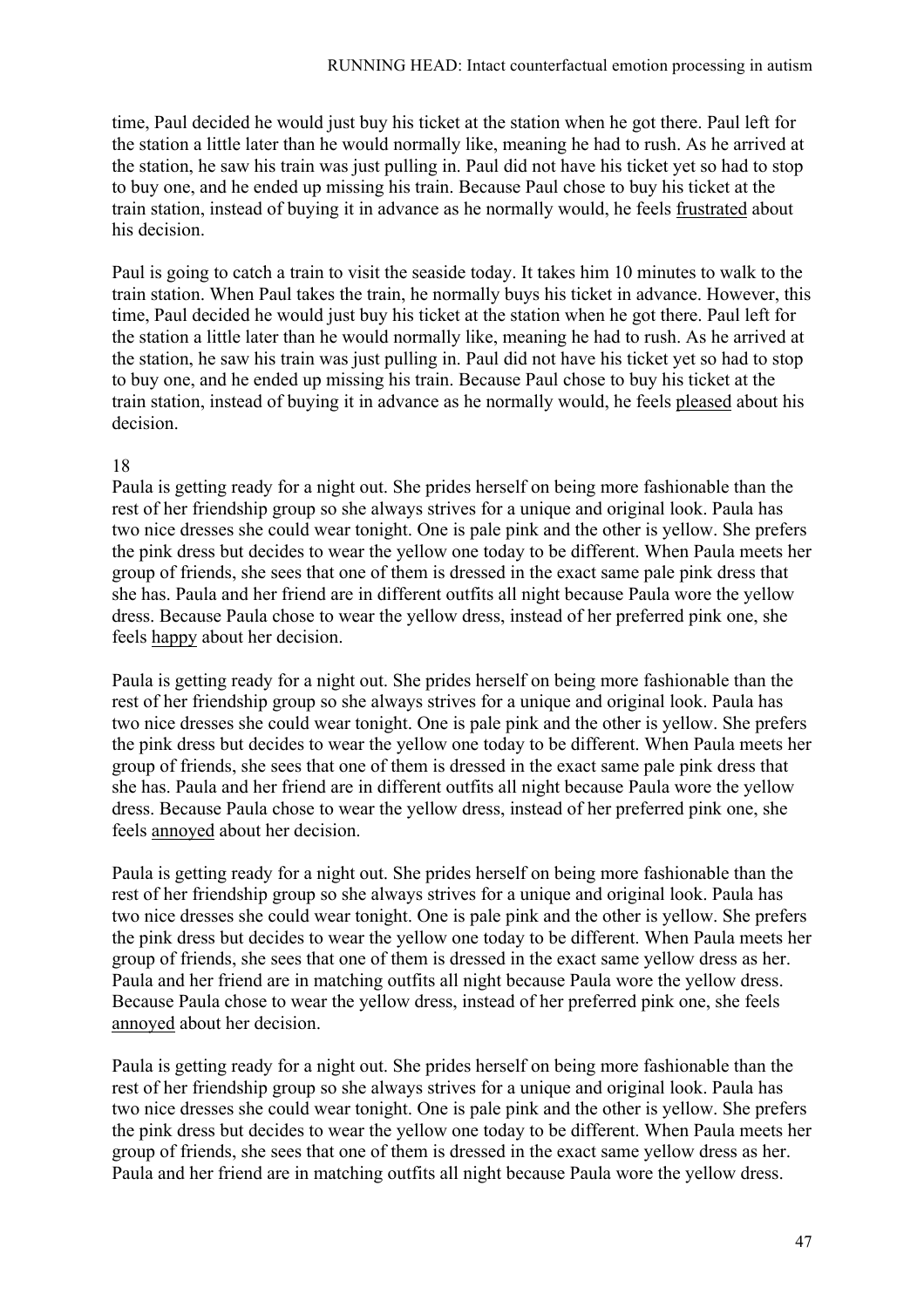Because Paula chose to wear the yellow dress, instead of her preferred pink one, she feels happy about her decision.

# 19

Ron has just moved house and needs to buy a new sofa. He has found the perfect one in a second hand furniture store for £200. It is a little more than he wanted to spend so he decides not to buy it right away and to look around elsewhere. The next day, while looking online, Ron finds the exact same sofa in good condition for just £50. He buys it immediately. Ron paid £50 for his sofa because he did not buy the first one he saw. Because Ron chose to wait and look around some more, instead of paying £200 for the first sofa he saw, Ron feels good about his decision.

Ron has just moved house and needs to buy a new sofa. He has found the perfect one in a second hand furniture store for £200. It is a little more than he wanted to spend so he decides not to buy it right away and to look around elsewhere. The next day, while looking online, Ron finds the exact same sofa in good condition for just £50. He buys it immediately. Ron paid £50 for his sofa because he did not buy the first one he saw. Because Ron chose to wait and look around some more, instead of paying £200 for the first sofa he saw, Ron feels bad about his decision.

Ron has just moved house and needs to buy a new sofa. He has found the perfect one in a second hand furniture store for £200. It is a little more than he wanted to spend, but he can't be bothered to look around elsewhere so he buys it immediately. The next day, while looking online, Ron finds the exact same sofa in good condition for just £50. Ron paid £200 for his sofa because he bought the first one he saw. Because Ron chose to pay £200 for the first sofa he saw, instead of waiting and looking around some more, Ron feels bad about his decision.

Ron has just moved house and needs to buy a new sofa. He has found the perfect one in a second hand furniture store for £200. It is a little more than he wanted to spend, but he can't be bothered to look around elsewhere so he buys it immediately. The next day, while looking online, Ron finds the exact same sofa in good condition for just £50. Ron paid £200 for his sofa because he bought the first one he saw. Because Ron chose to pay £200 for the first sofa he saw, instead of waiting and looking around some more, Ron feels good about his decision.

# 20

Russ is driving to Cornwall to visit friends for the bank holiday weekend. He plans to leave at 2pm on Friday. However, on Friday, Russ decides to get packed up early, and leaves at 10am instead. When Russ reaches the motorway, he finds that it is nice and clear from traffic because most people are still at work. Russ has an easy journey and arrives at his friends' earlier than planned. Russ avoided the bank holiday traffic because he left at 10am. Because Russ decided to get packed up early and leave at 10am, instead of leaving at 2pm, he feels content about his decision.

Russ is driving to Cornwall to visit friends for the bank holiday weekend. He plans to leave at 2pm on Friday. However, on Friday, Russ decides to get packed up early, and leaves at 10am instead. When Russ reaches the motorway, he finds that it is nice and clear from traffic because most people are still at work. Russ has an easy journey and arrives at his friends' earlier than planned. Russ avoided the bank holiday traffic because he left at 10am. Because Russ decided to get packed up early and leave at 10am, instead of leaving at 2pm, he feels annoyed about his decision.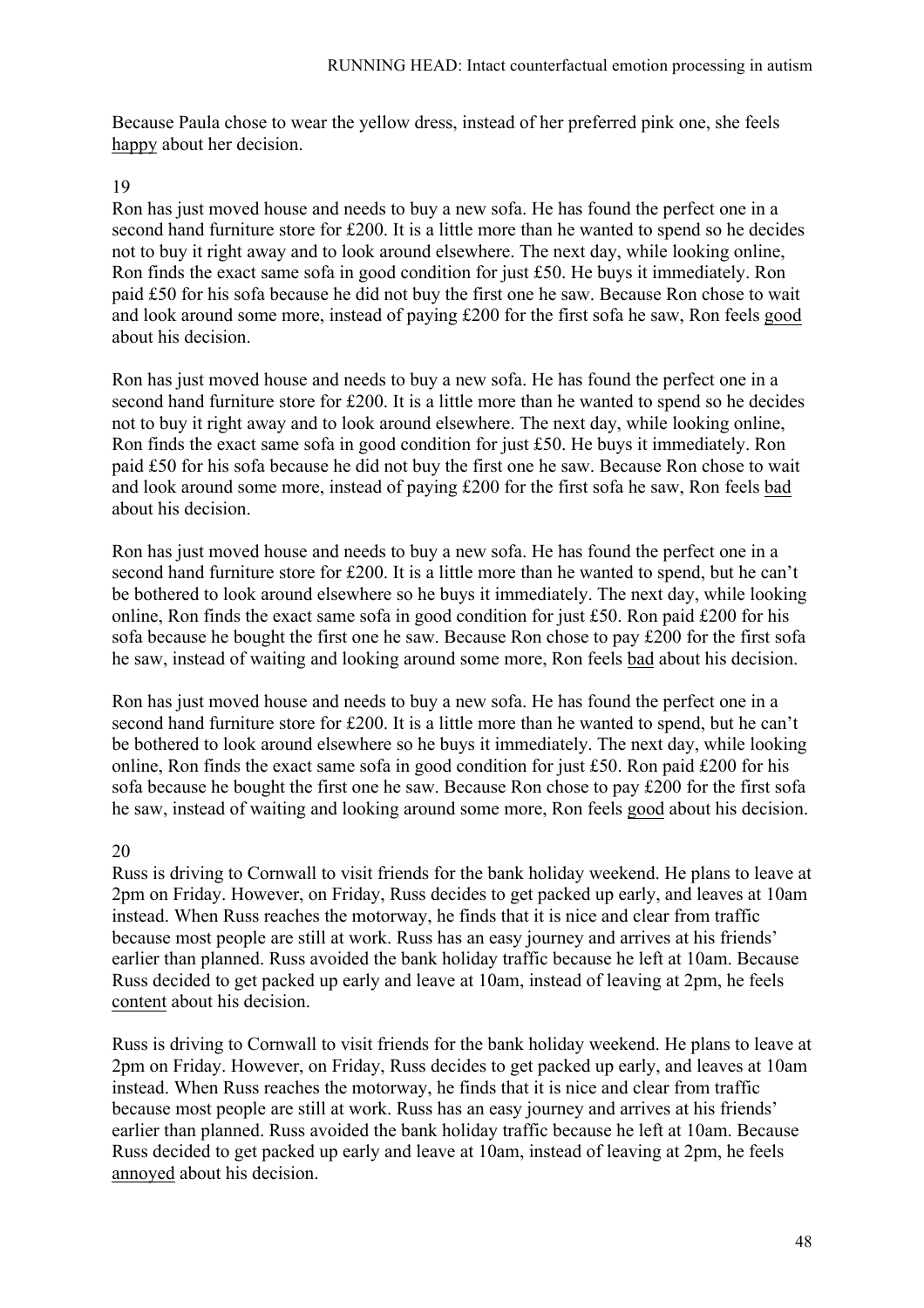Russ is driving to Cornwall to visit friends for the bank holiday weekend. He plans to leave at 10am on Friday. However, on Friday, Russ decides to sleep in, and doesn't end up leaving till 2pm. When Russ reaches the motorway, he finds there are long tailbacks from all the people going away for the weekend. Russ ends up in traffic for hours and doesn't arrive at his friends until later than planned. Russ gets stuck in traffic because he left at 2pm. Because Russ decided to sleep in and not leave till 2pm, instead of leaving at 10am, he feels annoyed about his decision.

Russ is driving to Cornwall to visit friends for the bank holiday weekend. He plans to leave at 10am on Friday. However, on Friday, Russ decides to sleep in, and doesn't end up leaving till 2pm. When Russ reaches the motorway, he finds there are long tailbacks from all the people going away for the weekend. Russ ends up in traffic for hours and doesn't arrive at his friends until later than planned. Russ gets stuck in traffic because he left at 2pm. Because Russ decided to sleep in and not leave till 2pm, instead of leaving at 10am, he feels content about his decision.

# 21

Sam likes to place a bet on the grand national every year. This year, she had her eye on two horses: Definitely Red and Hedge Hunter. She did some research and decided that she would place her bet on Definitely Red. When she got to the betting shop, the sales assistant advised her that she would get better odds on Hedge Hunter, so Sam changed her mind and placed a £10 bet on Hedge Hunter. Sam watched the race and saw that Definitely Red fell early on and was out of the running. Hedge hunter was the winner so Sam won £50. Because Sam placed her bet on Hedge Hunter, instead of her original choice of Definitely Red, she feels delighted about her decision.

Sam likes to place a bet on the grand national every year. This year, she had her eye on two horses: Definitely Red and Hedge Hunter. She did some research and decided that she would place her bet on Definitely Red. When she got to the betting shop, the sales assistant advised her that she would get better odds on Hedge Hunter, so Sam changed her mind and placed a £10 bet on Hedge Hunter. Sam watched the race and saw that Definitely Red fell early on and was out of the running. Hedge hunter was the winner so Sam won £50. Because Sam placed her bet on Hedge Hunter, instead of her original choice of Definitely Red, she feels angry about her decision.

Sam likes to place a bet on the grand national every year. This year, she had her eye on two horses: Definitely Red and Hedge Hunter. She did some research and decided that she would place her bet on Definitely Red. When she got to the betting shop, the sales assistant advised her that she would get better odds on Hedge Hunter, so Sam changed her mind and placed a £10 bet on Hedge Hunter. Sam watched the race and saw that Hedge Hunter fell early on and was out of the running. Definitely red was the winner so Sam lost her £10. Because Sam placed her bet on Hedge Hunter, instead of her original choice of Definitely Red, she feels angry about her decision.

Sam likes to place a bet on the grand national every year. This year, she had her eye on two horses: Definitely Red and Hedge Hunter. She did some research and decided that she would place her bet on Definitely Red. When she got to the betting shop, the sales assistant advised her that she would get better odds on Hedge Hunter, so Sam changed her mind and placed a £10 bet on Hedge Hunter. Sam watched the race and saw that Hedge Hunter fell early on and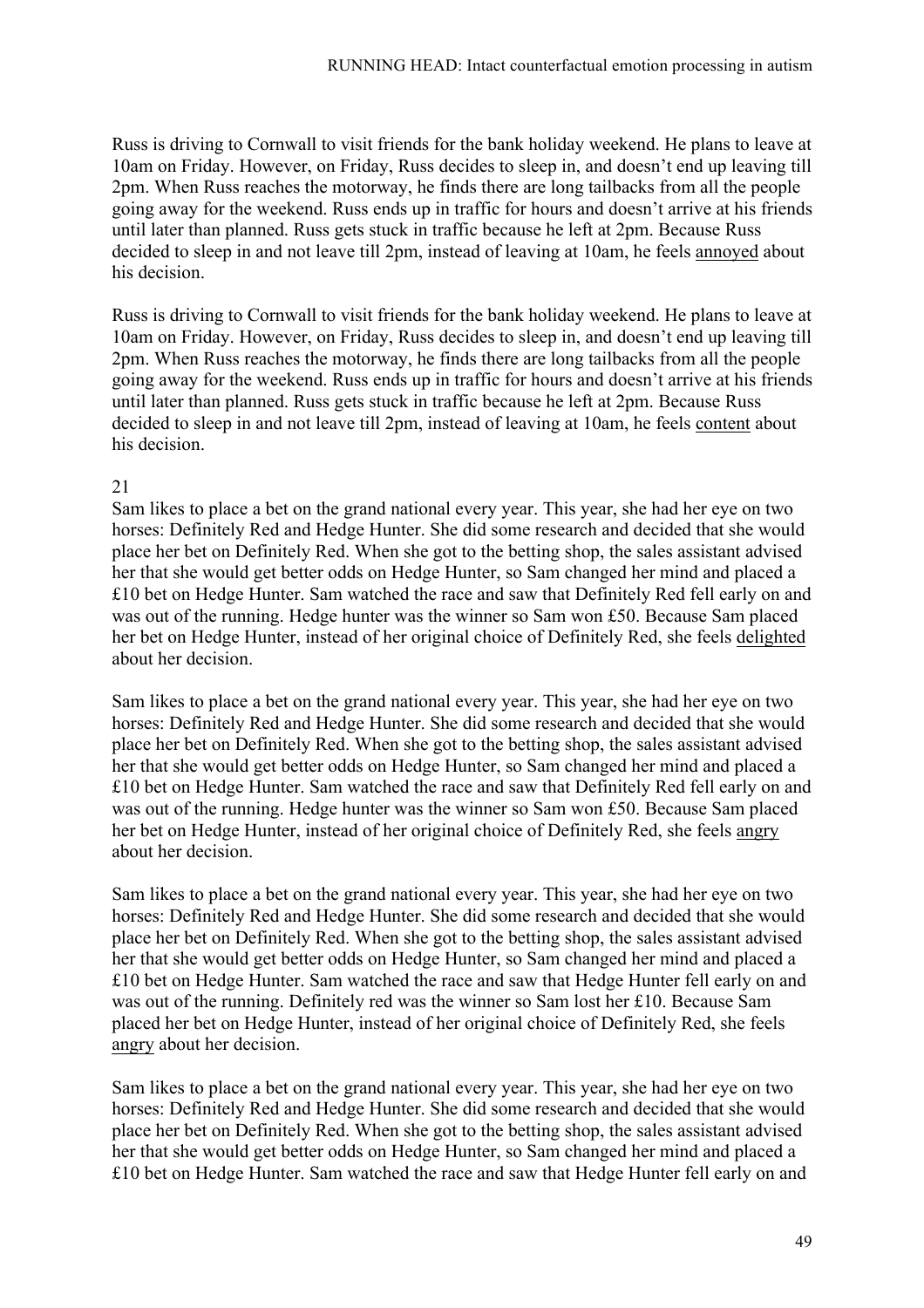was out of the running. Definitely red was the winner so Sam lost her £10. Because Sam placed her bet on Hedge Hunter, instead of her original choice of Definitely Red, she feels delighted about her decision.

# 22

Steve has been looking for a new flat for some time, but none have been suitable so far. One day, Steve is just about to leave the house when his mobile phone rings from an unknown number. He is running late for an important meeting but he decides to pick it up anyway. The estate agents are calling to inform him that a perfect flat has come up for him. Because Steve answered the phone, he is able to view the flat that afternoon. Because Steve chose to pick up the phone call, instead of ignoring it, he feels pleased about his decision.

Steve has been looking for a new flat for some time, but none have been suitable so far. One day, Steve is just about to leave the house when his mobile phone rings from an unknown number. He is running late for an important meeting but he decides to pick it up anyway. The estate agents are calling to inform him that a perfect flat has come up for him. Because Steve answered the phone, he is able to view the flat that afternoon. Because Steve chose to pick up the phone call, instead of ignoring it, he feels frustrated about his decision.

Steve has been looking for a new flat for some time, but none have been suitable so far. One day, Steve is just about to leave the house when his mobile phone rings from an unknown number. He is running late for an important meeting so he decides to ignore it rather than picking it up. After the meeting, Steve rings the number back to find out who it was. It was an estate agent informing him that a perfect flat has come up for him. However, because Steve did not answer the call earlier, the flat has already been let to someone else. Because Steve chose to ignore the phone call, instead of picking it up, he feels frustrated about his decision.

Steve has been looking for a new flat for some time, but none have been suitable so far. One day, Steve is just about to leave the house when his mobile phone rings from an unknown number. He is running late for an important meeting so he decides to ignore it rather than picking it up. After the meeting, Steve rings the number back to find out who it was. It was an estate agent informing him that a perfect flat has come up for him. However, because Steve did not answer the call earlier, the flat has already been let to someone else. Because Steve chose to ignore the phone call, instead of picking it up, he feels pleased about his decision.

# 23

There are two ways that John can drive to work, one way he turns left out his driveway, and the other he turns right. They both take him the same amount of time to get to work, but he always takes the route starting with the left hand turn. Today, he decided to take the right hand turn out of his driveway. When John got to work, he learned that there had been a bad accident along the left hand route causing lots of traffic. John did not get stuck in traffic today because he took the right hand route. Because John chose the right hand route today, instead of his usual left hand route, he feels pleased about his decision.

There are two ways that John can drive to work, one way he turns left out his driveway, and the other he turns right. They both take him the same amount of time to get to work, but he always takes the route starting with the left hand turn. Today, he decided to take the right hand turn out of his driveway. When John got to work, he learned that there had been a bad accident along the left hand route causing lots of traffic. John did not get stuck in traffic today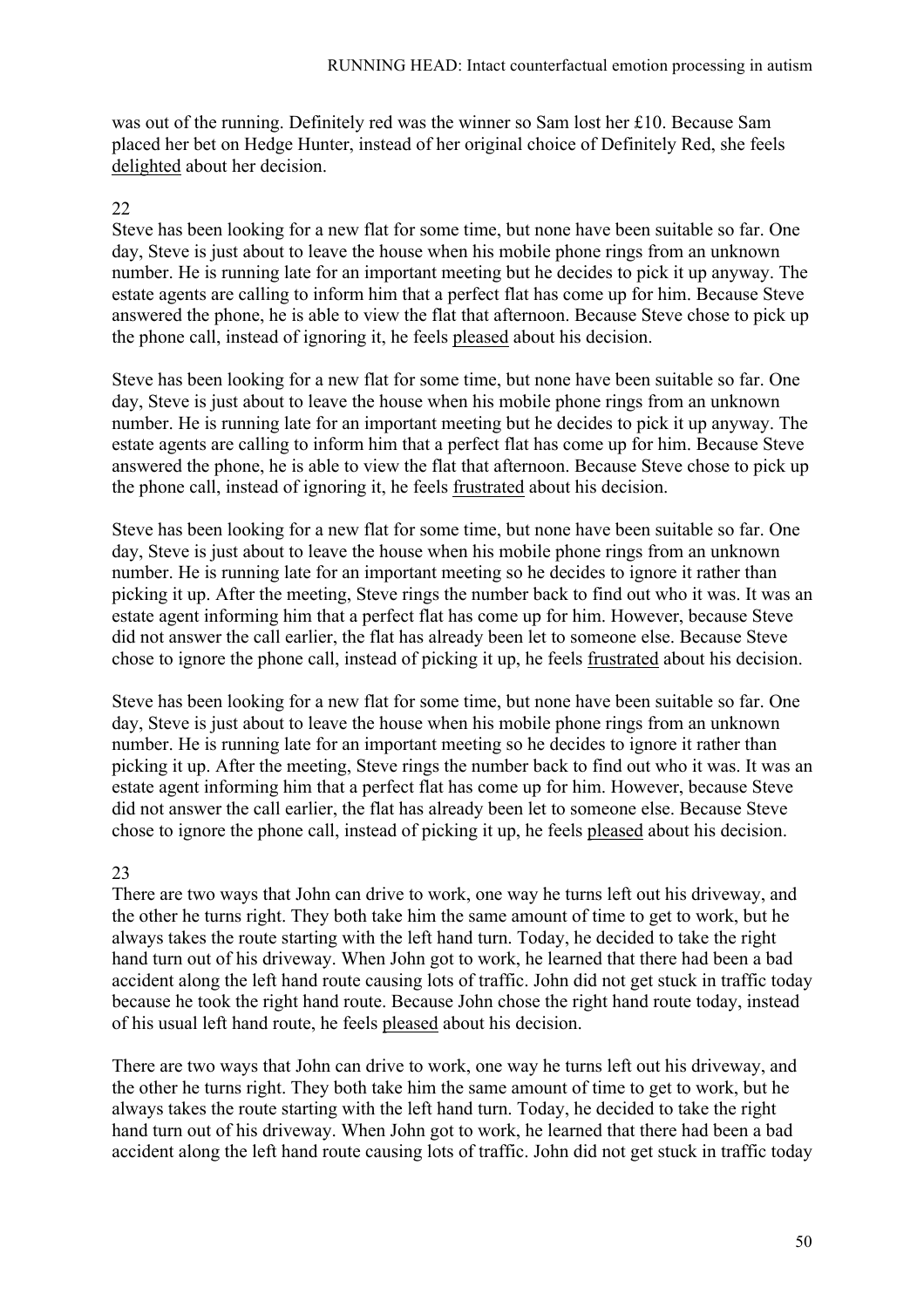because he took the right hand route. Because John chose the right hand route today, instead of his usual left hand route, he feels annoyed about his decision.

There are two ways that John can drive to work, one way he turns left out his driveway, and the other he turns right. They both take him the same amount of time to get to work, but he always takes the route starting with the left hand turn. Today, he decided to take the right hand turn out of his driveway. John got to work very late because there had been a bad accident along the right hand route, which caused lots of traffic. John got stuck in traffic today because he took the right hand route. Because John chose the right hand route today, instead of his usual left hand route, he feels annoyed about his decision.

There are two ways that John can drive to work, one way he turns left out his driveway, and the other he turns right. They both take him the same amount of time to get to work, but he always takes the route starting with the left hand turn. Today, he decided to take the right hand turn out of his driveway. John got to work very late because there had been a bad accident along the right hand route, which caused lots of traffic. John got stuck in traffic today because he took the right hand route. Because John chose the right hand route today, instead of his usual left hand route, he feels pleased about his decision.

# 24

There is a new movie out that Richard is very excited to see and he wants to book himself a ticket. There are two showings that Richard could go to. One is at 3pm and the other at 6pm. Richard decides to book a ticket for the 3pm showing. When Richard gets to the cinema, he finds that the theatre is practically empty and he can sit in the best seats with a great view. When he comes out of the movie, he sees that people are queuing out the door for the 6pm showing. Richard got to sit in the best seats because he went to the earlier showing. Because Richard decided to see the movie at 3pm, instead of 6pm, he feels pleased about his decision.

There is a new movie out that Richard is very excited to see and he wants to book himself a ticket. There are two showings that Richard could go to. One is at 3pm and the other at 6pm. Richard decides to book a ticket for the 3pm showing. When Richard gets to the cinema, he finds that the theatre is practically empty and he can sit in the best seats with a great view. When he comes out of the movie, he sees that people are queuing out the door for the 6pm showing. Richard got to sit in the best seats because he went to the earlier showing. Because Richard decided to see the movie at 3pm, instead of 6pm, he feels unhappy about his decision.

There is a new movie out that Richard is very excited to see and he wants to book himself a ticket. There are two showings that Richard could go to. One is at 3pm and the other at 6pm. Richard decides to book a ticket for the 3pm showing. When Richard gets to the cinema, he finds that the theatre is full of children on school holidays and they make lots of noise throughout the movie. When he comes out of the movie, he sees that the foyer is practically empty, with no-one waiting for the 6pm showing. Richard was disturbed throughout the movie because he went to the earlier showing. Because Richard decided to see the movie at 3pm, instead of 6pm, he feels unhappy about his decision.

There is a new movie out that Richard is very excited to see and he wants to book himself a ticket. There are two showings that Richard could go to. One is at 3pm and the other at 6pm. Richard decides to book a ticket for the 3pm showing. When Richard gets to the cinema, he finds that the theatre is full of children on school holidays and they make lots of noise